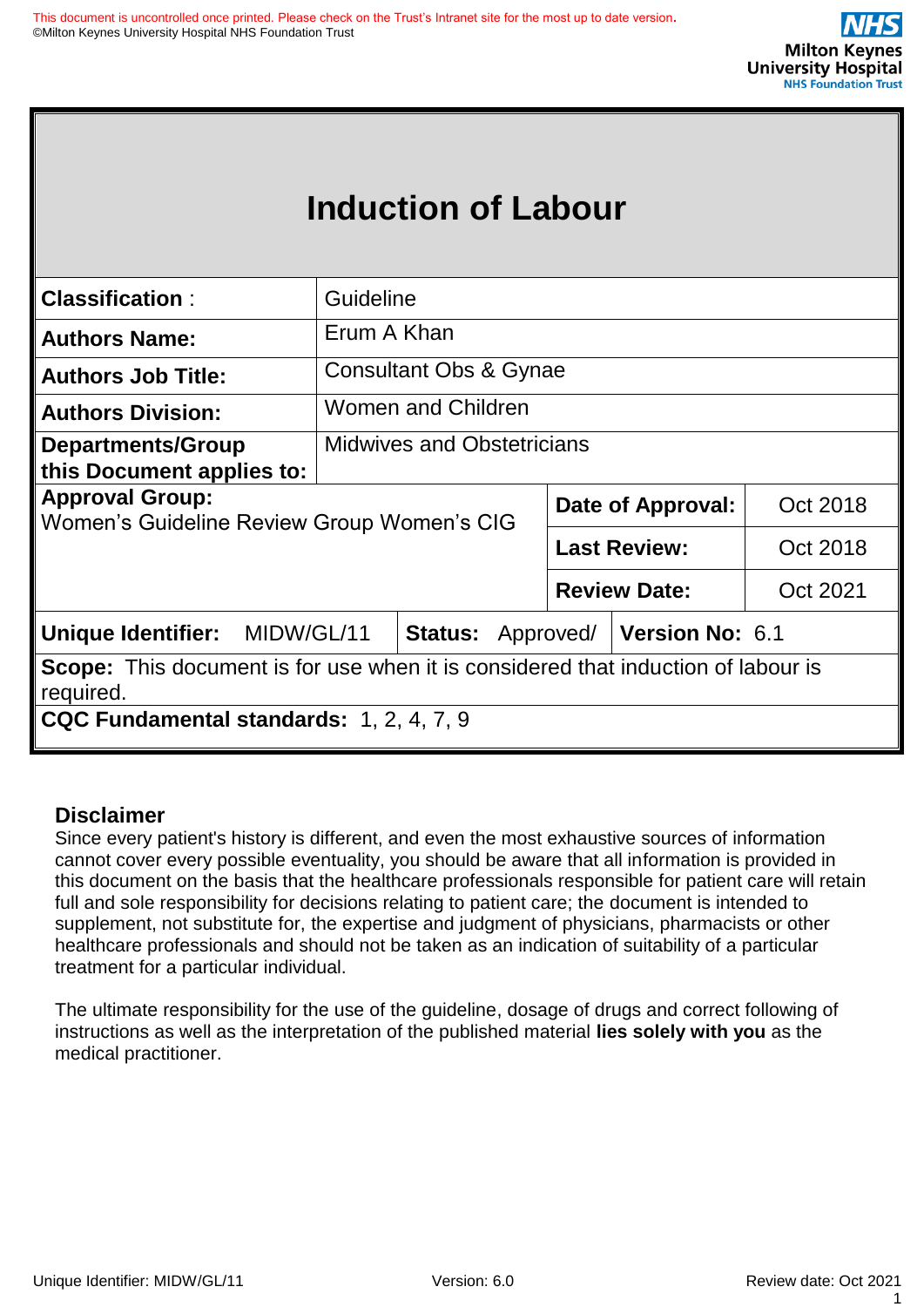# **Index**

| 1.0<br>2.0                                                                                         |  |
|----------------------------------------------------------------------------------------------------|--|
| 3.0                                                                                                |  |
|                                                                                                    |  |
|                                                                                                    |  |
| 3.3                                                                                                |  |
|                                                                                                    |  |
|                                                                                                    |  |
| 3.5.3.2                                                                                            |  |
| Outpatient Induction of labour (cervical ripening) for women with uncomplicated<br>3.6             |  |
|                                                                                                    |  |
| 3.6.1                                                                                              |  |
| 3.6.2                                                                                              |  |
| 3.6.3                                                                                              |  |
| 3.6.4                                                                                              |  |
|                                                                                                    |  |
| 3.6.5                                                                                              |  |
| Prostaglandins should not be used in the following circumstances in outpatient setting:28<br>3.6.6 |  |
| 3.6.7                                                                                              |  |
| 3.6.8                                                                                              |  |
| 3.6.9                                                                                              |  |
| 3.6.10                                                                                             |  |
| 3.6.11                                                                                             |  |
|                                                                                                    |  |
| 5.0                                                                                                |  |
|                                                                                                    |  |
|                                                                                                    |  |
|                                                                                                    |  |
|                                                                                                    |  |
|                                                                                                    |  |
|                                                                                                    |  |
| Appendix 3: Prostin Method of Cervical Ripening (OUTPATIENT INDUCTION) Flowchart 41                |  |
|                                                                                                    |  |
|                                                                                                    |  |
|                                                                                                    |  |
| Appendix 7: Checklist for OP IOL restructure with yes, no, date time and sign 45                   |  |
| Appendix 8: Double cervical ripening balloon or Foley's catheter - insertion 47                    |  |
| Appendix 9: Double cervical ripening balloon or Foley's catheter - removal 48                      |  |
| Appendix 10: Double cervical ripening balloon or Foley's catheter - outcomes 49                    |  |
|                                                                                                    |  |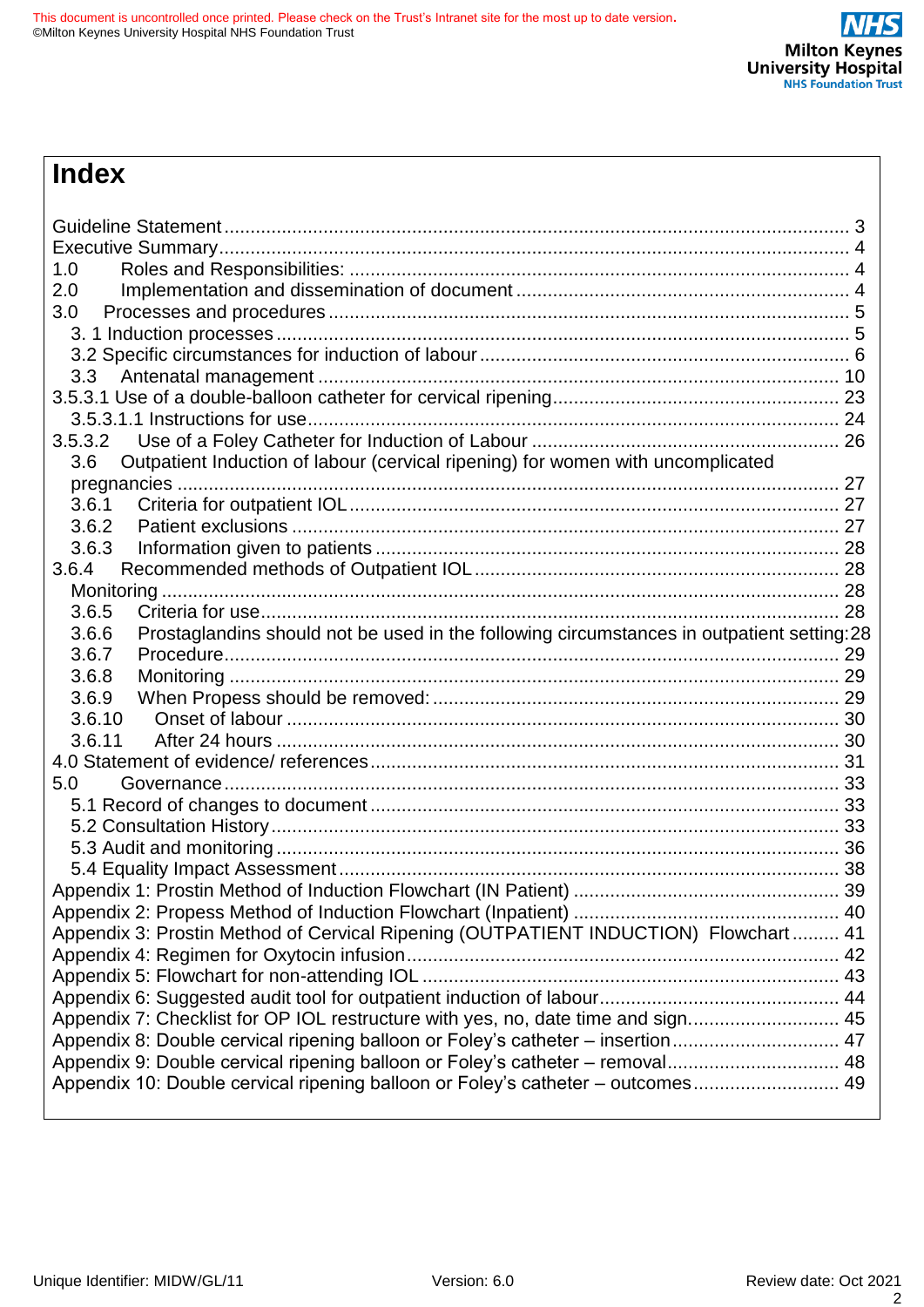# <span id="page-2-0"></span>**Guideline Statement**

Induction of labour is an intervention to artificially initiate uterine contractions leading to progressive effacement and dilatation of the cervix and birth of the baby. In 2012/2013 approximately 23% of women had their labour induced in the United Kingdom (NHS Maternity Statistics, England: 2012-13).

Induction of labour is a major intervention in pregnancy and should only follow informed consent by the woman. This Guideline will support the decision making and care of a woman during Induction of Labour.

Whilst induction is a relatively common procedure it has impact on the birth experience of women and can place more strain on labour wards. In a study of claims relating to stillbirth conducted by the NHS Litigation Authority there were a number of claims relating to induction of labour (NHS LA- Jan 2012).

#### Definitions:

| Induction:<br>Stimulation:<br>Augmentation: | The process of starting labour medically<br>The process of inducing contractions when rupture of membranes<br>(ROM) has occurred pre-labour<br>The correction of inefficient uterine action once labour has started |
|---------------------------------------------|---------------------------------------------------------------------------------------------------------------------------------------------------------------------------------------------------------------------|
| <b>Methods used:</b>                        |                                                                                                                                                                                                                     |
| Induction:                                  | Membrane sweeping, Prostaglandin-dinoprostone (PGE2),<br>Artificial Rupture of Membranes (ARM), oxytocin, balloon catheter                                                                                          |
| Stimulation:                                | Prostaglandin, oxytocin                                                                                                                                                                                             |

Augmentation: ARM, oxytocin

#### **Background**

This guideline reflects evidence based recommendations following National Institute for Health and Clinical Excellence (NICE) Intrapartum care: Care of healthy women and their babies during childbirth (2007), NICE Induction of Labour (2008) and current NHS Litigation Authority Clinical Negligence Schemes for Trusts 2013/2014 Standard 2 criterion 7.

Induced labour has an impact on the birth experience of women, and on their health and that of their babies. This guideline provides advice for health professionals on induction of labour and the recommended pathway.

#### **Objectives**

- To ensure induction of labour in specific circumstances is managed appropriately
- To outline process for outpatient IOL
- To outline process of use of balloon catheter in women with previous c/s.
- To ensure the development of an action plan when IOL fails
- To outline the process for dealing with maternal requests for IOL appropriately
- To outline the process for development of action plans when IOL is declined.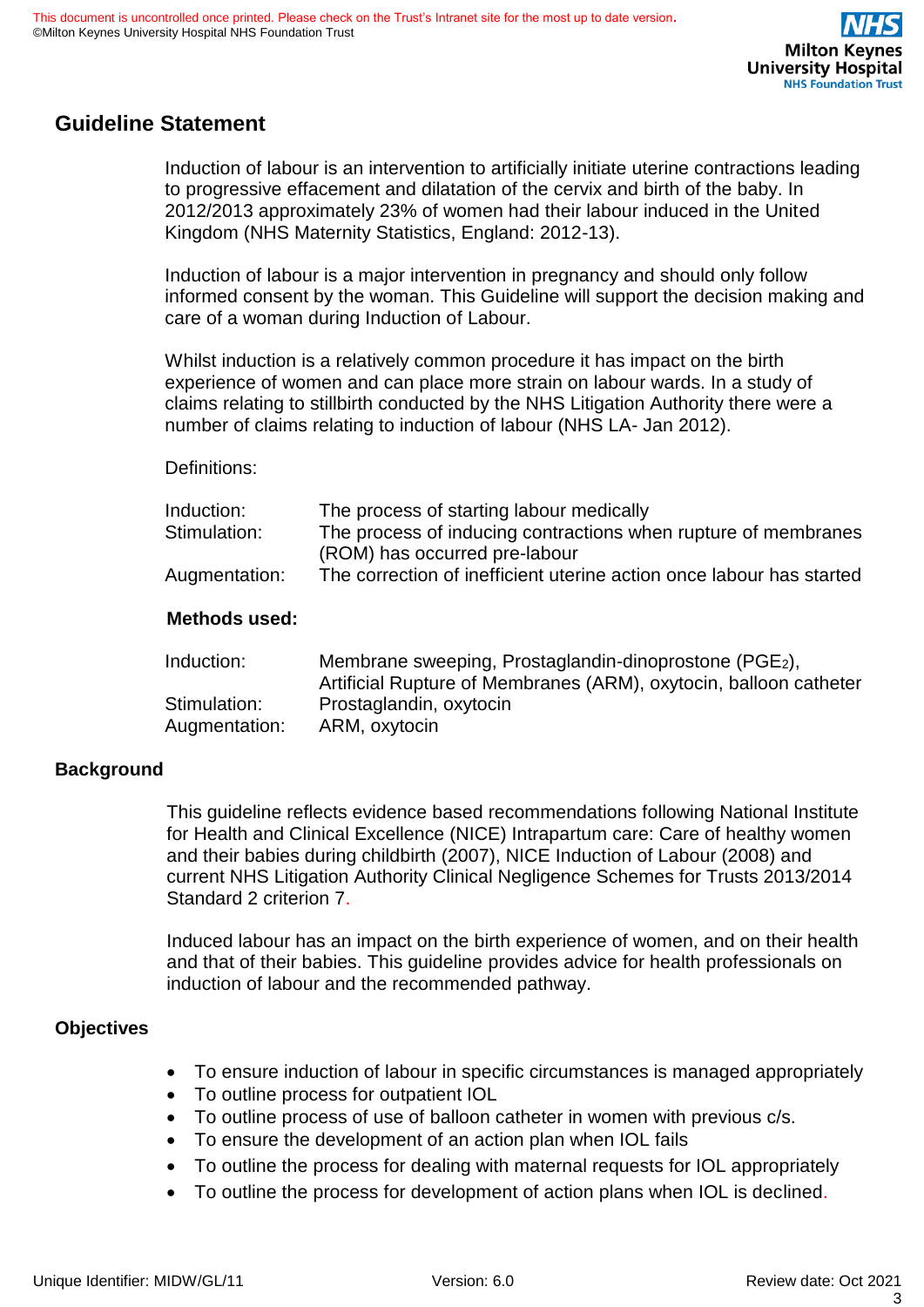

# <span id="page-3-0"></span>**Executive Summary**

- Induction of labour is an intervention to artificially initiate uterine contractions leading to progressive dilatation and effacement of the cervix and birth of the baby
- Women and their partners should be informed that most women will go into labour spontaneously by 42 weeks.
- At the 38 week antenatal visit, all women should be offered information about the risks associated with pregnancies that last longer than 42 weeks and their options
- Induction of labour is commenced with either artificial rupture of membranes, Dinoprostone as either a Prostin pessary, Propess vaginal device or mechanical method ( either Cook's Balloon (CCRB) or Foley's catheter).
- Induction of labour in low risk pregnancies can take place in ADAU on an outpatient basis,

with the woman going home after PGE2 insertions.  $\overline{A}$ 

 $A$  = Auditable Standard

### **FLOW CHARTS ARE INCLUDED AT THE END OF DOCUMENT**

# <span id="page-3-1"></span>**1.0 Roles and Responsibilities:**

**Obstetricians:** counsel women and arrange induction of labour according to the care pathway when it is considered that prolonging the pregnancy is detrimental to the health of the mother and/or baby. Provide information to women about the induction process and undertake or arrange for stretch and sweep of the cervix when indicated. Prescribe prostaglandins or insert / remove balloon catheter, review induction progress as clinically indicated and review care plan where induction of labour is unsuccessful.

**Midwives:** counsel women and arrange induction of labour according to the care pathway in uncomplicated low risk pregnancy with midwifery led care where pregnancy advances beyond 41 weeks gestation. Provide information to women about the induction process and undertake or arrange for stretch and sweep of the cervix when indicated. Initiate induction of labour process on woman's admission to hospital.

# <span id="page-3-2"></span>**2.0 Implementation and dissemination of document**

Guideline to be published on Intranet.

All medical staff (ST3 or above) will undergo training for using mechanical methods of induction.

Company representative will come to train for Cook's Cervical Ripening Balloon (CCRB) and ensure required competency is achieved.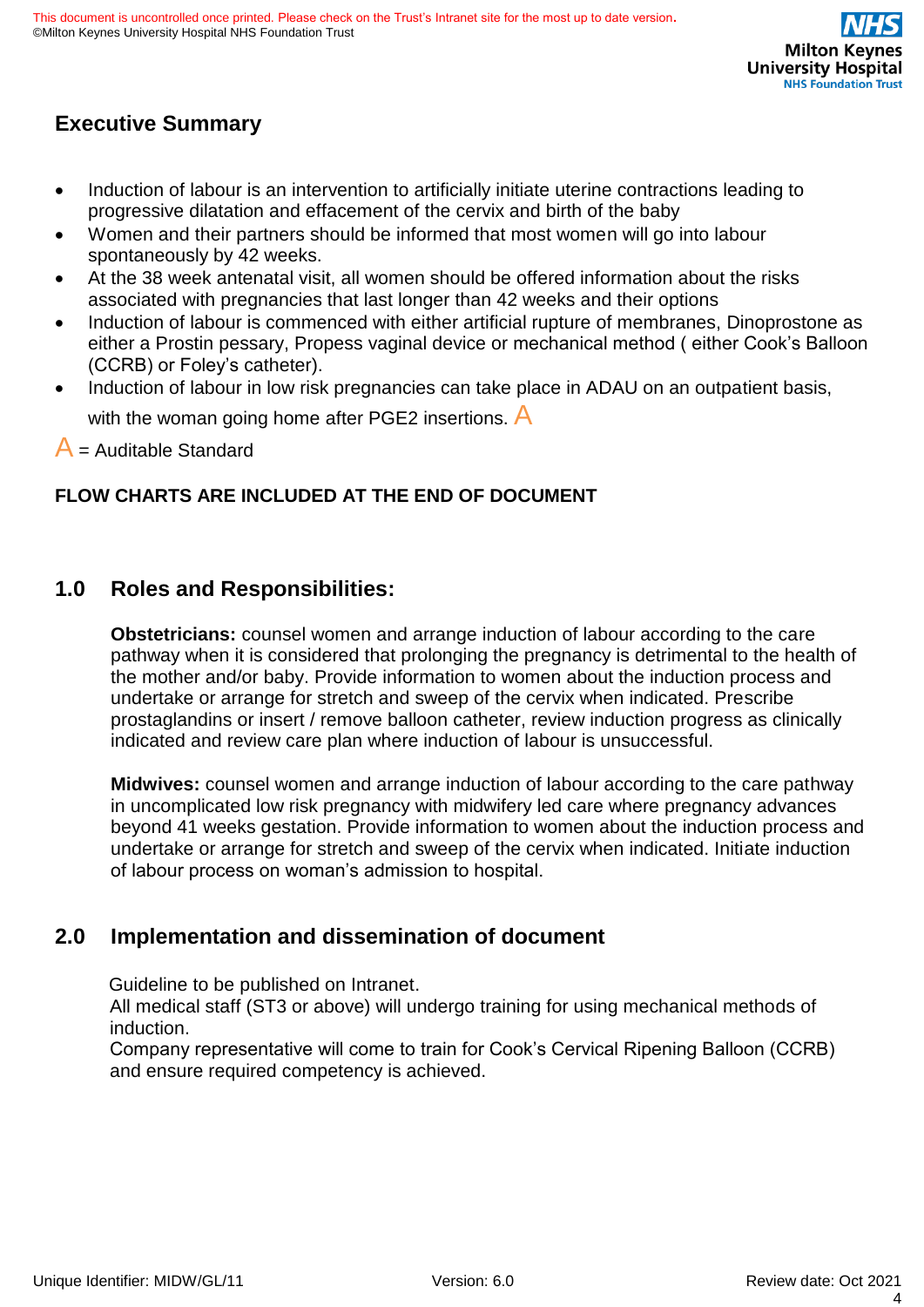# <span id="page-4-0"></span>**3.0 Processes and procedures**

#### <span id="page-4-1"></span>**3. 1 Induction processes**

- At the 38 weeks' antenatal visit, women should be offered information about the risks of pregnancies lasting longer than 42 weeks gestation.
- Pregnancies with complications or potential complications should be considered as high risk and induction of labour for these women must take place in an in-patient setting; commencing either on the maternity ward or if risk factors warrant on the labour ward. A clear management plan must be documented in the woman's maternity notes.
- Induction of labour in low risk pregnancies can take place in ADAU on an outpatient basis. This is referred to as cervical ripening.
- If women decline cervical ripening, arrangements should be made for an admission for induction as an inpatient directly where the Induction of labour diary is kept and maintained (labour ward out of hours and in antenatal clinic during working hours.

#### **3.1.1 Information and decision making**

Women who are being offered induction of labour are given personalised verbal and written information about the benefits and risks for them and their babies and the alternatives to induction. A

#### **3.1.2 Time for discussion**

- Women should have time to discuss information with their partner and look at other sources of information before coming to a decision.
- During discussion, women should be encouraged to ask questions and should be supported in the decisions they make.

#### **3.1.3 Process for dealing with maternal request for induction of labour**

- Induction of labour should not be routinely offered on maternal request alone. However, under exceptional circumstances (for example, if the woman's partner is soon to be posted abroad with the armed forces), induction may be considered at or after 40 weeks. Maternal request for Induction of Labour should only be considered when there are compelling psychological or social reasons.
- The decision to offer induction of labour for maternal request must be documented as this reason in the induction of labour diary.
- Consideration should be given to the obstetric history, gestation and cervical assessment findings. The mother should be counselled regarding these and the likelihood of a successful delivery.
- Cervical assessment should always be performed and documented prior to an induction of labour for maternal request. If the cervix is unfavourable (Bishop's score <4) induction should be avoided/counselled against.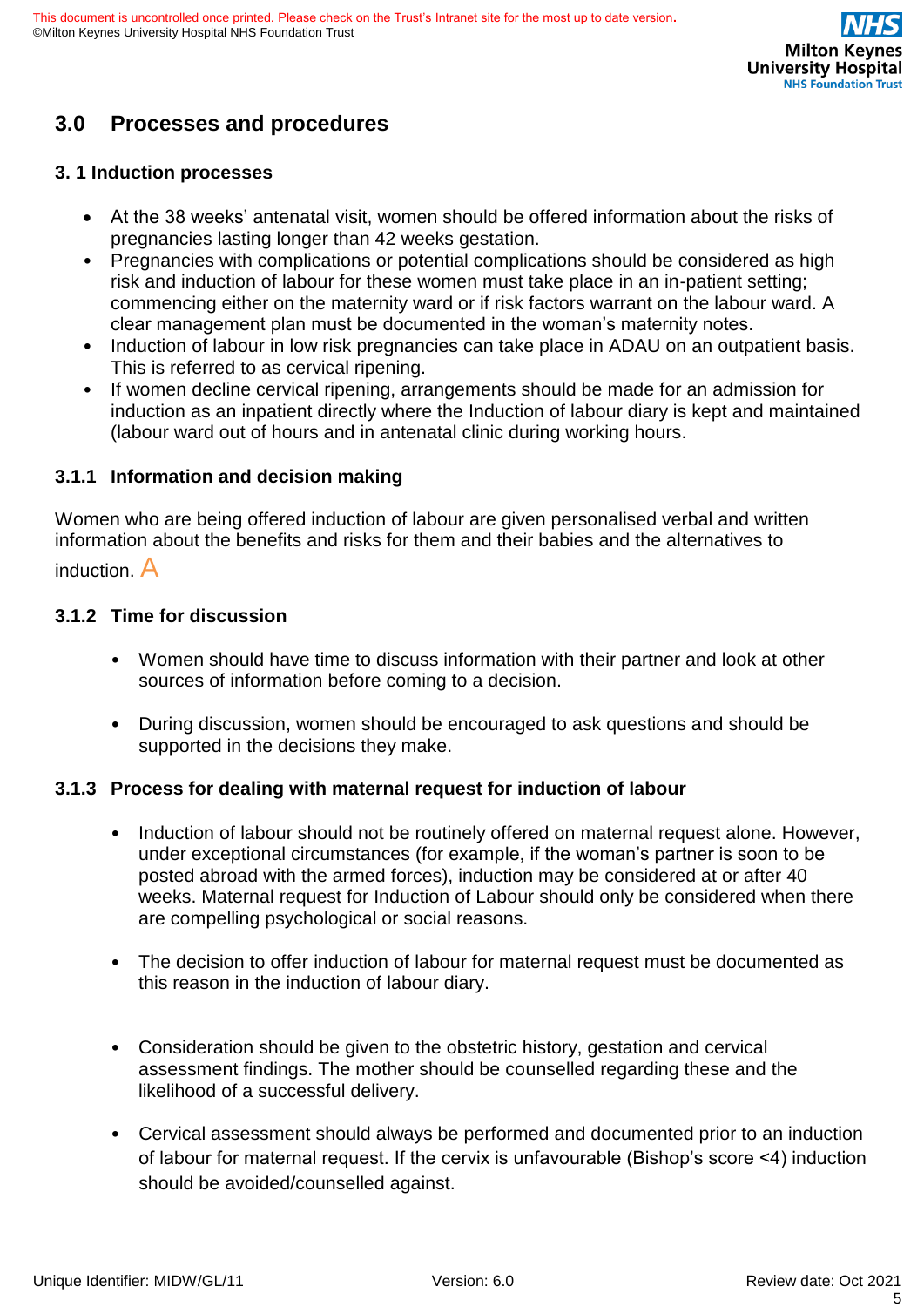

### **3.1.4 Individual management plan when induction of labour is declined**

- Respect the woman's decisions and discuss further care with her.
- When a woman declines induction of labour the risks of not being induced should be discussed.
- Women declining induction must have an individual management plan by the obstetric registrar/consultant regarding the pregnancy. .
- The individual management plan should be documented in the maternal records to include as a minimum:
	- o electronic fetal monitoring on alternate days after 42 weeks gestation and
	- o twice weekly ultrasound scans to assess liquor volume and umbilical artery doppler's.
- The woman must be given the opportunity to ask questions and encouragement given to think about her options.
- The woman should be offered an appointment with a consultant obstetrician and if appropriate referral to a Birth Choices Clinic for discussion regarding her options.

#### <span id="page-5-0"></span>**3.2 Specific circumstances for induction of labour**

#### **3.2.1 Prolonged uncomplicated pregnancy**

- Women should be given every opportunity to go into labour spontaneously.
- At the 38 week antenatal visit women with low risk pregnancies should be offered information about the risks associated with pregnancies that last longer than 42 weeks gestation and their options. Women should be informed that most women will go into labour spontaneously by 42 weeks gestation. All discussions must be documented in the maternity records.
- Women with low risk pregnancies should be offered an initial membrane sweep at 40- 41 weeks gestation and given information about this procedure. Information should include:
	- Explanation of membrane sweep and what the procedure involves.
	- Explanation that spontaneous labour is more likely to occur following a membrane sweep and that it may reduce the need for formal induction of labour to prevent prolonged pregnancy.
	- Explanation of discomfort and vaginal bleeding that may occur normally following a membrane sweep.
- All women should be offered membrane sweep at the 41 week antenatal visit. Before assessing the cervix, check for low-lying placental site and Group B Haemolytic Streptococcus risk: Membrane sweeping is not contra indicated in women who are carriers of Group B Haemolytic Streptococcus.
- Offer additional membrane sweep if labour does not start spontaneously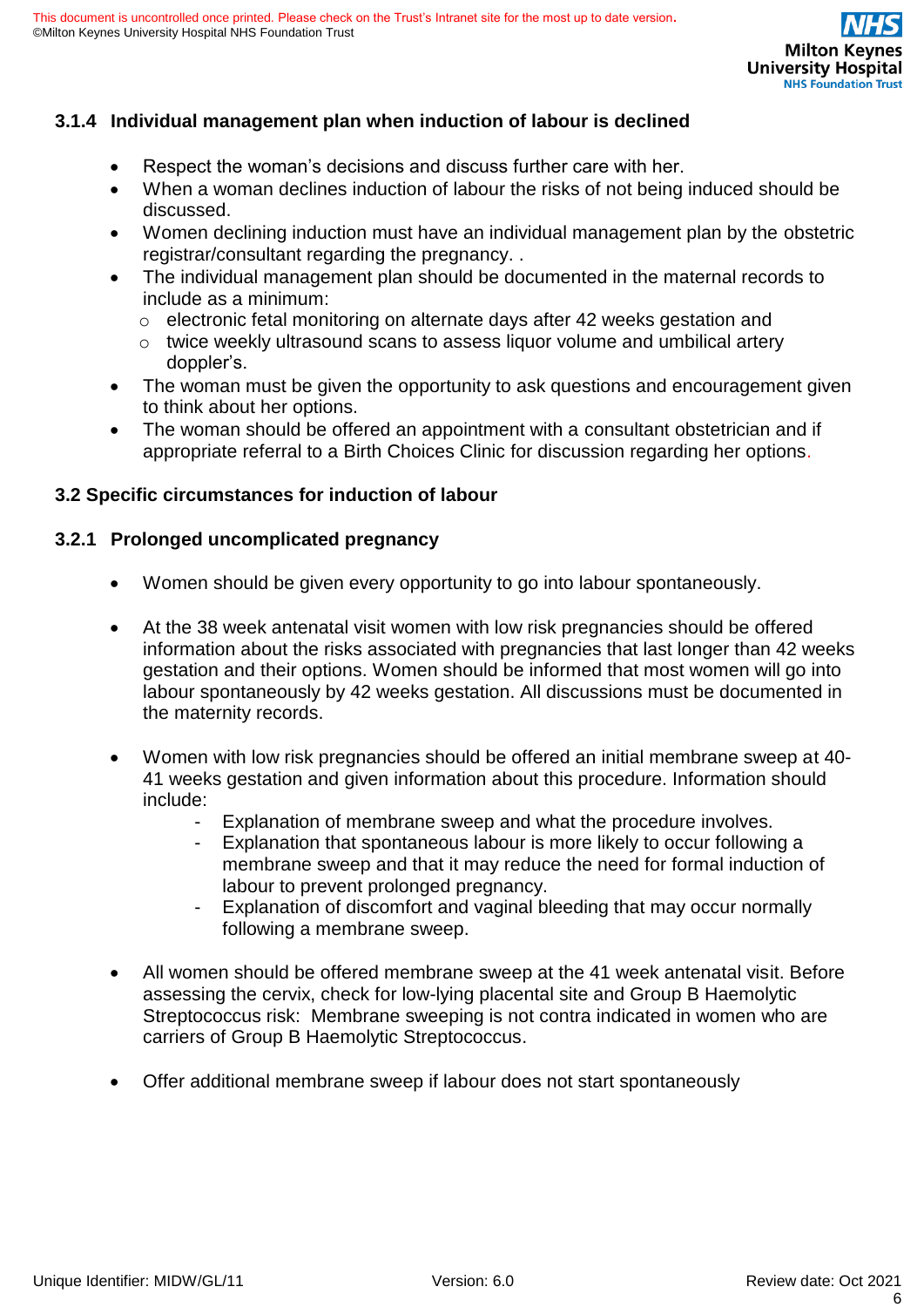- Offer induction between 41+5 and 42+0 weeks, depending on woman's preference and local circumstances. Early ultrasound scan dating  $( \leq 22 \text{ weeks})$  should be used to calculate estimated date for delivery (EDD). If the cervix is unfavourable, the need for induction of labour should be reviewed by the duty Consultant Obstetrician. The choice of the woman should be taken into account and fetal surveillance instituted if a mutual decision to postpone IOL is reached. All discussions and management plans should be clearly documented in the maternity notes.
- Women being offered Induction of Labour should be counselled regarding:
	- The indications for Induction of Labour.
	- When, where and how induction is to be carried out.
	- Arrangements for support and options available for pain relief.
	- Options if the woman declines Induction of Labour.
	- Risks and benefits associated with Induction of Labour, taking into account any specific circumstances and the methods used for induction.
	- That induction of labour may be more painful than spontaneous labour, and epidural and assisted delivery are more likely to be required.
	- That the induction may not be successful and what the woman and her partner's options would be.
	- Realistic timeframes regarding the induction of labour process.
	- An information leaflet on Induction of labour should be given to support the discussion between healthcare professionals and women and their partner's
	- Induction of labour is commenced with either artificial rupture of membranes, Prostin pessary, Propess vaginal device or balloon catheter.

# **3.2.2 Preterm pre-labour rupture of membranes at term**

- If a woman has preterm pre-labour rupture of membranes, induction of labour should not be carried out before 34 weeks unless there are additional obstetric indications (for example, infection or fetal compromise).
- After 34 weeks, induction of labour is a consultant level decision and should be carried out only after discussion with an Obstetric Consultant.
- The following factors should be discussed with the woman before a decision is made to induce labour with vaginal PGE<sup>2</sup>
	- Risks to the woman (for example; sepsis, possible need for caesarean section.
	- Risks to the baby (for example; sepsis, problems relating to preterm birth).
	- Availability of neonatal intensive care facilities.
	- The option to wait till 37 weeks gestation if no further complications.

# **3.2.3 Pre-labour rupture of membranes at term (at or over 37 week's gestation)**

- Women with pre-labour rupture of membranes at term (at or over 37 weeks) should be offered a choice of induction of labour with vaginal PGE2 or expectant management.
- Induction of labour is appropriate approximately 24 hours after pre-labour rupture of the membranes at term. If the woman chooses to wait for more than 24 hours, the management should be discussed with the consultant and a **plan** should be documented in the maternal records.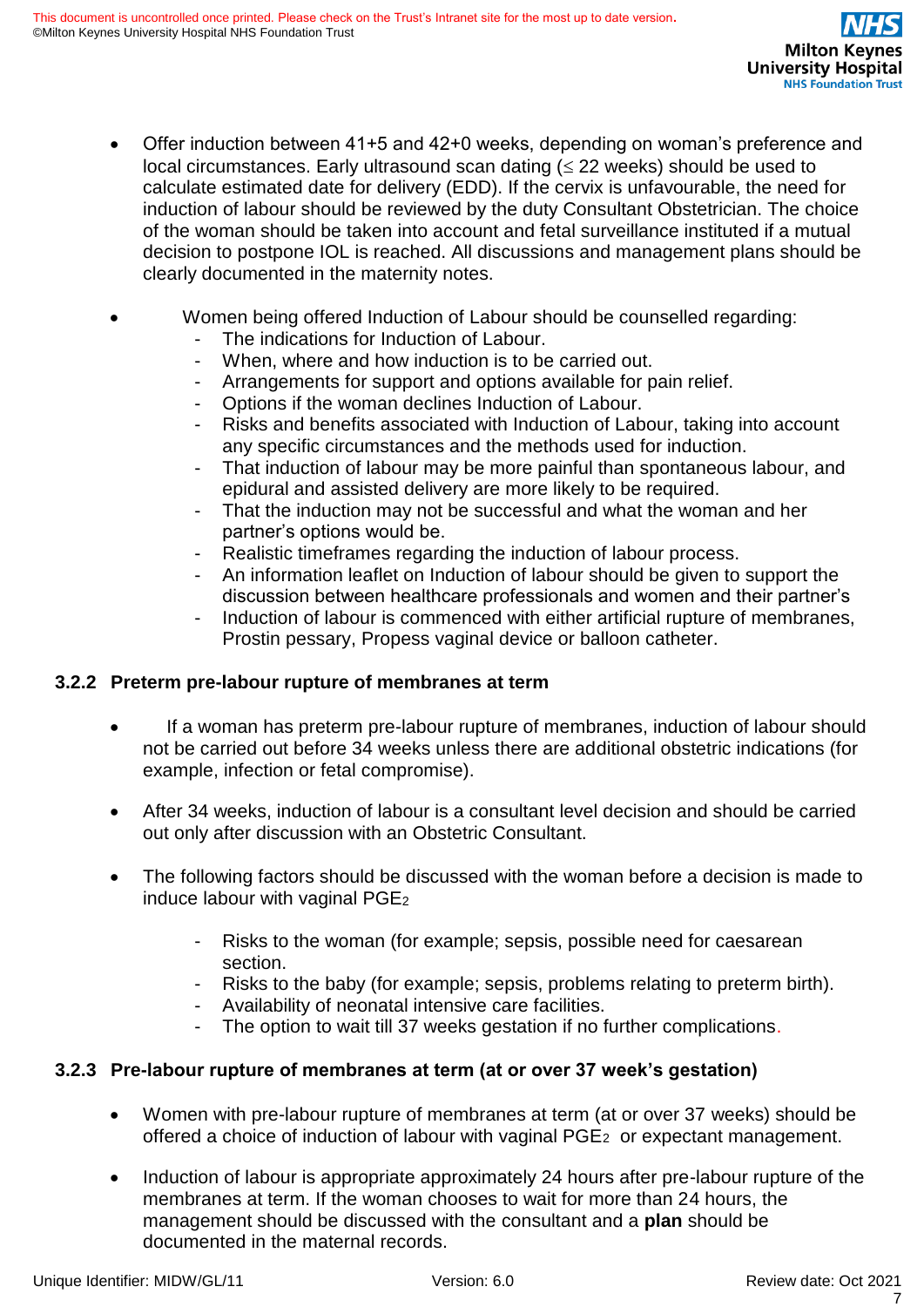

- Induction of labour can be commenced with either Prostin pessary or Propess Vaginal device– Refer to appendix for Propess IOL),
- Stimulation of labour can be commenced with the oxytocin infusion if the cervical findings are favourable (Bishop Score  $\geq 7$ )

See MKHFNHST Guideline: Rupture of Membranes (Pre-term Pre-labour)

### **3.2.4 Previous caesarean section**

- The decision to induce labour following a previous caesarean section must be made by a consultant obstetrician and a clearly documented discussion and management plan included in the woman's medical records. A clear plan should be made regarding the use of oxytocin in Induction of labour.
- Women who have had a previous LSCS may be offered induction of labour with vaginal PGE2 or a mechanical method on an individual basis, taking into account the woman's circumstances and wishes.
- Labour should not be undertaken where a woman has had a previous classical uterine caesarean section or where there is any doubt about the integrity of the previous uterine scar.
- Women should be informed of the following risks with induction of labour:
	- Increased risk of need for emergency caesarean section during induced labour.
	- Increased risk of uterine rupture (same as background risk if mechanical methods like balloon catheter is used).

#### **3.2.5 Multiple Pregnancy**

• Please refer to induction of labour guidance within the Multiple Pregnancy and Birth Guideline.

#### **3.2.6 Breech presentation**

- Induction of labour is not routinely recommended if a woman's baby is in a breech presentation.
- If external cephalic version is unsuccessful, declined or contra-indicated and the woman declines a caesarean section if delivery is indicated she should be seen and counselled by a Consultant Obstetrician.
- Induction of labour should only be offered after a discussion of the associated risks and a clear plan of care documented in the woman's medical records.

# **3.2.7 Fetal growth restriction**

- If there is severe fetal growth restriction with confirmed fetal compromise, induction of labour is not recommended.
- Where intrauterine growth retardation has been identified any decision to induce labour must be made by a Consultant Obstetrician, based on assessment of risk and the likelihood of success following an assessment of a Bishop's score.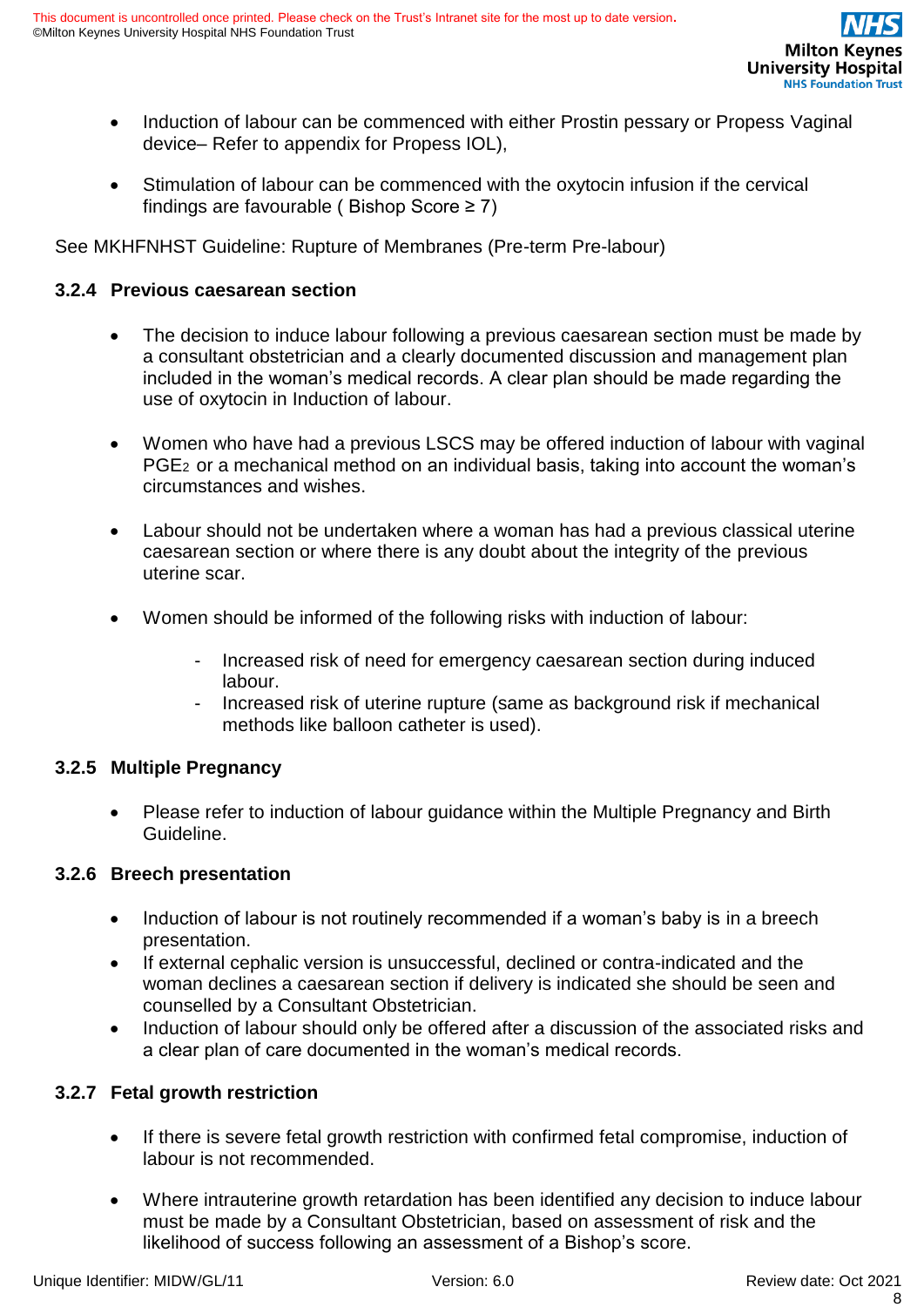

### **3.2.8 History of precipitate labour**

• Induction of labour to avoid a birth unattended by healthcare professionals should not be routinely offered to women with a history of precipitate labour.

#### **3.2.9 Suspected fetal macrosomia**

• In the absence of any other indications, induction of labour should not be carried out simply because a healthcare professional suspects a baby is large for dates

#### **3.2.10 Intrauterine fetal death**

Please refer to MKUHNHSFT Care for Stillbirth, Termination of Pregnancy, and Neonatal Death after 24/40 Gestation guideline.

#### **3.2.11 Maternal diabetes**

- Please refer to MKHNHSFT Maternal Diabetes.
- Pregnant women with diabetes who have a normally grown fetus should be offered birth through elective induction of labour, or by elective caesarean section if indicated, after 38 completed weeks.
- A Consultant obstetrician should make decision regarding the appropriate mode of birth, taking into account her individual circumstances and preferences for labour and birth.
- Diabetes should not in itself be considered a contraindication to attempting vaginal birth after a previous caesarean section.
- Pregnant women with diabetes who have an ultrasound-diagnosed macrosomic fetus should be informed of the risks and benefits of vaginal birth, induction of labour and caesarean section.

#### **3.2.12 Advanced Maternal Age**

There is some evidence that the risk of fetal intrauterine death almost doubles where maternal age is between 40 and 44 years compared to younger women. It is therefore reasonable practice to offer these women earlier induction of labour.

- After discussion with the woman IOL will be recommended at or after 40 years of age around 40 week's gestation.
- Earlier delivery (before 40 weeks) is recommended if maternal age is more than 44 years old.
- However management of each case will be individualised by the consultant managing her care depending on the woman's bishop score, parity and maternal choice and documented in maternity records.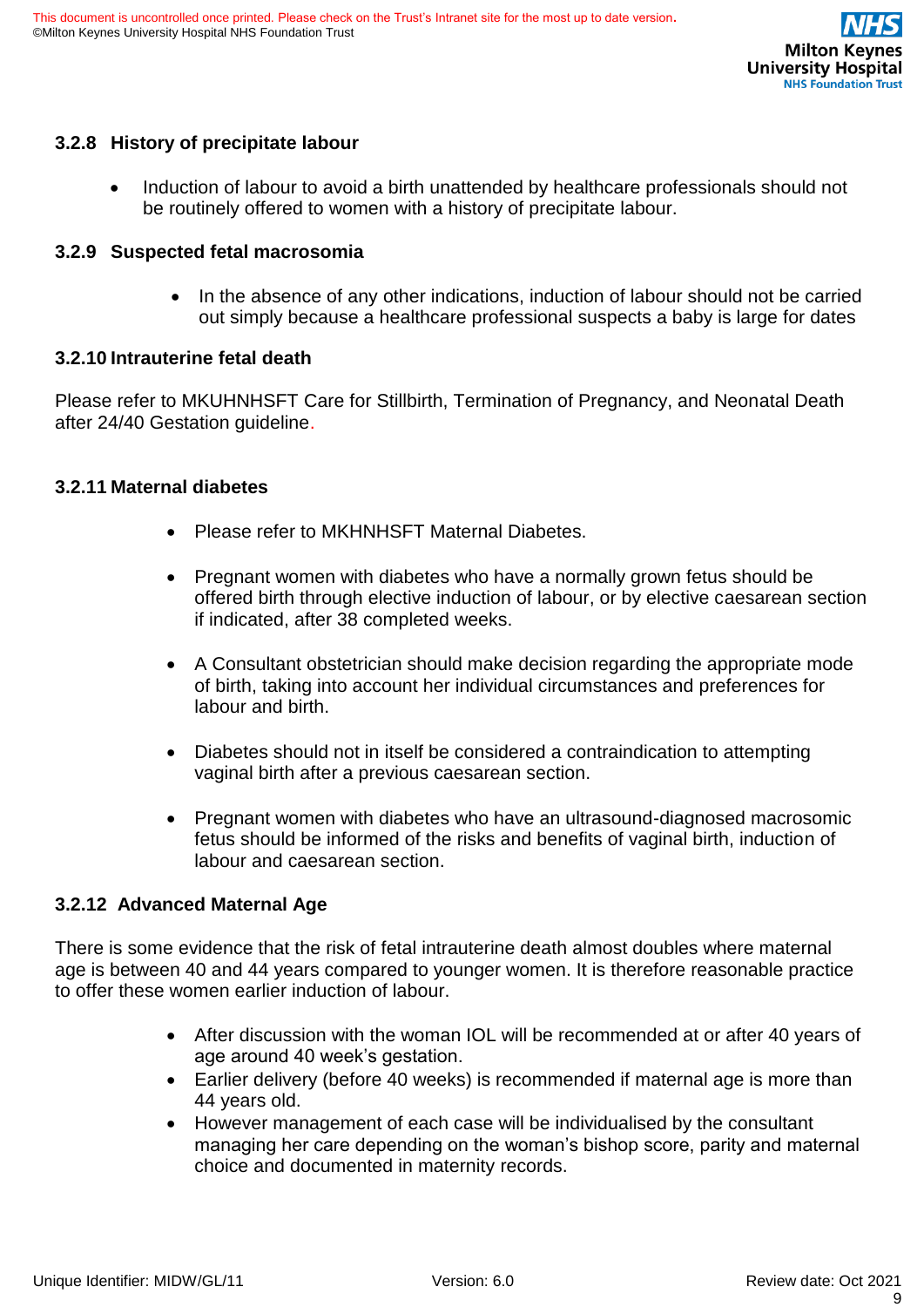# **3.2.13 Maternal Obesity**

Higher maternal body mass index at booking is associated with an increased risk of prolonged pregnancy and increased rate of IOL. Vaginal delivery and labour complications in obese women with prolonged pregnancies appear largely comparable to those of normal weight women with prolonged pregnancies. Induction of labour for prolonged pregnancy in obese women is a reasonable and safe management option but is a consultant decision.

#### <span id="page-9-0"></span>**3.3 Antenatal management**

• It is considered best practice for an ultrasound to confirm gestation before 20 weeks gestation preferably at 10-13 weeks. This reduces the possibility of an inaccurate post mature diagnosis.

#### **3.3.1 Cervical assessment**

• All women should have their Bishop's Score assessed and documented, prior to being booked for induction of labour, unless membranes are ruptured.

| Score                       |           |              |          |         |
|-----------------------------|-----------|--------------|----------|---------|
| Cervical dilatation (cms)   |           | $1 - 2$      | $2 - 4$  | >4      |
| Length (cms)                | >4        | $2 - 4$      | $1 - 2$  |         |
| Consistency                 | Firm      | Medium       | Soft     |         |
| Position of the cervix      | Posterior | Mid-anterior | Anterior |         |
| Level of presenting part in | -3        | -2           | $-1/0$   | $+1/+2$ |
| relation to ischial spines  |           |              |          |         |

#### **Modified Bishop's score:**

- Women with a Bishop's Score of below 7 should be given vaginal PGE2 or balloon catheter.
- Women with a Bishop's Score of ≥7 should have an Artificial Rupture of Membranes

#### **3.3.2 Membrane sweep**

This is a simple procedure and is done during a vaginal examination. It involves the examining finger passing through the cervix to rotate against the wall of the uterus, to separate the chorionic membrane from the decidua. If the cervix will not admit a finger, massaging around the cervix in the vaginal fornices may achieve a similar effect.

- Membrane sweep can be undertaken at the 40 week antenatal visit for nulliparous women.
- All women should be offered sweeping of the membranes at a 41 week antenatal visit.
- Post 41 weeks of pregnancy offer individual membrane sweeps if labour does not start spontaneously.
- A membrane sweep is not associated with increased maternal or neonatal infection.
- A membrane sweep is not associated with an increased risk of operative delivery.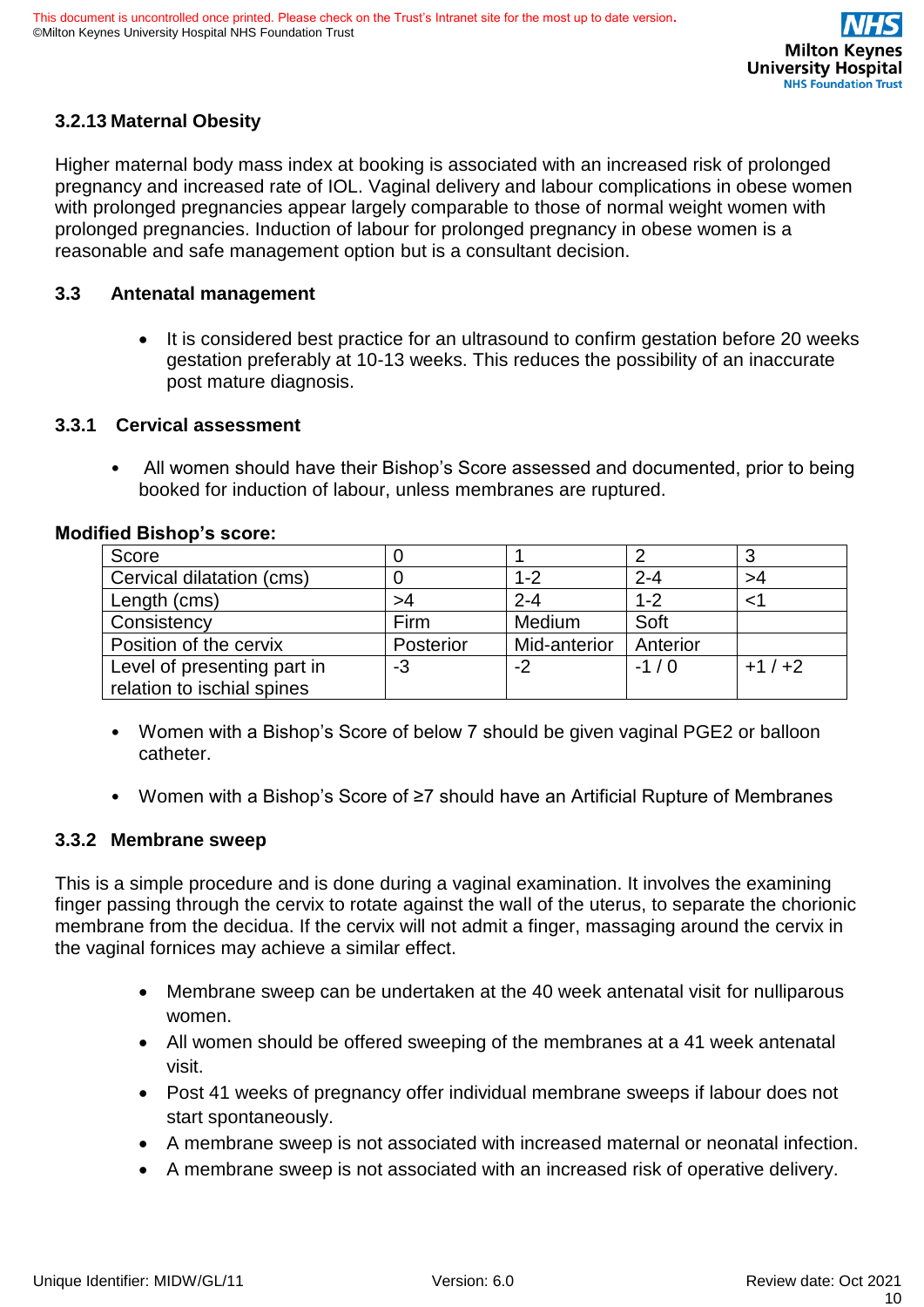

# **3.3.2.1 Preparation of the woman prior to a membrane sweep**

- Women should be aware that a membrane sweep can increase the level of discomfort during the vaginal examination.
- Women should be advised of the risks and benefits prior to agreeing to the procedure.
- It is important to consider the environment where a membrane sweep will be undertaken as in any other intimate examination the woman requires privacy and safety.

#### **3.3.3 Process for booking an induction of labour**

- Induction of labour is booked through consultation with midwifery team. The induction diary is kept and maintained in antenatal clinic in hours and in labour ward out of hours
- Community midwives can arrange post-dates induction of labour for women with uncomplicated pregnancies directly with the labour ward.
- Decisions for booking induction of labour for women with maternal or fetal complications should be made by the Obstetric Consultant.
- **No more than 3 inductions of labour per day** should be booked (regardless of the method of induction). If exceptional circumstances arise it may be possible to facilitate the booking of 4 inductions via a discussion with a senior midwife on labour ward and the labour ward consultant but this must not be considered a routine practice.
- **Only women with uncomplicated pregnancies should have their planned inductions arranged for the weekend.**
- The gestation at which induction of labour should take place will be dependent on the clinical situation, but for women with uncomplicated pregnancies induction of labour should be offered at 40 weeks gestation+ 12 days gestation to avoid the risks of prolonged pregnancy. The exact timing should take into account the woman's preferences and local circumstances.
- In uncomplicated pregnancies, outpatient cervical ripening with vaginal PGE2 may be offered,
- The process of induction of labour should be discussed with the woman concerned to include realistic expectations of the procedures and processes involved. Women should be aware that induction may take 48-72 hours or longer, may sometimes fail and that due to the unpredictable nature of the labour ward it may be occasionally necessary to temporarily delay the process to ensure patient safety. Pain relief should also be discussed. A
- Women should be offered a patient information leaflet on induction of labour to support discussions between the woman and healthcare professional. A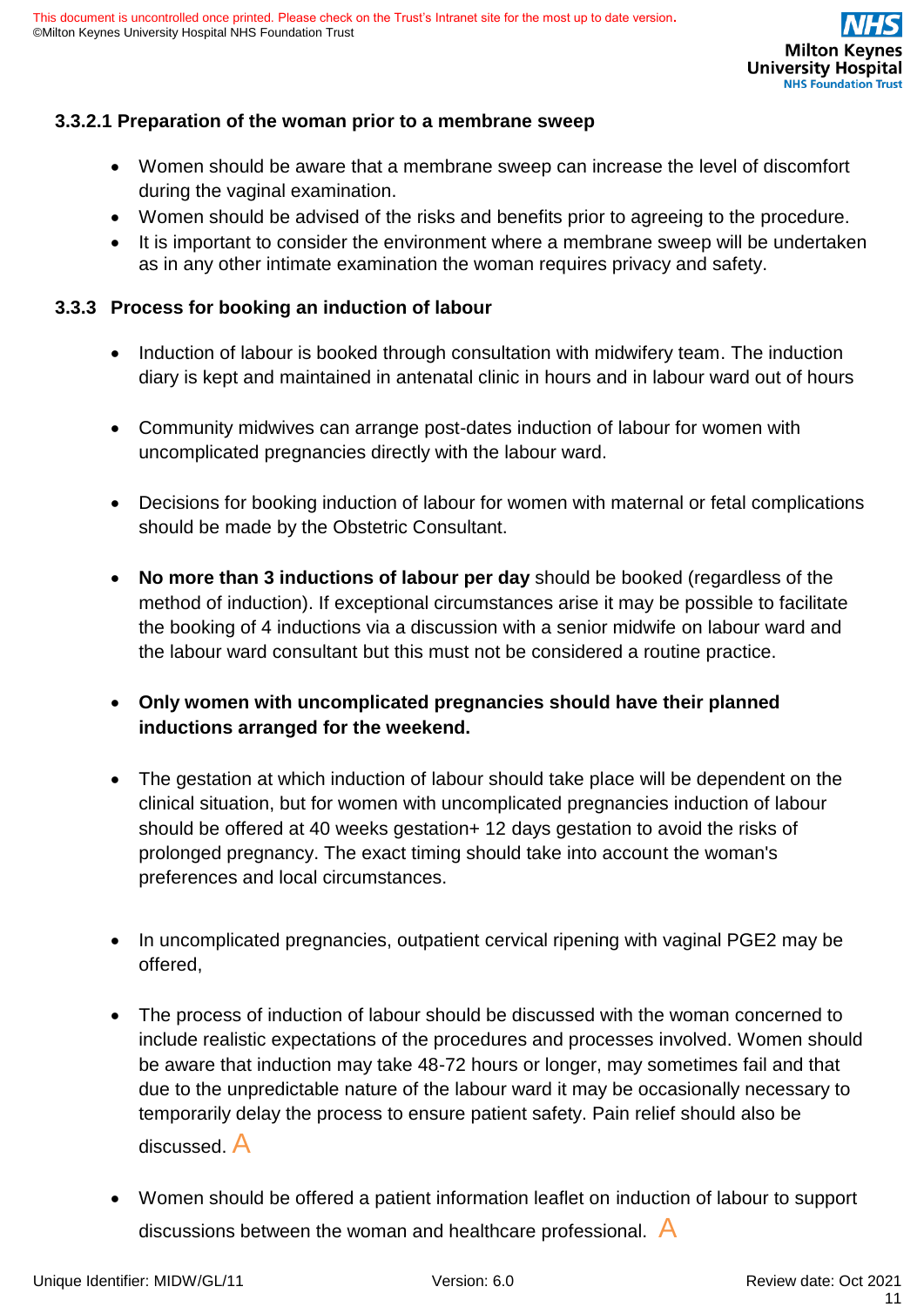- **A clear plan of care should be documented in the woman's maternity records**. A proforma is available in the antenatal clinic for cervical assessment findings to be documented. Vaginal PGE2 (Propess vaginal device or Prostin pessary) should be prescribed by a doctor if necessary.
- Mechanical methods of induction of labour need to be used by doctor trained in using this method and should be ST3 or above.

### **3.4. Induction of labour – General Principles**

- Women suitable for artificial rupture of membranes to be booked for admission direct to Labour Ward and asked to telephone the labour ward at 07:30 when a time for the woman to come into hospital for induction of labour will be agreed.
- Explain the induction method and the procedures involved and obtain verbal consent.
- If delay to the induction process is required due to capacity and activity in the maternity unit then the Registrar should review the women's records and appropriateness of delaying the induction and document decision in maternal records. All women to be seen during morning ward round and vaginal PGE<sub>2</sub> prescribed appropriately. A care plan should be clearly documented in the woman's maternity records.
- Confirm normal fetal heart rate pattern with electronic fetal monitoring 10 minutes prior to insertion of Prostin / Propess/ mechanical methods, providing Dawes Redman

criteria is met**. A** (Please refer to the Trust Fetal Monitoring guideline).

If a suspicious or pathological fetal heart rate pattern is identified prostaglandins should not be administered and the following actions taken:

- Maternal observations should be performed as per fetal monitoring guidance
- The CTG should be reviewed by Registrar, or Obstetric Consultant and an appropriate plan of care made to take into account concerns regarding the CTG.
- The labour ward co-ordinator should be informed.
- Women with suspicious or pathological fetal heart patterns should not be managed and cared for on the maternity ward and arrangements should be made for the woman to be transferred to labour ward or if the situation warrants to theatre for delivery.
- If the woman is experiencing uterine contractions prior to planned administration of prostaglandins this should be discussed with the Obstetric Registrar.

Maternal and fetal wellbeing should be assessed as minimum every 4 hours and documented whilst an inpatient. For outpatient IOL , follow outpatient IOL pathway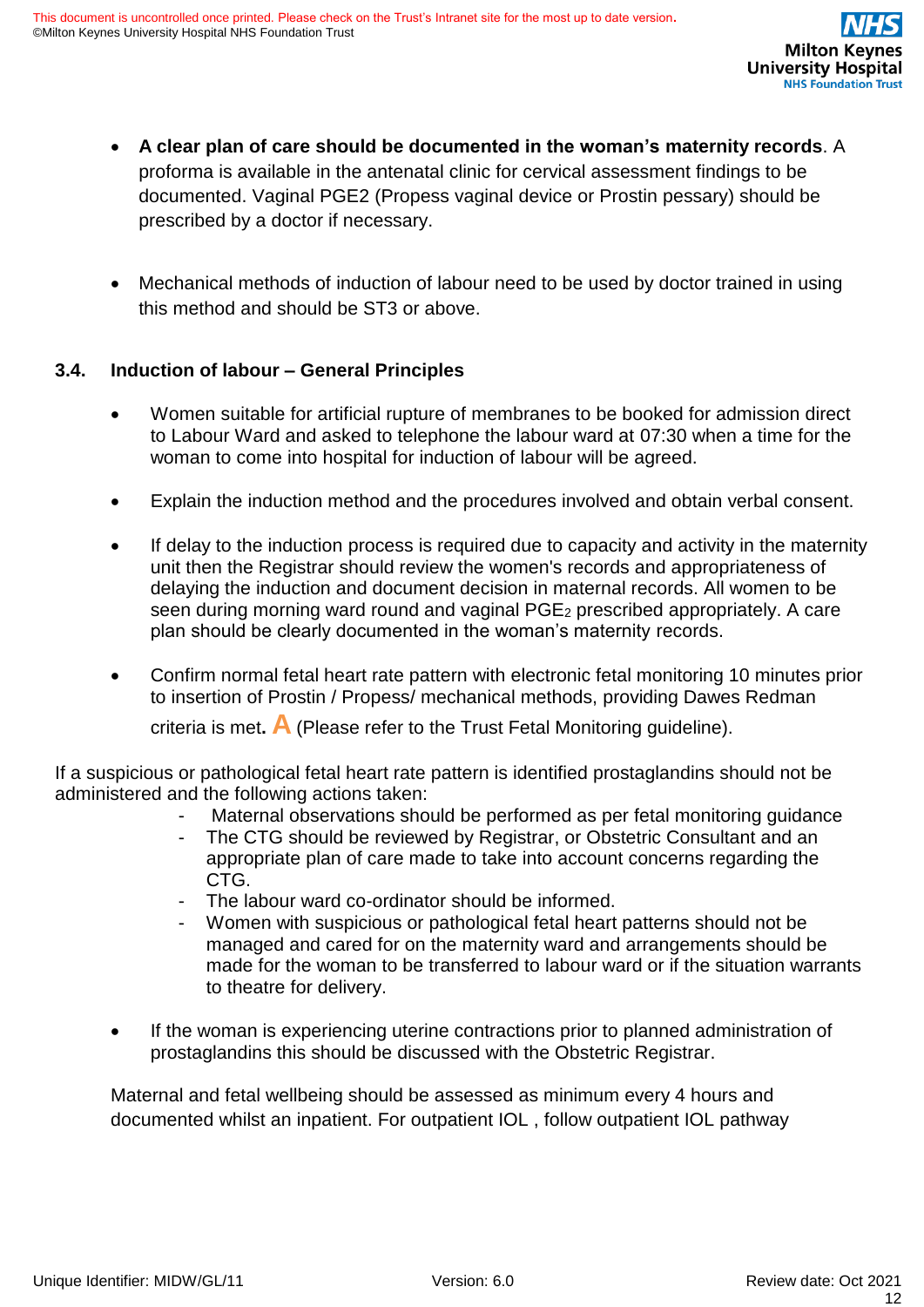

# **3.4.1 Inpatient Induction**

- In-patient induction of labour is indicated if women do not fulfil the criteria for out-patient induction or for women who decline outpatient induction.
- For high risk pregnancies, the setting for induction of labour (maternity ward or labour ward) depends on the woman's condition and should be discussed with and planned in conjunction with a Consultant Obstetrician.
- If following cervical assessment the Bishops Score is 7 or above then the woman should be booked into delivery suite for an ARM.
- In the inpatient setting, induction of labour using vaginal PGE2 should be carried out as early as possible in the morning because of higher maternal satisfaction.
- On the day of Induction of Labour, women will be advised to contact the maternity ward by telephone at 07.30am when a time for the woman to come into hospital for induction of labour will be agreed. Whilst this will usually be early morning, this decision must be based on the clinical workload on the morning of Induction of labour.
- The processes and timings for inpatient induction of labour follow those for outpatient induction.
- Induction of Labour must not occur unless facilities are available to continuously monitor the fetal heart and uterine contractions.

# **3.4.1.1 Documentation**

Induction of labour should be documented in e – care as per current practice and ensure following are included:

- Indication for induction.
- Pre-PGE2 CTG for 30 minutes
- Bishop's Score (for comparison later).
- Dose of Prostin pessary or Propess vaginal device given.
- Time administered.
- Repeat CTG trace for 60 minutes after insertion of PGE2.

Please fill in the pro forma for mechanical methods of IOL which is not currently on e- care.

# **3.4.1.2 Monitoring Maternal observations**

- Maternal observations must include an assessment of temperature, pulse, respiratory rate, blood pressure and where appropriate oxygen saturation**. A**
- An abdominal palpation must occur prior to the commencement of induction.
- Before induction of labour is carried out the Bishop Score should be assessed and recorded.
- All maternal observations must be documented in the maternal records.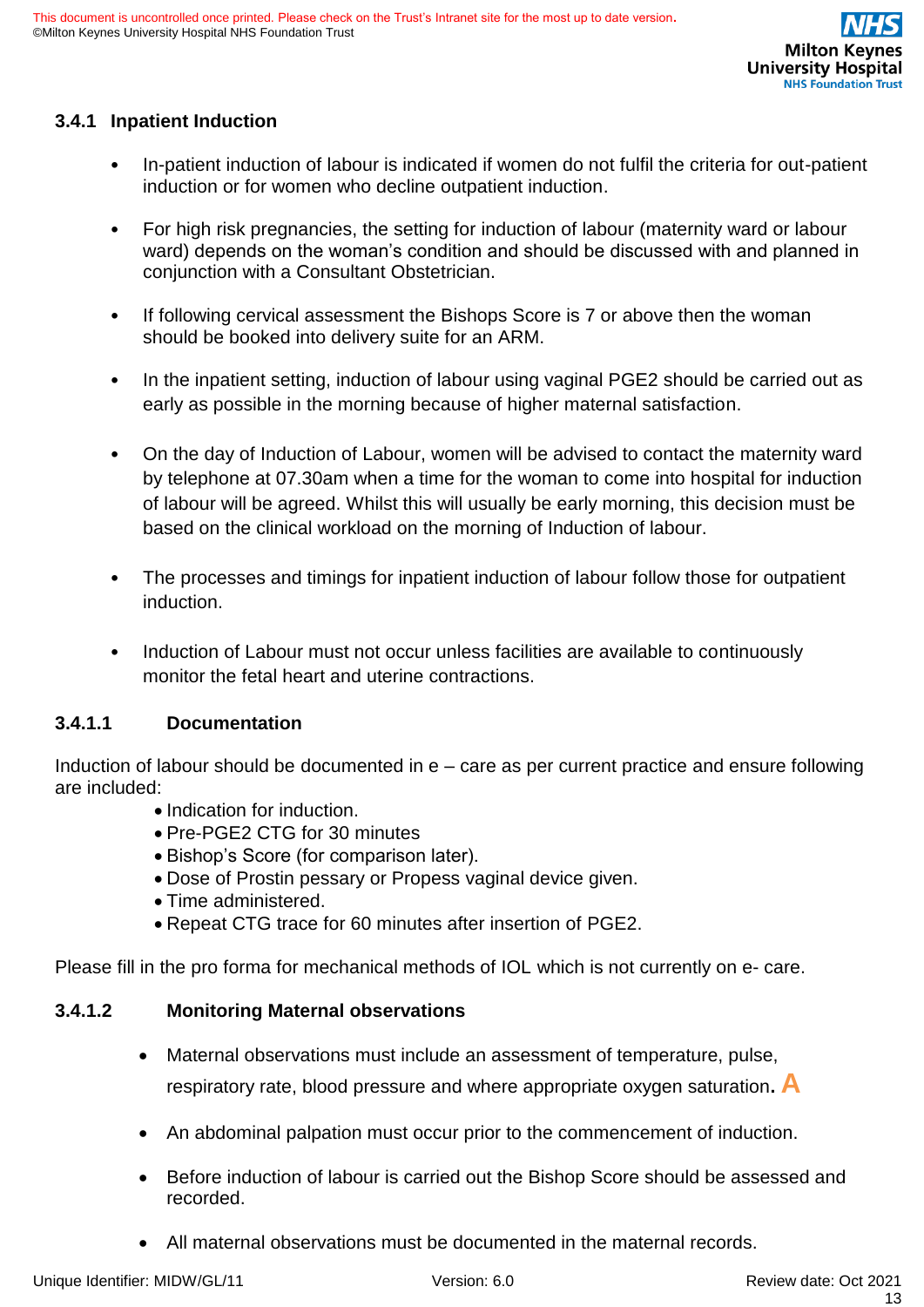#### **3.4.1.3 Pain relief**

- Women to be informed of the availability of pain relief options and provide support and analgesia appropriate for them. This can range from simple analgesics to parenteral analgesia. If Pethidine or an epidural is required the mother must be transferred to labour ward. **A**
- Women who have their labour induced should have pain relief that is appropriate to their level of pain and the type of pain relief they request (NICE 2008).
- Encourage women to use their own coping strategies for pain relief.

#### **3.4.1.4 Fetal monitoring**

- Minimum of 30 minutes of CTG monitoring before insertion of vaginal PGE2 or use of mechanical methods.
- Following insertion of vaginal PGE2 or use of mechanical methods, continuous CTG monitoring should be commenced for a period of 60 minutes.
- If the CTG is classified as normal, intermittent auscultation should then be used, unless there are indications for continuous fetal monitoring. With use of mechanical methods of IOL, monitor only if complaining of contractions.
- If there are concerns regarding the CTG these must be referred to the Obstetric Registrar (Refer to MKHNHSFT fetal monitoring guideline).
- If the CTG shows suspicious or pathological fetal heart patterns the woman should be managed and cared for on the labour ward or if the situation warrants to theatre for delivery.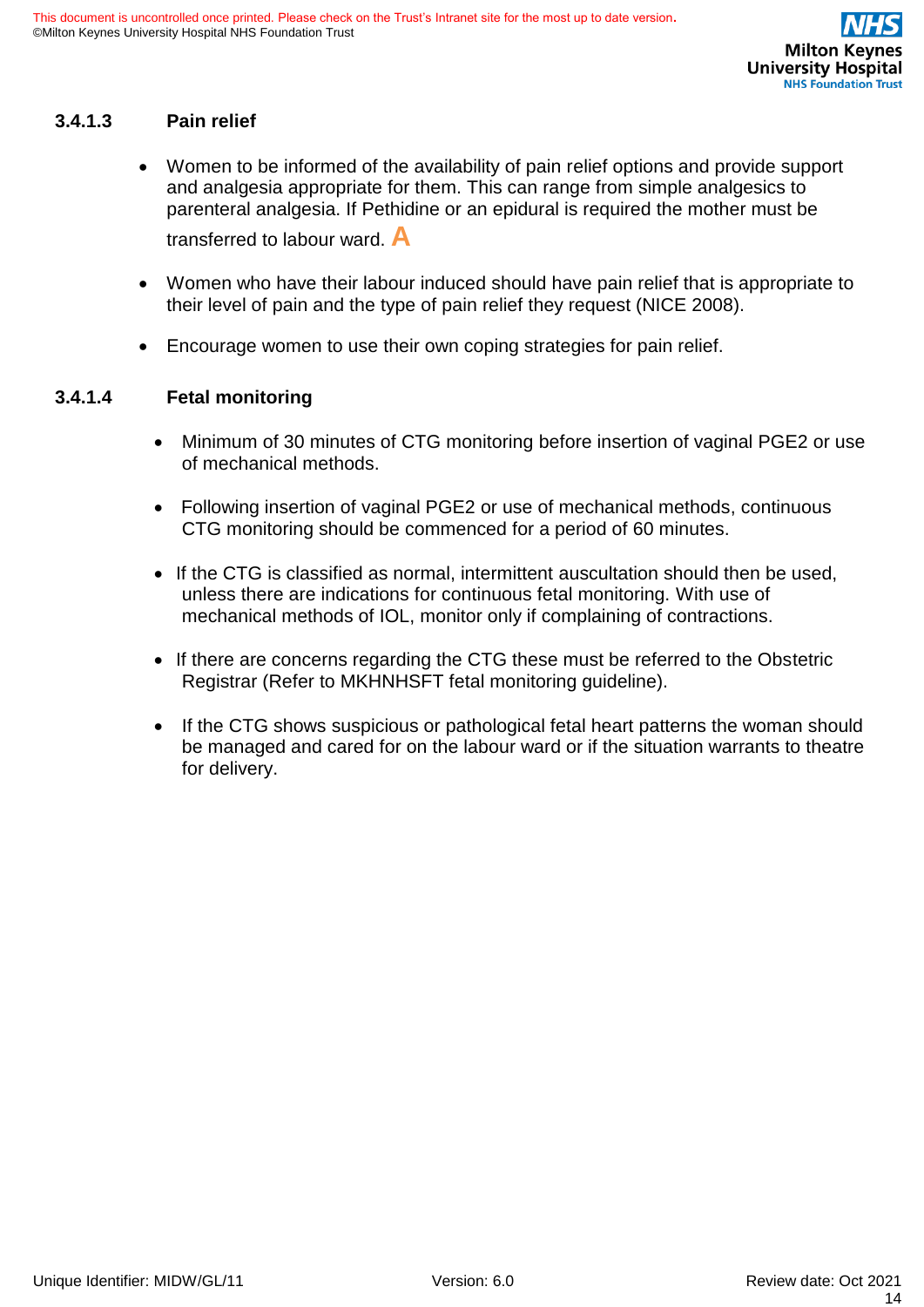### **3.4.1.5 Contraction monitoring**

• Monitor contractions and assess vaginal loss.

#### • **In cases of uterine hypercontractility with or without fetal heart rate change, inform the Registrar Consultant Obstetrician immediately.**

#### Definitions:

| Tachysystole      | $=$ / > 5 contractions in 10 minutes with<br>normal CTG              |
|-------------------|----------------------------------------------------------------------|
| <b>Hypertonus</b> | Painful contraction lasting $\geq \square 90$<br>seconds: normal CTG |
| Hyperstimulation  | Tachysystole or hypertonus with<br>abnormal CTG                      |

#### • Actions:

- Continue CTG monitoring
- Liaise with labour ward co-ordinator and consider transfer to labour ward
- If CTG is normal wait for 15-30 mins then reassess.
- If hyperstimulation persists administer 250 micrograms subcutaneous Terbutaline, (NICE,2014).
- Identify a clear management plan after discussion with the duty Consultant Obstetrician and ensure that this is clearly documented in the maternity notes.

#### **3.4.1.6 Management after one cycle of treatment**

- Commence CTG and make a full assessment of mother and baby.
- Perform a vaginal examination:
	- If cervix is 2cm or more dilated and fully effaced transfer to labour ward for amniotomy (ARM) +/- infusion of oxytocin.
	- If the woman is a primigravid and cervix is 2cm or more dilated, but not effaced consider administration of further Prostin.
	- If cervix is closed and an amniotomy is not possible the woman should be assessed and further management planned by the on call Obstetric Registrar / Consultant.
- The plan of care should be discussed with the woman and clearly documented in the maternity records.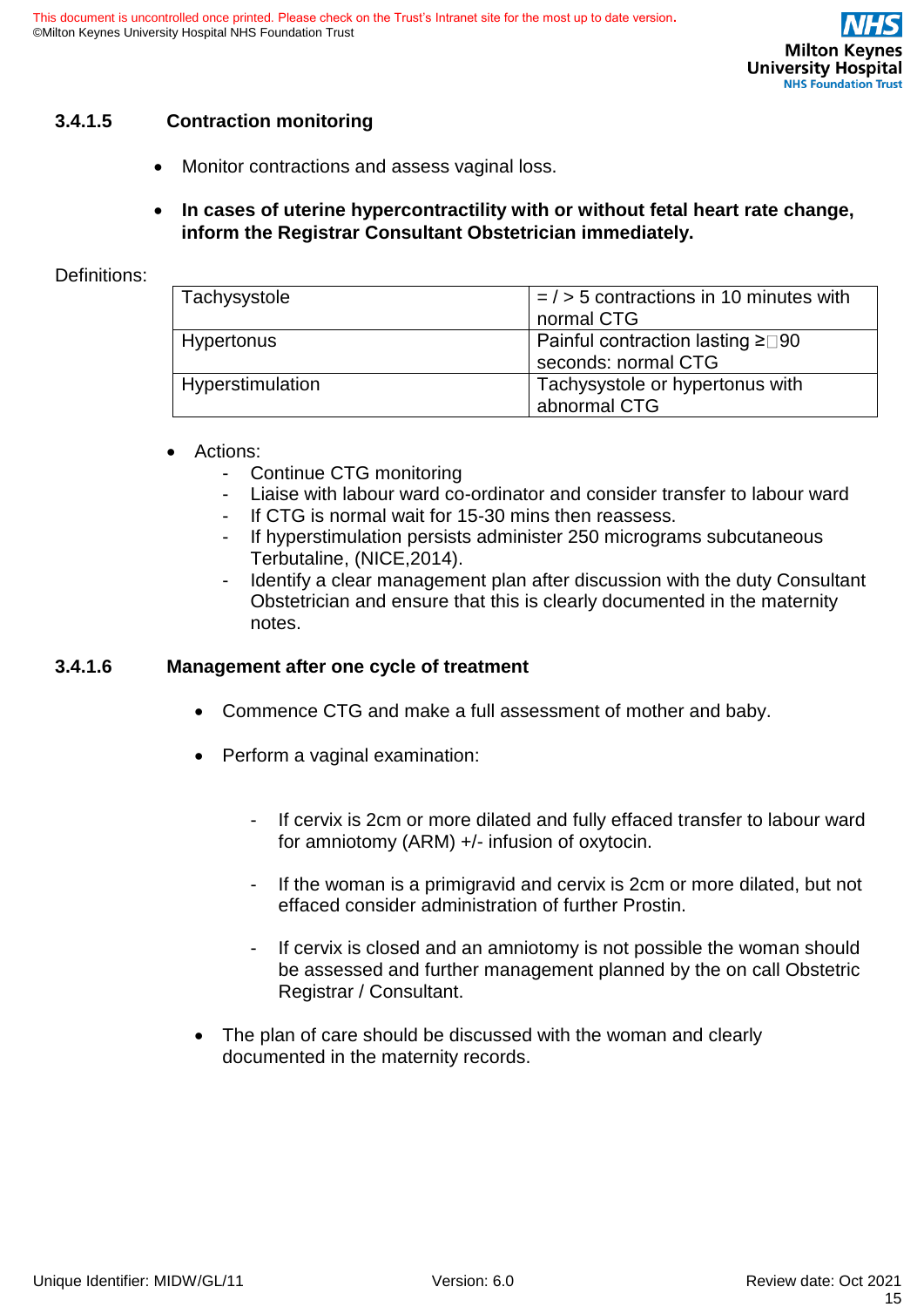# **3.4.1.7 Recommendations if induction of labour fails**

- The criteria for failed induction are not generally agreed. It is estimated that a failed induction in the presence of an unfavourable cervix is found in 15% of cases. In this guideline, failed induction is defined as failure to establish labour after one cycle of treatment, consisting of the insertion of two Prostin 3mg pessaries, at 6 hourly intervals , or one Propess 10 mg vaginal device over 24 hours (NICE 2008).
- Prior to commencing the induction process the possibility of failure of induction should be discussed with the woman.
- Antenatally a personalised plan should be documented in the woman's maternity records of recommendations for management should the woman's cervix be unsuitable for ARM after use of mechanical methods of IOL or after administration of two Prostin 3mg pessaries, at 6 hourly intervals, or one Propess 10mg vaginal device over 24 hours. Unless clinical circumstances change this plan should be followed.
- If induction fails, healthcare professionals should discuss this with the woman and provide support. The woman's condition and the pregnancy in general should be fully reassessed, and fetal wellbeing should be assessed using electronic fetal monitoring. Should a woman's preference be to go home before a second cycle, a clear plan must be discussed and documented by a consultant, and the woman must be aware of the potential risks and benefits involved
- The decisions regarding the management of a failed induction should be made in accordance with the woman's wishes and with regard to clinical circumstances. These must be clearly documented as a personalised plan in the woman's maternity records.
- A management plan should be finalised and implemented in conjunction with the on call Obstetric Consultant.
- If induction fails, the management options are:
	- A second cycle of vaginal PGE2 administration may be undertaken in discussion with the duty Consultant, provided 12 hours had elapsed since the last dose or 24 hours after the first, whichever is longer. **Prostin should be used as the chemical induction method in a second induction cycle regardless of whether Propess or Prostin was the chosen method for the first cycle**.
	- Caesarean section (Please refer to the Caesarean Section guideline).
	- Oxytocin infusion prior to ARM or a cervical balloon to dilate the cervix may be considered in exceptional circumstances after full assessment by the on call Consultant Obstetrician and following full discussion with the woman undergoing induction of labour.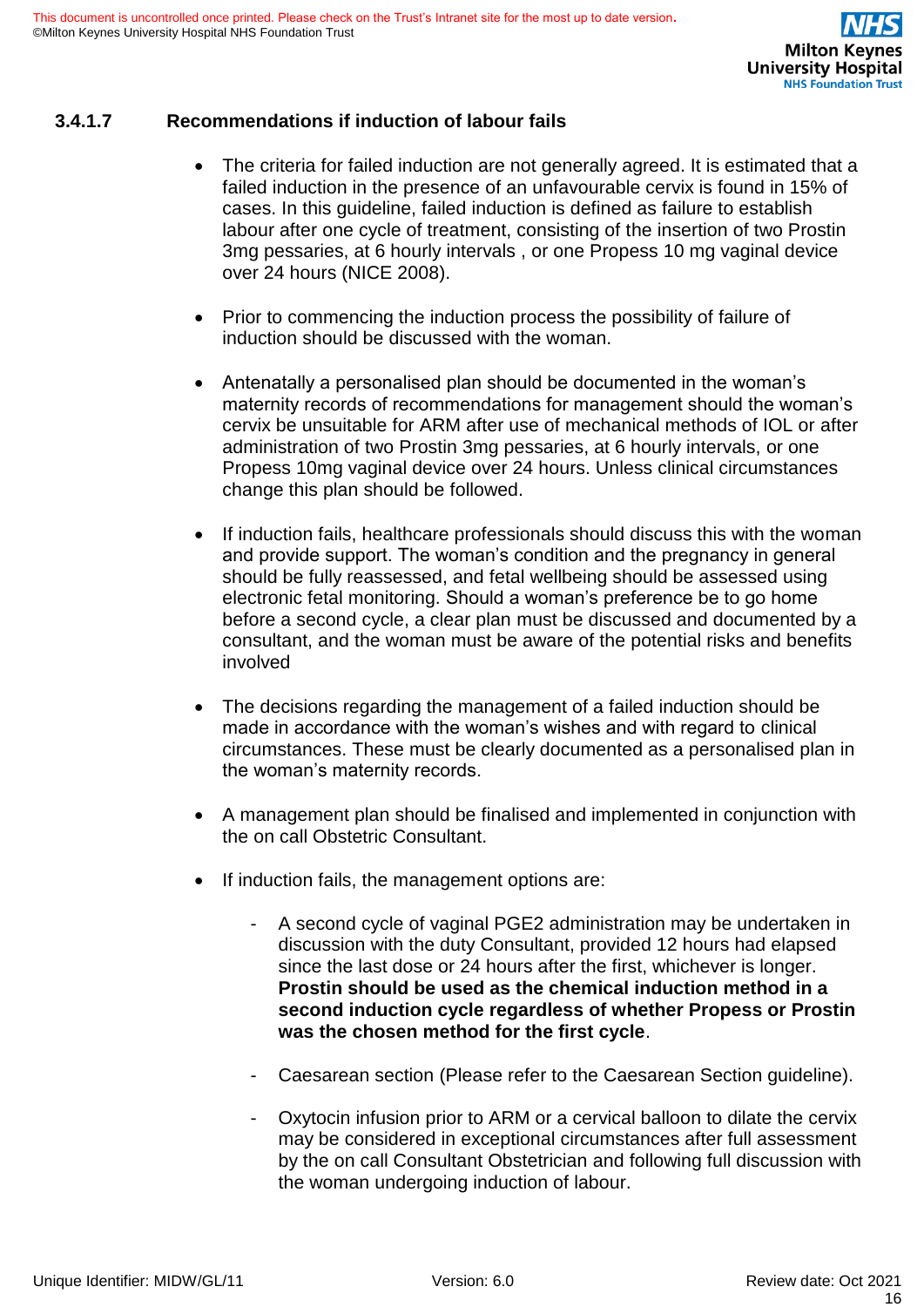- Use of Prostin is advised after discussion with on call consultant if mechanical method has failed. No time interval needs to elapse before using Prostin in cases where Mechanical method has failed.
- Individualised management plans should be discussed with the woman and be documented in her maternity records.
- Maternal and fetal wellbeing should be assessed and documented as minimum every 4 hours with pharmacological methods but not with mechanical method.

### **3.4.1.8 Continuous Management**

- Once cervical ripening has occurred, if contractions ensue then follow Birth at Milton Keynes guideline.
- If contractions do not commence and on assessment of the cervix, the bishop score is found to be greater than 7 perform ARM, encourage mobilisation where appropriate. If contractions not adequate after two hours commence oxytocin infusion as per regime (see Appendix 4)

### **3.4.1.9 Augmentation of labour**

The Registrar must review the woman and fetal wellbeing must be assessed and where applicable should perform an abdominal palpation and vaginal examination.

A management plan should be clearly documented in the maternity records where the:

- Cervical dilatation of less than 2 cm in 4 hours for first labours (NICE clinical guideline 55).
- Cervical dilatation of less than 2 cm in 4 hours or a slowing in the progress of labour for second or subsequent labours.

# **Please refer to the Oxytocin Regime (Appendix4)**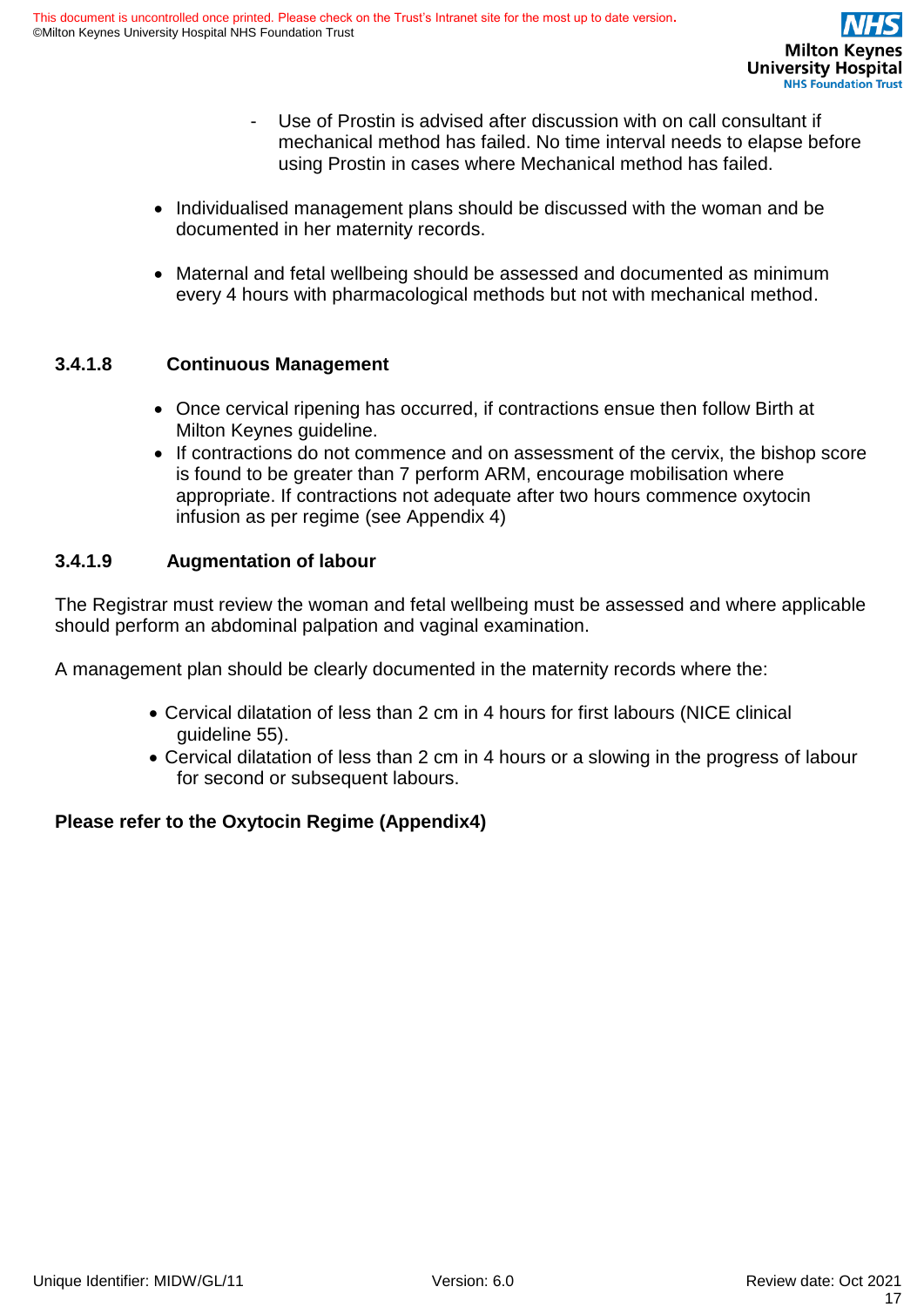

# **3.5 Methods of Induction of Labour:**

#### **3.5.1 Pharmacological**

- Vaginal PGE2 (Prostin or Propess) is the preferred method of induction of labour where a woman has intact membranes, unless there are specific clinical reasons for not using it (in particular the risk of uterine hyperstimulation).
- The recommended regimens are:

**Primigravida** - One cycle of vaginal PGE2 controlled-release pessary 10mg vaginal device (Propess): one dose over 24 hours. Propess can be used in an outpatient and in-patient setting.

**Primigravid or multiparous women** - One cycle of vaginal PGE2 3mgs tablets (Prostin): one dose, followed by a second dose after 6 hours if labour is not established (up to a maximum of two doses).

#### **3.5.1.1 General principles of Prostaglandin administration**

- Propess should be prescribed and given by suitably trained midwives or obstetricians (ST3 or above).
- Antenatal assessment and CTG prior to proposed PGE2 administration. The CTG can be discontinued after 10 minutes if the Dawes Redman criteria is met.  $\overline{A}$
- Assess Bishop Score:
	- Score of <7 insert vaginal PGE<sub>2</sub> (Propess or Prostin) '
	- Cervical score of ≥7 or more, transfer to labour ward for artificial rupture of membranes.
- CTG for 60 minutes following insertion of PGE2. It is not appropriate to use Dawes Redman CTG analysis post prostin.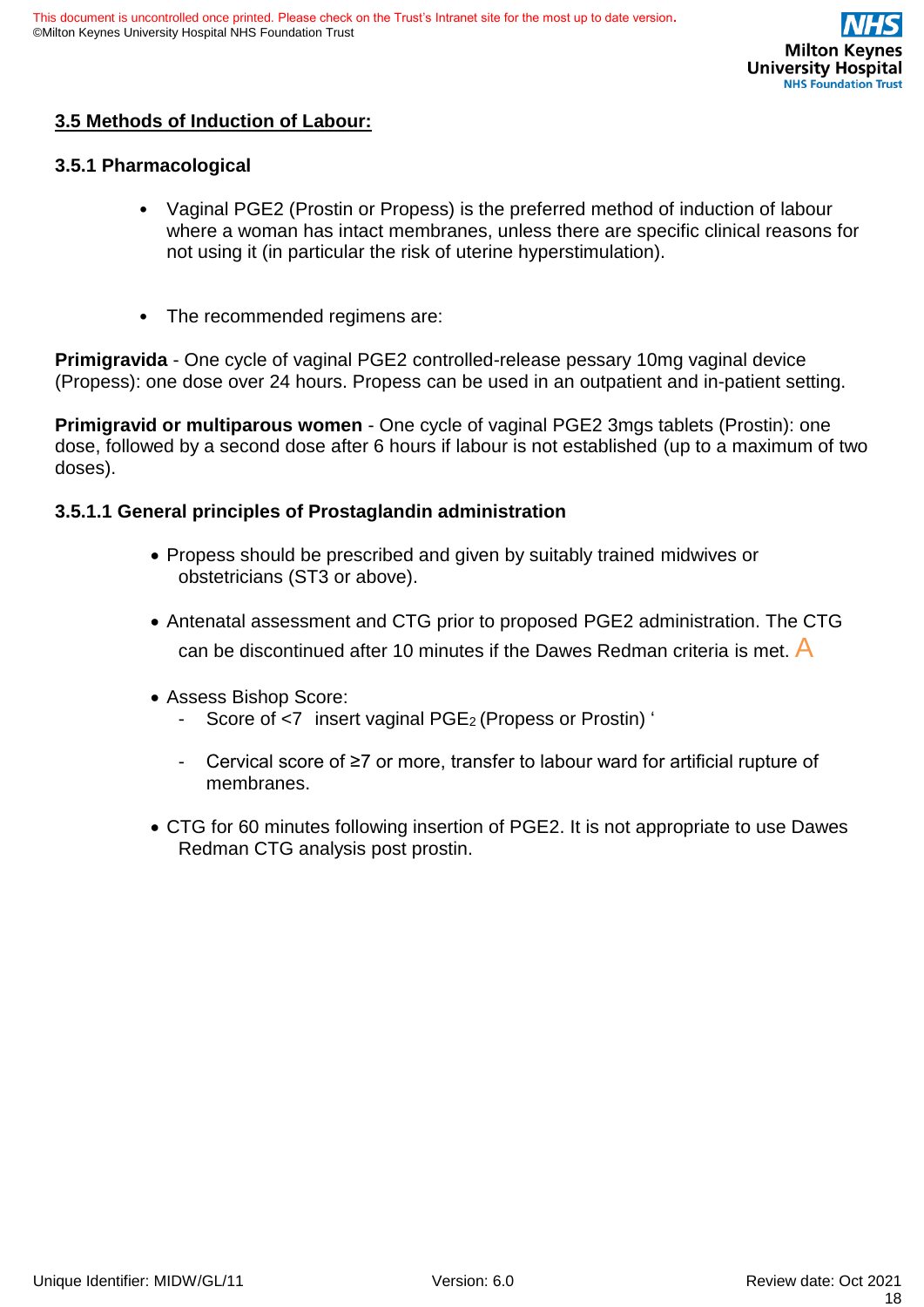# **3.5.1.2.1 For Propess induction pathway - see Appendix 2.**

Propess is presented as a thin, flat semi-opaque polymeric vaginal delivery system which is rectangular in shape with a tape attached. Each propess vaginal device contains 10mg of dinoprostone (Prostaglandin E2®) within in a hydrogel delivery system which releases approximately 0.3mg/hr over 24hours. In studies it has been shown to be as effective as existing methods of induction, with similar side effect profile, but there is also evidence that less syntocinon may be required.

The rate of hyperstimulation is similar to other prostaglandin preparations (approximately 4%) but Propess has the advantage of being easy to remove (by means of the retrieval tape) reversing this complication within minutes (half-life 1-3 minutes).

The main advantages are that with a single administration in a 24 hour period, less vaginal examinations are required and delays associated with the administration of subsequent prostin tablets are avoided. Propess aims to reduce the induction to delivery interval and hopefully reduce the number of hours spent in hospital. Fewer internal examinations and delays may improve women's satisfaction.

- Propess should only be used for those with an unfavorable cervix (Bishops Score < 7), where it is likely that more than one prostin pessary would be used.
- Propess must be stored in a freezer at -10-25 degrees Celsius.
- Infusion of oxytocin should not be started until  $>$  30 minutes after removal of Propess.
- If Propess falls out it should be repositioned.
- If Propess has fallen and not re-usable consider administering Prostin 3mg pessary after 6 hours of rest. Do not insert a new propess vaginal device as this will result in drug overdose.
- Propess should not be used in the presence of a uterine scar, where contractions are already present, or if the CTG is not thought to be reassuring.
- Pre and post propess CTG monitoring

#### **3.5.1.2.2 Propess insertion:**

- Remove propess from the freezer 20 minutes before administering(although thawing is not required before use).
- Insert Propess high into the posterior fornix using aquagel (NOT Hibitane).
- The pessary should lie transversely in the posterior fornix.
- After Propess has been inserted the withdrawal tape may be cut but ensure that there is sufficient tape outside the vagina to allow removal. No attempt should be made to tuck the end of the tape into the vagina.

# **3.5.1.2.3 Post Propess Insertion:**

- The woman will remain recumbent for 30 minutes after insertion
- Continue CTG for one hour.
- Note any adverse effects (nausea, vomiting, tachycardia, hypotension, fever, vaginal irritation, abdominal pain, vaginal bleeding, hypertonic uterine activity, abnormal CTG). If any adverse effect, the woman must be reviewed by an obstetrician.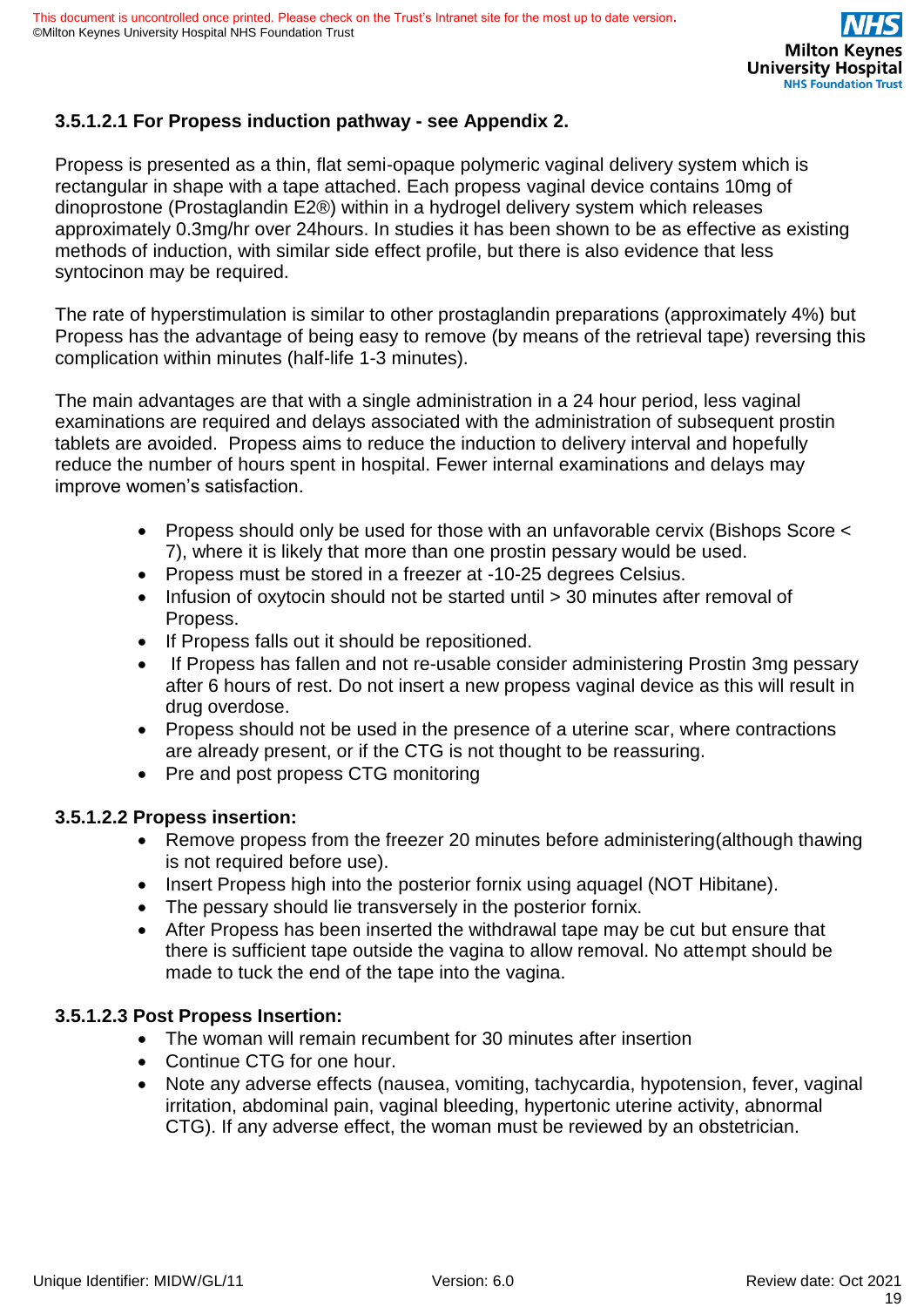

# **3.5.1.2.4 Reasons to remove Propess (or for the woman to contact the labour ward if outpatient induction**)

- Regular contractions > 4 in 10
- Cervix is dilated ≥ 3cm and fully effaced and contracting
- Contractions are  $=$   $\geq$  5 contractions in 10 minutes.
- Painful contraction lasting ≥ 90 seconds.
- Concern about the fetal movements or post Propess CTG
- Vaginal bleeding
- There is evidence of maternal systemic adverse effect such as severe nausea and vomiting.

#### **3.5.1.2.5 When to remove Propess**

Propess is designed to remain in the vagina for up to 24 hours; however, it should be removed immediately in the following instances:

- When labour is established (cervix > 3 cms with regular contractions)
- PV bleeding
- Uterine hyperstimulation (uterine contractions with CTG abnormalities)
- Evidence of fetal compromise
- Evidence of maternal adverse dinoprostone effects
- At least 30 minutes prior to starting an intravenous infusion of oxytocin
- Following 24 hours, even if labour is not established
- If rupture of membranes and if labour is not established in 24 hours (>3cm with regular contractions)
- Amniotomy

To remove Propess, apply gentle traction on the retrieval tape (the insert will have swollen to 2-3 times its original size and be pliable). The time of the Propess removal should be documented in the maternity records.

#### **3.5.1.2.6 After 24 hours**

- The propess should be removed and the woman assessed. ARM should be performed if possible. Oxytocin can be started **within 30 minutes** of removing the pessary.
- Decisions regarding how to proceed with management of failed propess IOL where ARM is not possible will be made by the Consultant led team and further management plan must be clearly documented in maternity notes.
- Options:
	- Prostin pessary (once only) to be inserted following propess removal.
	- Abandon induction and try again at a later date.
	- Deliver by caesarean section if labour does not establish and the cervix remains unfavourable
	- **No further Propess should be given**.

-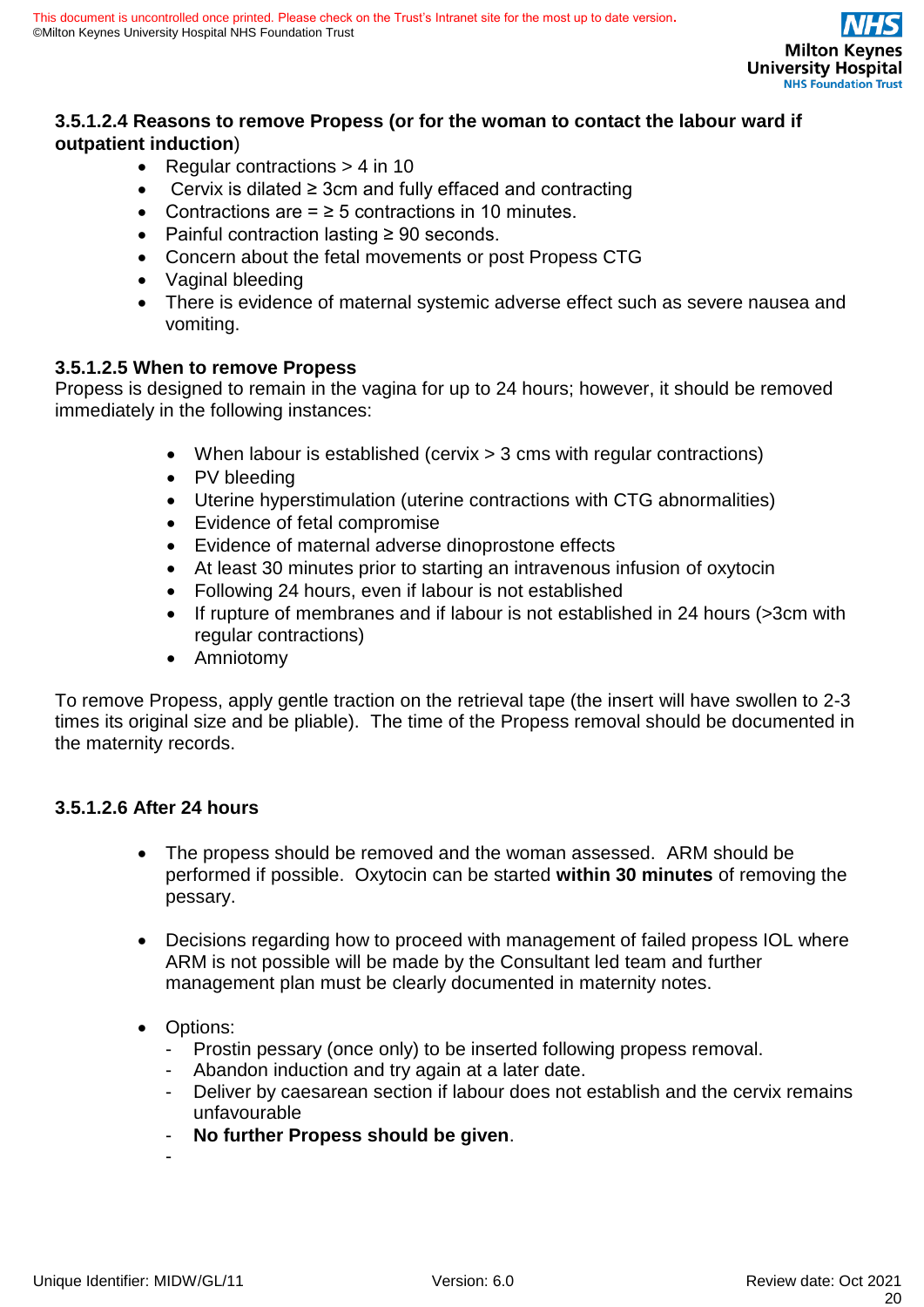# **3.5.1.2.7 Ruptured membranes**

It is possible to use propess for induction of labour with ruptured membranes and an unfavourable cervix, although it should be recognized that there is a foreign body in the vagina. This should be discussed with the Consultant on call. The reduced number of VEs will potentially reduce the risk of infection. It can be removed when contractions establish and the cervix is favourable, following which Oxytocin can be used in the absence of regular contractions. There does however appear to be variable absorption rates from the vagina and the woman and fetus should be observed closely. Continuous electronic fetal monitoring should be performed from the time regular when contractions commence.

# **3.5.1.3 Prostin Pessary**

#### **Prostin pessary induction pathway - See Appendix 1**

- Prostin should only be used for those with an unfavorable cervix (Bishops Score < 7).
- A 3mg Prostin pessary is administered 6-8 hourly (maximum total dose 6mg/24 hrs for all women).
- Reassess Bishop Score 6 hours after each prostin pessary
- Oxytocin must NOT be started for 6 hours following administration of vaginal prostin.

#### **Prostin pessary regime**

| 1 <sup>st</sup> PGE <sub>2</sub> | Prostin Pessary (vaginal tablet) 3mg                          |
|----------------------------------|---------------------------------------------------------------|
| $2nd$ PGE <sub>2</sub> 6         |                                                               |
| hours after                      | Prostin Pessary (vaginal tablet) 3mg                          |
| 6 hours following                | Review by Obstetric Consultant for decision regarding further |
| $2^{nd} PGE2$                    | management                                                    |

#### **3.5.2 Surgical (Amniotomy)**

- Amniotomy / Artificial rupture of membranes (ARM) alone or with oxytocin, should not be used as a primary method of induction of labour unless there are specific clinical reasons for not using vaginal  $PGE<sub>2</sub>$
- ARM is ideally offered for women who have a completely effaced cervix and at least 2-3 cms dilated or Bishops score ≥ 7.
	- Perform an abdominal palpation to confirm presentation and engagement.
	- Fetal heart rate must be auscultated and recorded before and after ARM. If assessed as high risk a CTG should be performed
	- Perform a vaginal examination and rupture the membranes using an amnihook.
	- If the presenting part is high, the decision to perform ARM needs to be reviewed (discuss with the Consultant / Registrar).
	- Record observations of the liquor (clear, blood stained, meconium, no liquor)
	- If labour is not established 2 hours after Artificial Rupture of Membranes (ARM), an oxytocin infusion should be started.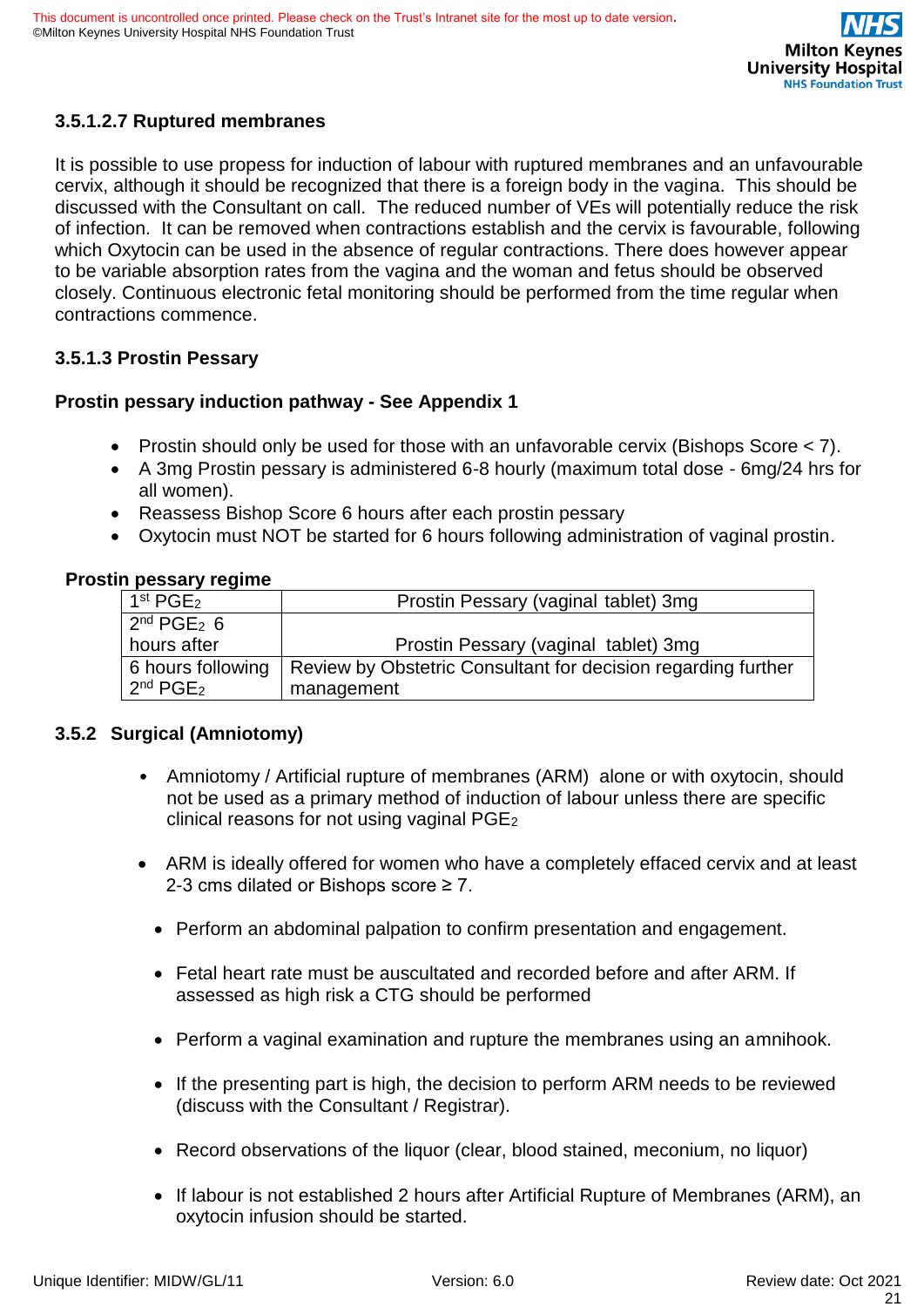• Oxytocin infusion can be commenced in primigravid women immediately after an ARM. This should be discussed with the registrar or consultant.

### **3.5.3 Mechanical procedures**

Any decisions made to use mechanical methods (e.g. Foley catheter, CCRB catheters) should be made by the **Consultant Obstetrician** managing the woman's care and a clear plan documented by the Consultant must be included in the maternity records.

- 1. Ensure woman has been informed of the risks and benefits of achieving vaginal birth and agrees to having vaginal birth after Caesarean (VBAC)
- 2. Decide a suitable date for initiating labour (routine will be term +12 days). Consider earlier induction if medical concerns are present
- 3. Book induction in induction of labour diary
- 4. Women should call at 08:00 for a time to attend
- 5. Suitably trained clinicians will insert the Foley's catheter in Delivery Suite or Ward 9. If the fetal head is 4/5ths palpable or more then cervical ripening can be considered
- 6. Perform standard length pre- insertion (30 min) CTG and post insertion (60 min) CTG, perform observations and history as per usual induction protocol
- 7. Book bed on ward 9 for overnight stay with minimal need for CTG unless contracting
- 8. At 0600 onwards, ward 9 to contact Labour Ward coordinator with aim to bring woman to the Labour Ward so that an out of hours induction can be avoided
- 9. The balloons should be deflated and the catheter removed by Obstetricians
- 10.Amniotomy should be performed. The device has reported high success at achieving a favourable cervix for amniotomy.
- 11.The woman has a 30 minutes post amniotomy CTG and either sits up or mobilises for up to 2 hours
- 12.If no significant uterine activity results, oxytocin induction should commence under continuous electronic fetal monitoring (refer to CTG policy).
- 13.It is the duty Obstetrician's decision for how long to continue oxytocin induction but usually no longer than 6 hours in absence of any uterine activity.
- 14.Audit of numbers and success at VBAC induction using this new agent must commence

Note: Foley's catheter stays in for 24 hours. It may expel naturally, indicating that amniotomy is possible. It is a single use device.

Other potential uses only at a Consultant's discretion:

15.Grand Multiparity (P4 or greater) – avoidance of Propess is recommended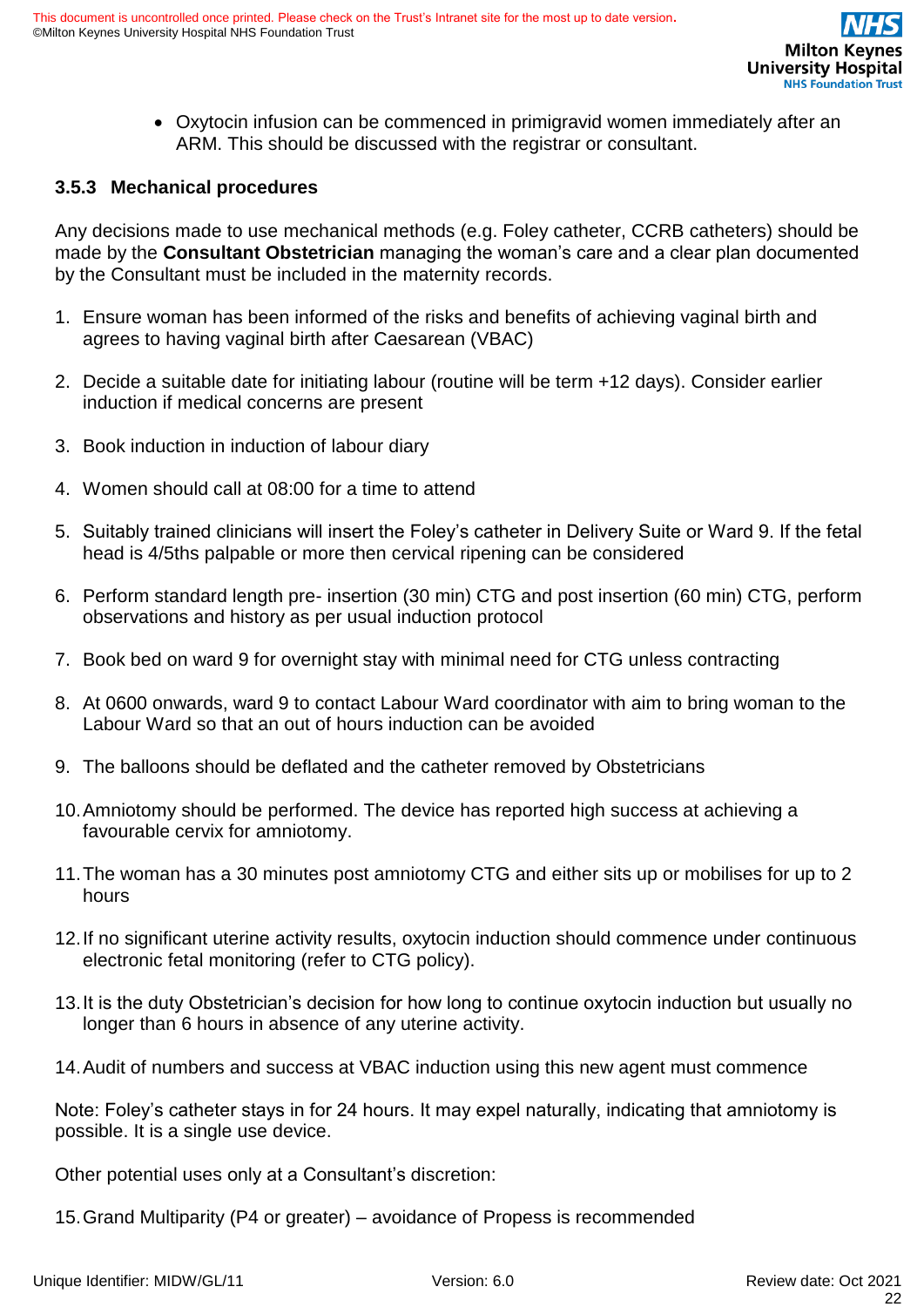- 16.Failed induction of labour with Propess including prematurity complicated by in-utero demise (IUD)
- 17.Outpatient IOL is a potential service change once confidence is reached with inpatient use of the Foley's catheter. It is envisaged that low risk women who have reached term +10-12 with no other risk factors could attend in the afternoon to ADAU for mechanical method of IOL and go home to await labour or return the following day to Labour Ward to have catheter removal and amniotomy
- 18.Any high risk induction that would usually commence with Propess insertion on the Labour Ward due to enhanced surveillance and midwifery input needs (e.g. SGA and IUGR) could receive mechanical Catheter (non-drug) induction and rest overnight on ward 9 with minimal intervention and monitoring.

# <span id="page-22-0"></span>**3.5.3.1 Use of a double-balloon catheter for cervical ripening**

The Cook Cervical Ripening (double) balloon (CCRB) is a double catheter device that is able to be inserted through a small and potentially closed cervical os. The uterine balloon is inflated with 50- 80mls of sterile saline and pulled back. A second vaginal balloon is then inflated with the same quantity of fluid. The device aims to ripen the cervix over a 12-18 hour time period. After this time, or when the catheter falls out, it is usually possible to perform amniotomy and initiate induction with oxytocin infusion as per standard protocol.

The CCRB is also unlicensed for use in previous Caesarean section, however, its' use and safety in this process worldwide is encouraging. Importantly, it does not involve prostaglandin drugs and is not linked to hyperstimulation and thus avoids the need for continuous electronic monitoring during use.

- The double balloon should be used where mechanical cervical ripening prior to labour induction is required, i.e. in the setting of failed pharmacological methods using prostaglandins or in the context of IOL in a woman who has previously had 1 Caesarean section delivery.
- Use of the balloon should be undertaken only after appropriate training by the manufacturer or a suitable obstetric colleague.
- The double-balloon audit package (3 forms including "insertion and operator experience", "removal and outcome" to be completed by the doctor and the "maternal views" questionnaire to be completed by the woman) must be completed after each use.

**CAUTION** Only sterile if the package is unopened or undamaged. Do not use if the package is broken.

- **Potential benefits:** Remains in situ for 24h, introducer to facilitate ease of insertion, licensed for use in pregnancy for cervical ripening and has a better outcome of cervical ripening in nulliparous women.
- **Contraindications:** Any contraindication for a vaginal birth.

# **Warning:**

If the woman becomes very uncomfortable after inflation of both balloons, it may be secondary to the vaginal balloon and it can be deflated to 60 ml (instead of 80 ml).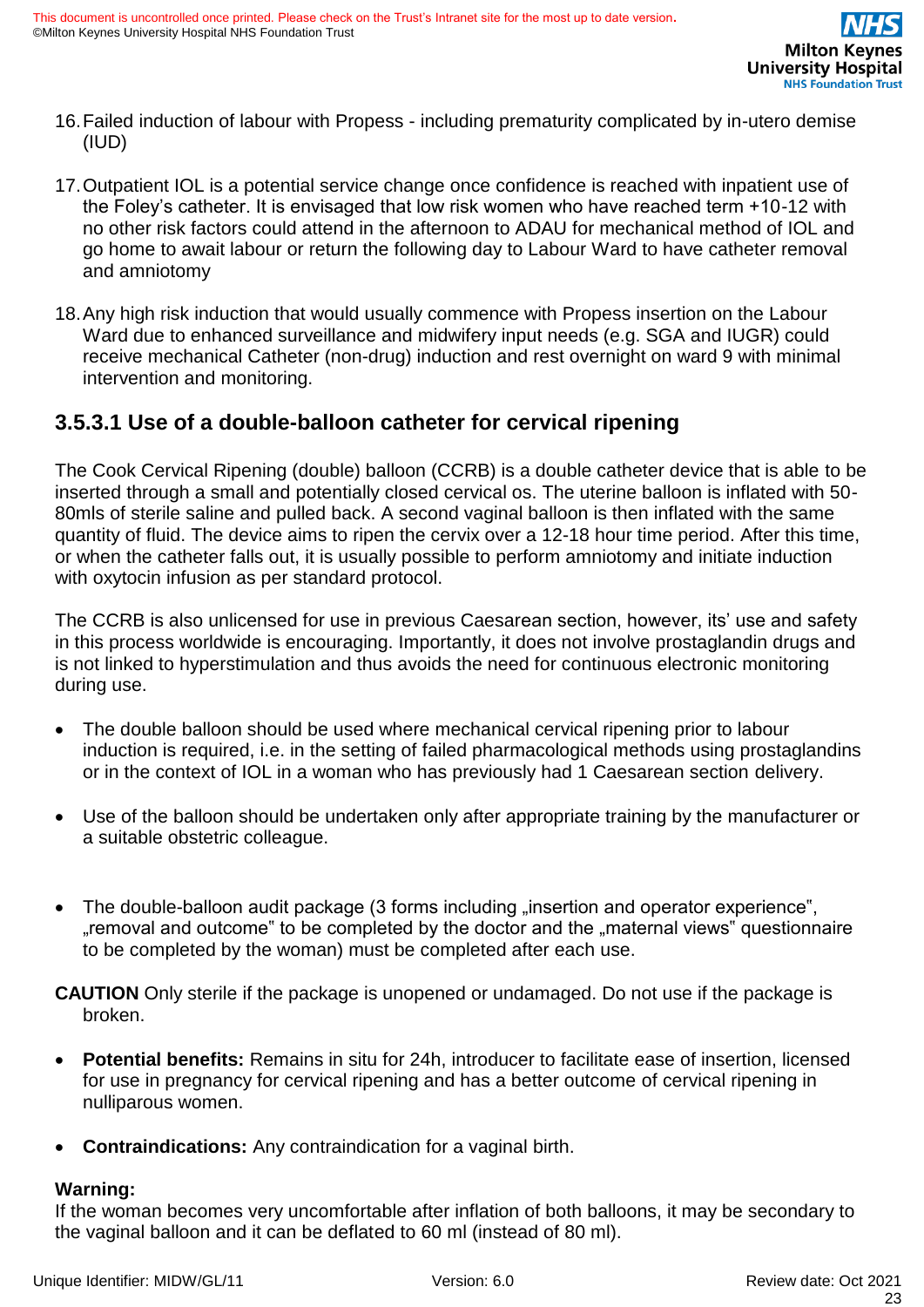

#### <span id="page-23-0"></span>**3.5.3.1.1 Instructions for use**

#### **STEP 1**

Loosen the fitting on the proximal hub of the stylet and adjust the wire so that the distal tip of the stylet is even with the distal tip of the Cervical Ripening Balloon.

#### **STEP 2**

Tighten the fitting so that the wire does not move during manipulation, and seat the adjustable handle firmly into the blue port labelled "S"



#### **STEP 3**

If necessary, use the stylet with the Cervical Ripening Balloon to transverse the cervix. *Note:* Once the cervix has been traversed and the uterine balloon is above the level of the internal uterine opening (internal os), remove the stylet before further advancing the catheter.



#### **STEP 4**

Advance the Cervical Ripening Balloon through the cervix until both balloons have entered the cervical canal.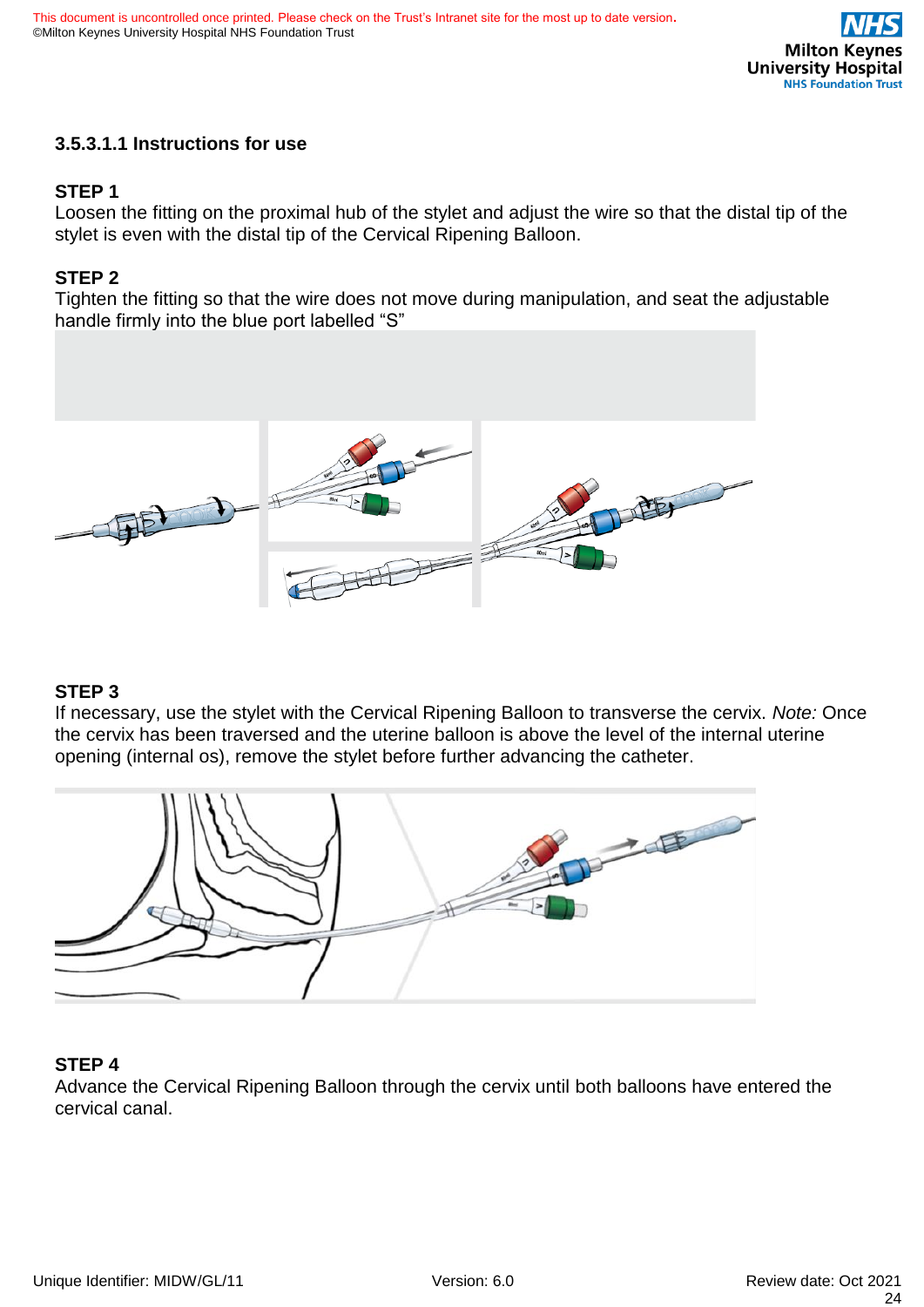# **STEP 5**

Inflate the uterine balloon with 40 mL of saline. Once the uterine balloon is inflated, pull the device back until the balloon abuts the internal cervical os.



### **STEP 6**

The vaginal balloon is now visible outside the external cervical os and should be inflated with 20 mL of saline.

### **STEP 7**

Once the balloons are situated on each side of the cervix and the device has been fixed in place, add more fluid to each balloon in turn, until each balloon contains a maximum of 80 mL of fluid. Remove the balloon after 12 hours or when the patient is in active labour.



# **STEP 8 REMOVAL**

After 12 hours, deflate both balloons and remove the catheter. The patient should be able to have an ARM. Follow the induction of labour guideline at this stage. The device should now be discarded and disposed of in a safe manner.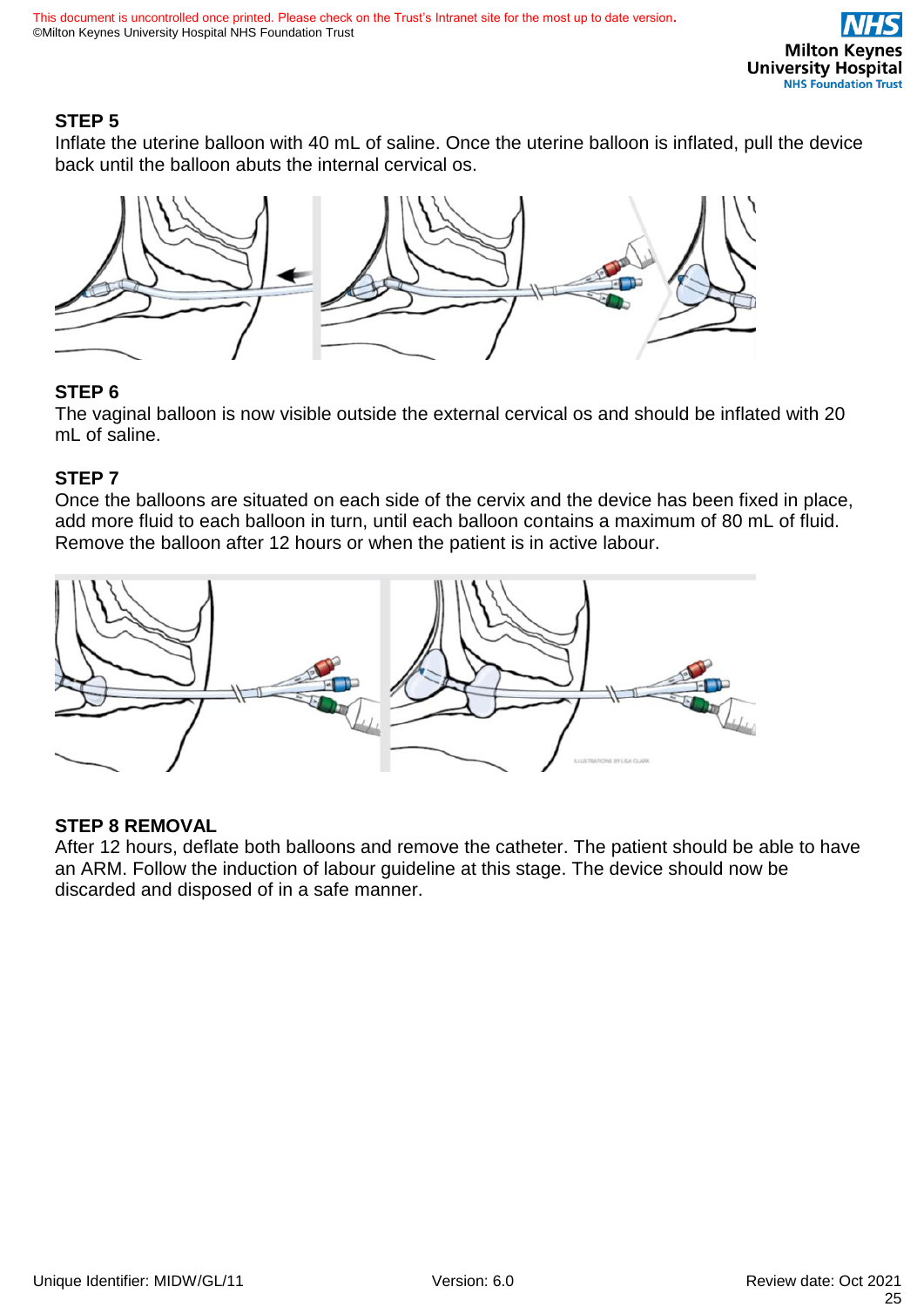# <span id="page-25-0"></span>**3.5.3.2 Use of a Foley Catheter for Induction of Labour**

A Foley catheter can be used as an alternative to vaginal prostaglandins for cervical ripening as part of the induction of labour process in ADAU or Labour Ward.

The use of a Foley catheter eliminates the risks of hyperstimulation associated with the use of vaginal prostaglandins. This makes it ideal for use in women who have hyperstimulated with the use of vaginal prostaglandins or who have had a previous delivery by CS.

# **3.5.3.3 Equipment needed**

- Vaginal pack
- Cusco"s speculum
- Aseptic cleaning solution
- Foley catheter 16F
- 30ml sterile saline or water in 50ml syringe
- Sponge holder
- Sterile gloves
- Cord clamp
- Light source

### **3.5.3.4 Procedure**

- 30 min CTG prior to procedure
- Clean perineum and vagina
- Use Cusco"s speculum to visualise cervix [an amnioscope can be used when the cervix is obscured by vaginal wall]
- Clean the cervix with aseptic solution
- Using sponge forceps insert tip of Foley catheter through external os
- Feed catheter through the internal os
- Once past the internal os inflate the Foley catheter balloon with 30ml N/saline or water
- Use the cord clamp to occlude the open, external end of the catheter [where the urine bag would normally be attached]
- Tape the lower 1/3 of the catheter under slight traction to the inner thigh
- 60 min CTG after insertion of Foley catheter
- Once the balloon is expelled from the vagina spontaneously perform a vaginal examination & artificial rupture of the membranes and proceed with IOL.
- If after 24 hours the balloon has not been spontaneously expelled, the balloon should be deflated and removed. A vaginal assessment should be made to see if an ARM is possible. If an ARM is not possible, following discussion with the obstetric consultant on call delivery by LSCS could be considered.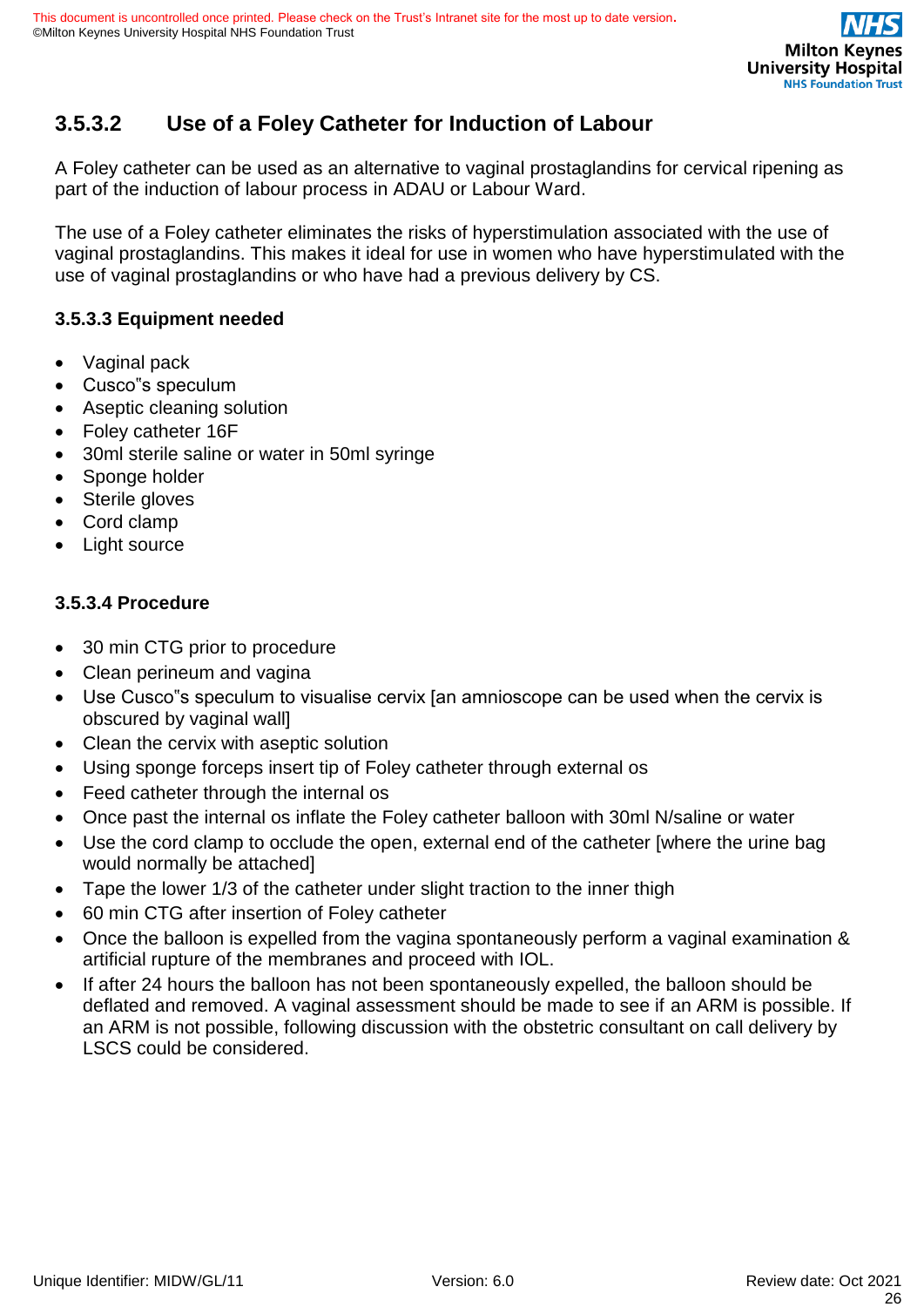

### <span id="page-26-0"></span>**3.6 Outpatient Induction of labour (cervical ripening) for women with uncomplicated pregnancies**

# <span id="page-26-1"></span>**3.6.1 Criteria for outpatient IOL**

It is essential that there is a careful risk profiling of women eligible for outpatient induction of labour and it is offered to low risk women who meet the following criteria:

- Uncomplicated pregnancy requiring induction for prevention of prolonged pregnancy (between 41+0 and 42+0 weeks).
- 18 or over in age and under 40 years at EDD.
- Woman has transport available and lives within 30 minutes of the hospital.
- Patient has a functional home telephone.
- Ability to communicate with clinical ward staff.
- Number of previous births less than or equal to four.
- Reassuring pre and post prostaglandin fetal heart rate monitoring.

### <span id="page-26-2"></span>**3.6.2 Patient exclusions**

This is not exhaustive list.

- Gestational age below 41 weeks or greater than 42 weeks
- Parity greater than 4
- Age under 18 or over 40 years at due date
- Child protection issues
- Poor English (must be able to understand, communicate effectively and be able to read the patient information)
- Multiple gestation
- **Malpresentation**
- Previous uterine surgery (including caesarean section, myomectomy and hysterotomy)
- Previous precipitate delivery (labour less than 2 hours confirmed by EDM record)
- Ruptured membranes
- Symphsio-fundal height (SFH) measuring under 10th centile on GROW chart or confirmed estimated fetal weight on ultrasound of less than 10th centile
- Non reassuring pre-Propess CTG
- Induction of labour due to maternal co-morbidities
- Induction of labour due to fetal concerns
- Lives over 30 minutes from hospital in traffic (allow the patient to judge this)
- No phone
- No responsible adult to stay with them
- Lack of consent
- Lack of comprehension/reading of Outpatient IOL leaflet
- Significant APH from 24 weeks (Obstetrician to decide)
- Bishops score over 7
- Medical disorders which have led the patient to require consultant led care during the pregnancy (for example epilepsy, severe asthma, diabetes) – confirm with Obstetrician if uncertain
- BMI over 35 or less than 18 at booking
- Any contraindication to the use of Prostaglandins.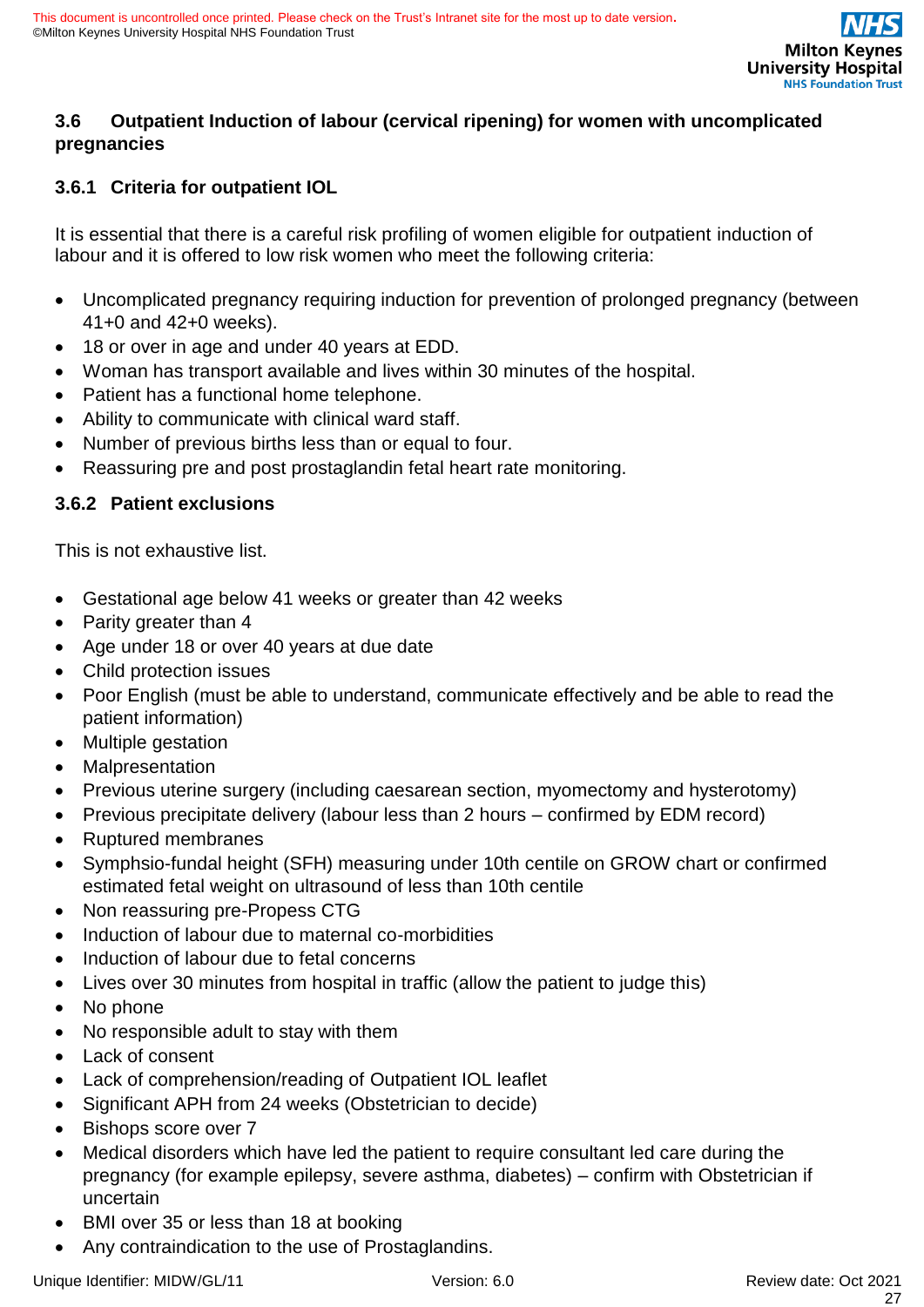

# <span id="page-27-0"></span>**3.6.3 Information given to patients**

Women should be given clear verbal and written information by Obstetricians and Midwives at booking and at various points of contact during pregnancy on outpatient induction of labour containing:

- The reasons for induction being offered.
- When, where and how induction could be carried out.
- The alternative options if the woman chooses not to have induction of labour.
- The risks and benefits of outpatient IOL in specific circumstances and the proposed induction.
- That induction may not be successful and what options are available to the woman.
- An information leaflet with clearly marked contact details and information about when to return to hospital.
- What to expect after the procedure, what to look for and when to return or contact the labour ward or ADAU.

### **A woman should be advised to contact hospital if:**

- She is having contractions every 5 minutes or more frequently
- She becomes uncomfortable with the contractions
- has vaginal bleeding
- Her membranes rupture
- She is experiencing unwanted side-effects from the prostaglandins (documented in the patient information leaflet)
- She has concerns about fetal movements

# <span id="page-27-1"></span>**3.6.4 Recommended methods of Outpatient IOL**

The recommended regime is:

- One cycle of vaginal PGE2 10mg controlled-release pessary (Propress): one dose over 24 hours. or
- One cycle of vaginal PGE2 3mg tablets (Prostin): one dose followed by a second dose after 6hours if labour is not established (up to a maximum of two doses)

# <span id="page-27-2"></span>**For Cervical Ripening (Outpatient induction) pathway - See Appendix 3 Monitoring**

#### <span id="page-27-3"></span>**3.6.5 Criteria for use**

Primigravidae and multigravidae ( para 4 or less) with an unfavourable cervix (Bishops score < 7)

### <span id="page-27-4"></span>**3.6.6 Prostaglandins should not be used in the following circumstances in outpatient setting:**

- Presence of a uterine scar
- Where established, regular contractions are already present
- Suspicious or pathological CTG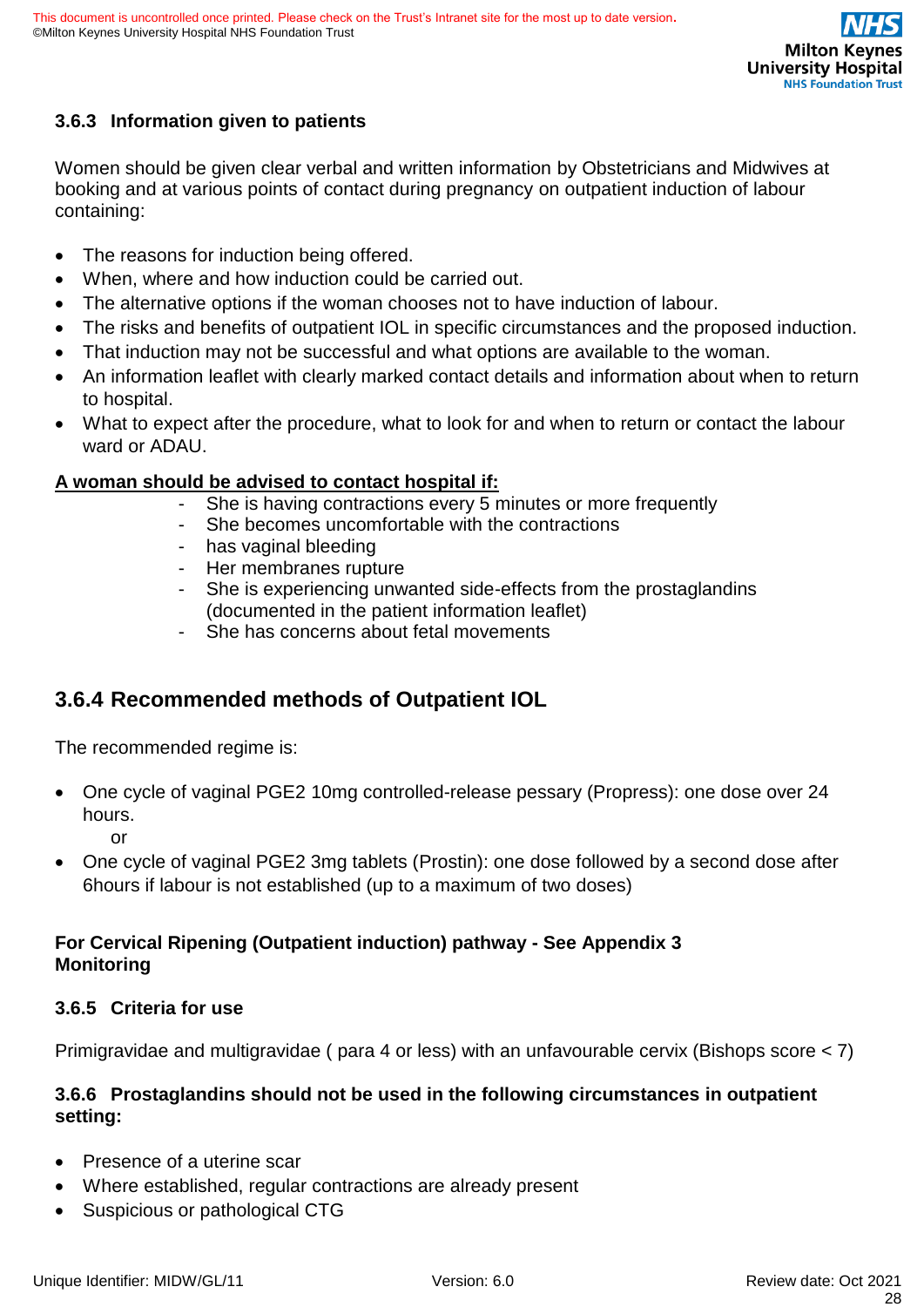

# <span id="page-28-0"></span>**3.6.7 Procedure**

Prostaglandins should be given by a suitably trained midwife or obstetrician

- Ensure the woman has emptied her bladder
- 30 minutes CTG immediately prior to administration of Prostaglandins with Dawes Redman criteria met
- Vaginal examination to assess the favourability and ripeness of the cervix using the modified Bishop score:
- Bishop score 7 or greater, transfer to Labour Ward for ARM
- Bishop score <7 insert Propess vaginal device

#### **3.6.7.1 PROPESS:**

The Propess 10mg vaginal device should be inserted into the posterior fornix and rotated into a transverse position behind the cervix. The fingers should then be removed carefully so that the tape unravels to hang outside of the vulva.

#### **3.6.7.2 PROSTIN:**

A Prostin pessary (3mg) should be administered following CTG in the normal manner.

#### <span id="page-28-1"></span>**3.6.8 Monitoring**

- Remain in bed for continuous CTG for one hour
- Thereafter mobilise as normal, shower or bath (do not add toiletries to the bath water)

#### **3.6.8.1 PROPESS:**

- When going to the toilet take care not to pull on the tape attached to the pessary. Women should pat themselves dry rather than wipe to avoid pulling on the tape.
- Further vaginal assessment is unnecessary unless regular contractions establish or membranes rupture. Once contractions are established, the woman needs to attend hospital immediately as a CTG should be performed

#### **3.6.8.2 PROSTIN**

If all well the woman can go home with instructions to return to ADAU in the afternoon for assessment and administration of a 2<sup>nd</sup> Prostin pessary if indicated. (6 hours after first Prostin administration).

#### <span id="page-28-2"></span>**3.6.9 When Propess should be removed:**

- Regular contractions are established and the cervix is dilated greater than 3 cms
- PV bleeding
- Evidence of fetal compromise
- Uterine hyperstimulation
- 24 hours after insertion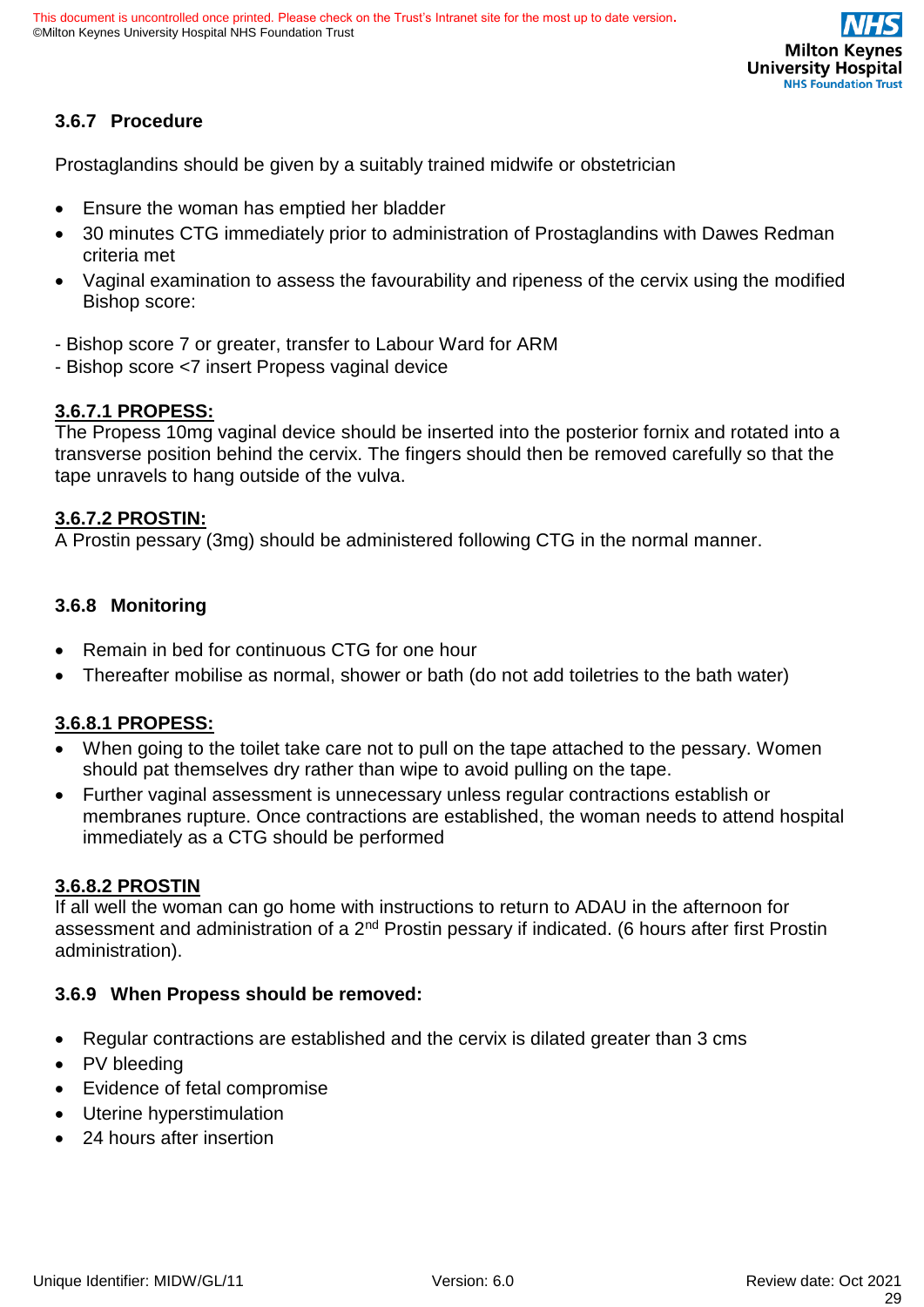

### <span id="page-29-0"></span>**3.6.10 Onset of labour**

#### **3.6.10.1 PROPESS:**

Women who go into labour with Propess in situ should ring ADAU and attend hospital for review as the Propess is removed at 3-4cm. ADAU can direct to Labour Ward as necessary.

#### **3.6.10.2 PROSTIN:**

Women who labour after the administration of Prostin should contact the labour ward directly to arrange admission to hospital in the usual way

#### <span id="page-29-1"></span>**3.6.11 After 24 hours**

- Ask women to return to ADAU
- If the woman was given Propess then remove it and carry out cervical assessment
- ARM should be performed on labour ward
- Oxytocin can be started after 30 minutes of removing the Propess pessary
- If not suitable for ARM the woman should be reviewed by the registrar and discussed with the consultant. A plan can be made to continue with the IOL as inpatient, using Prostin pessary or a mechanical method, after a well-documented review of the individual case, indication for induction and state of mother and baby.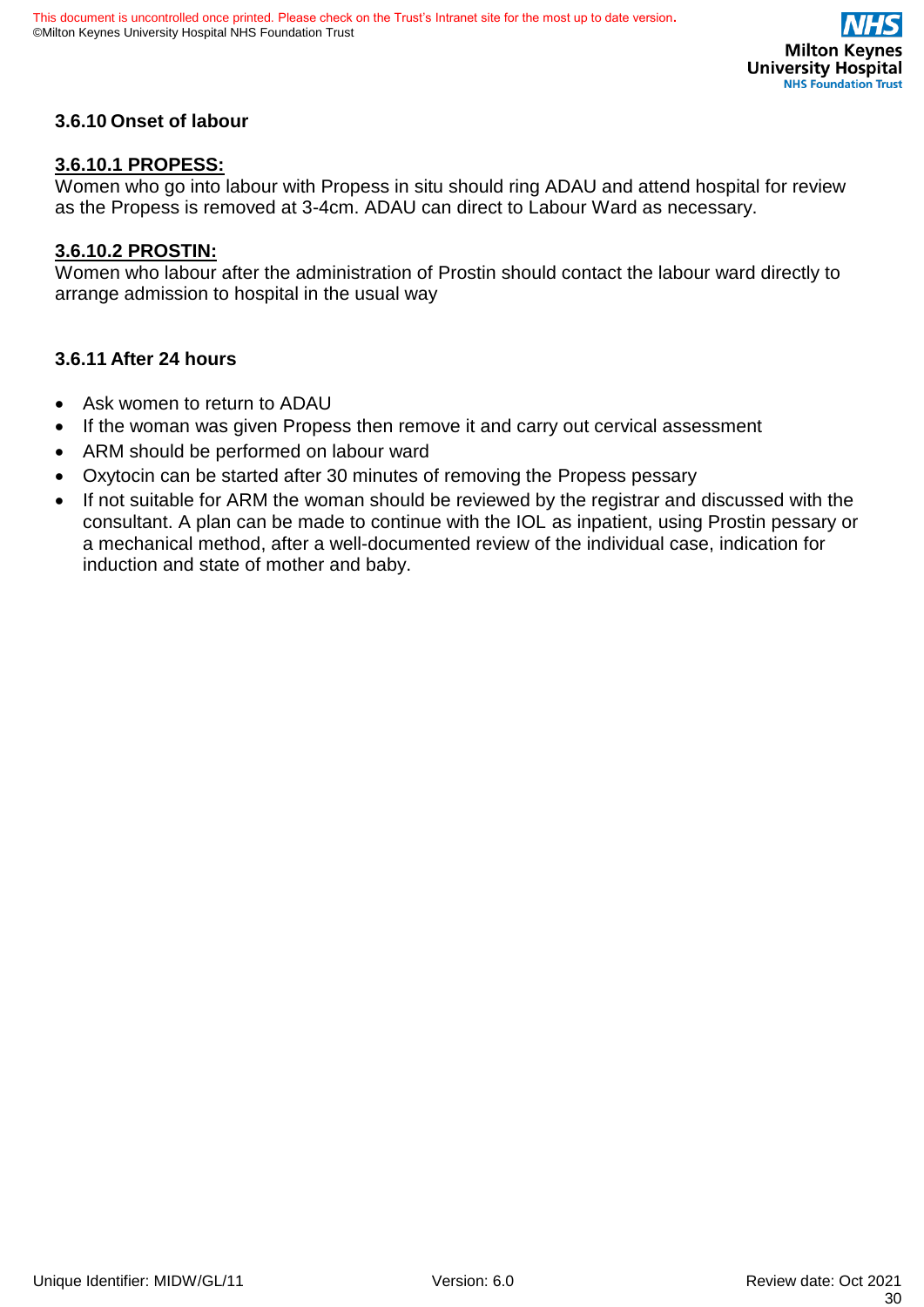

# <span id="page-30-0"></span>**4.0 Statement of evidence/ references**

- 1. Arrowsmith S, Wray S, Quenby S. Maternal obesity and labour complications following induction of labour in prolonged pregnancy. BJOG 2011; DOI: 10.1111/j.1471- 0528.2010.02889.x
- 2. Jacobsson B, Ladfors L, Milsom I. Advanced maternal age and adverse perinatal outcome. Obstet Gynecol 2004; 104:727–733.
- 3. Joseph KS, Allen AC, Dodds L, et al. The perinatal effects of delayed childbearing. Obstet Gynecol 2005; 105:1410–1418.
- 4. Kelly AJ Alfirevic Z Dowswell T Outpatient versus inpatient induction of labour for improving birth outcomes:Cochrane Database of Systematic reviews 2009
- 5. National Health Service Litigation Authority. (2009). NHS Litigation Authority Study Of Stillbirth Claims. London: NHSLA. Available at: [www.nhsla.com](http://www.nhsla.com/)
- 6. National Institute for Health and Clinical Excellence (NICE). (2014). Intrapartum Care: Care Of Healthy Women And Their Babies During Childbirth. London: NICE. Available at: [www.nice.org.uk](http://www.nice.org.uk/)
- 7. National Institute for Health and Clinical Excellence (NICE). (2008). Diabetes in Pregnancy: Management Of Diabetes And Its Complications From Pre-Conception To The Postnatal Period. London: NICE. Available at: [www.nice.org.uk](http://www.nice.org.uk/)
- 8. National Institute for Health and Clinical Excellence (NICE). (2008). Induction of Labour. London: NICE. Available at: [www.nice.org.uk](http://www.nice.org.uk/)
- 9. The NHS Maternity Statistics, England: 2012-13 can be found on the Health and Social Care Information Centre website [\(http://www.hscic.gov.uk/catalogue/PUB12744\)](http://www.hscic.gov.uk/catalogue/PUB12744)
- 10.Jozwiak M, Rengerink KO, Benthem M, et al, for the PROBAAT Study Group. Foley catheter versus vaginal prostaglandin E2 gel for induction of labour at term (PROBAAT trial): an open-label, randomised controlled trial. *Lancet* 2011: **378**:2095-2103
- 11.Norman JE, Stock S. Intracervical Foley catheter for induction of labour. Lancet 2011; **378**:2054-2055
- 12.NICE (July 2015) Insertion of a double balloon catheter for induction of labour in pregnant women without previous caesarean section (IPG52 Propess Abstract, North Middlesex Hospital audit.
- 13.Akmal S, Nightingale P, Dana S, Loudon J, Bennett P. Outpatient induction of labour in low risk primigravidae by slow release Dinoprostone.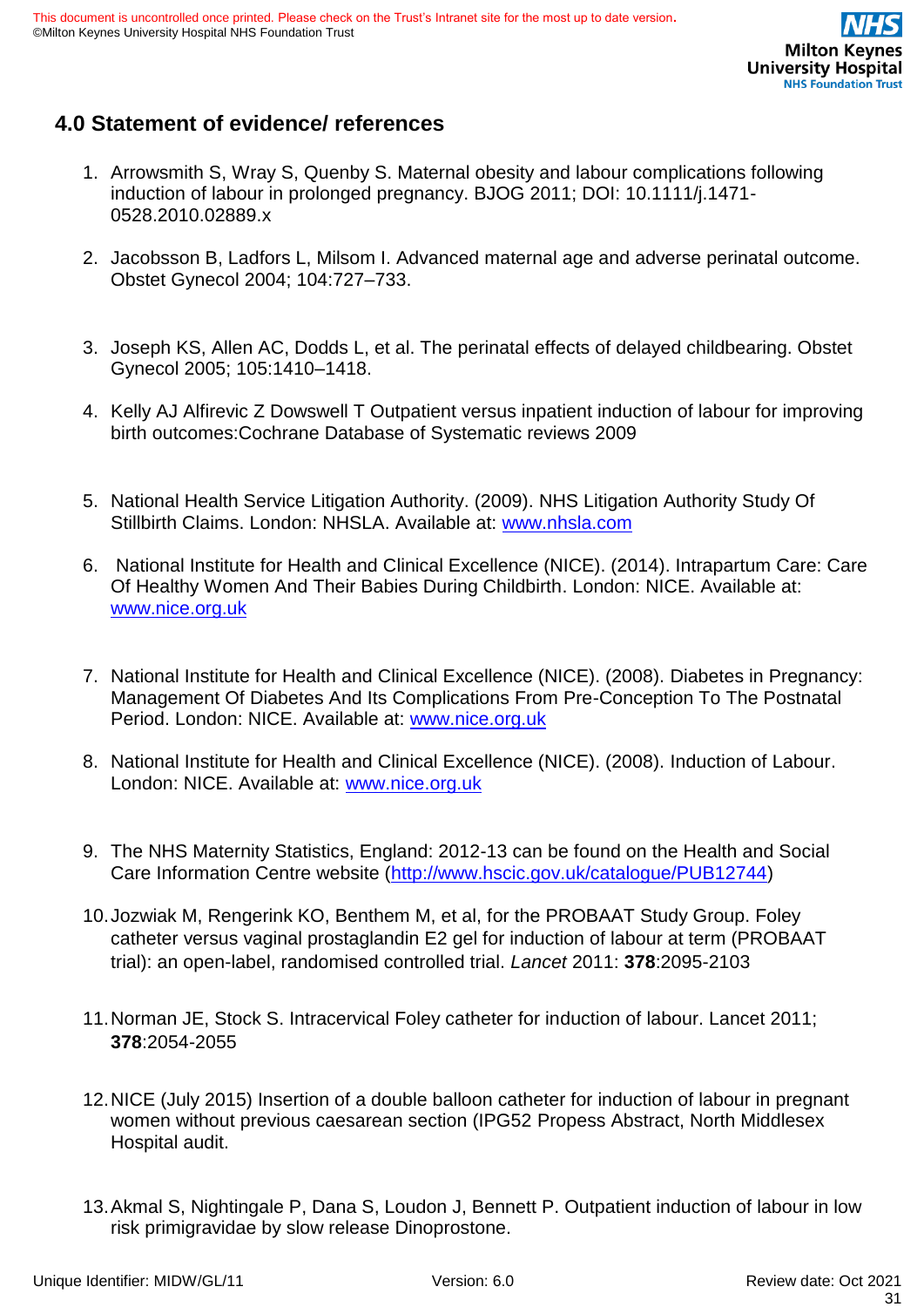

14.NICE clinical guideline CG70; Induction of labour.

- 15.NICE support for commissioning for induction of labour.
- 16.Henry A, Outpatient Foley catheter versus inpatient prostaglandin E2 gel for induction of labour: a randomised trial.
- 17.Biem SR, Turnell RW, Olatunbosun A randomized controlled trial of outpatient versus inpatient labour induction with vaginal controlled-release prostaglandin-E2: effectiveness and satisfaction. Journal of Obstetrics and Gynaecology Canada: JOGC. 2003;25(1):23– 31.
- 18.NICE (July 2015) Insertion of a double balloon catheter for induction of labour in pregnant women without previous caesarean section (IPG528)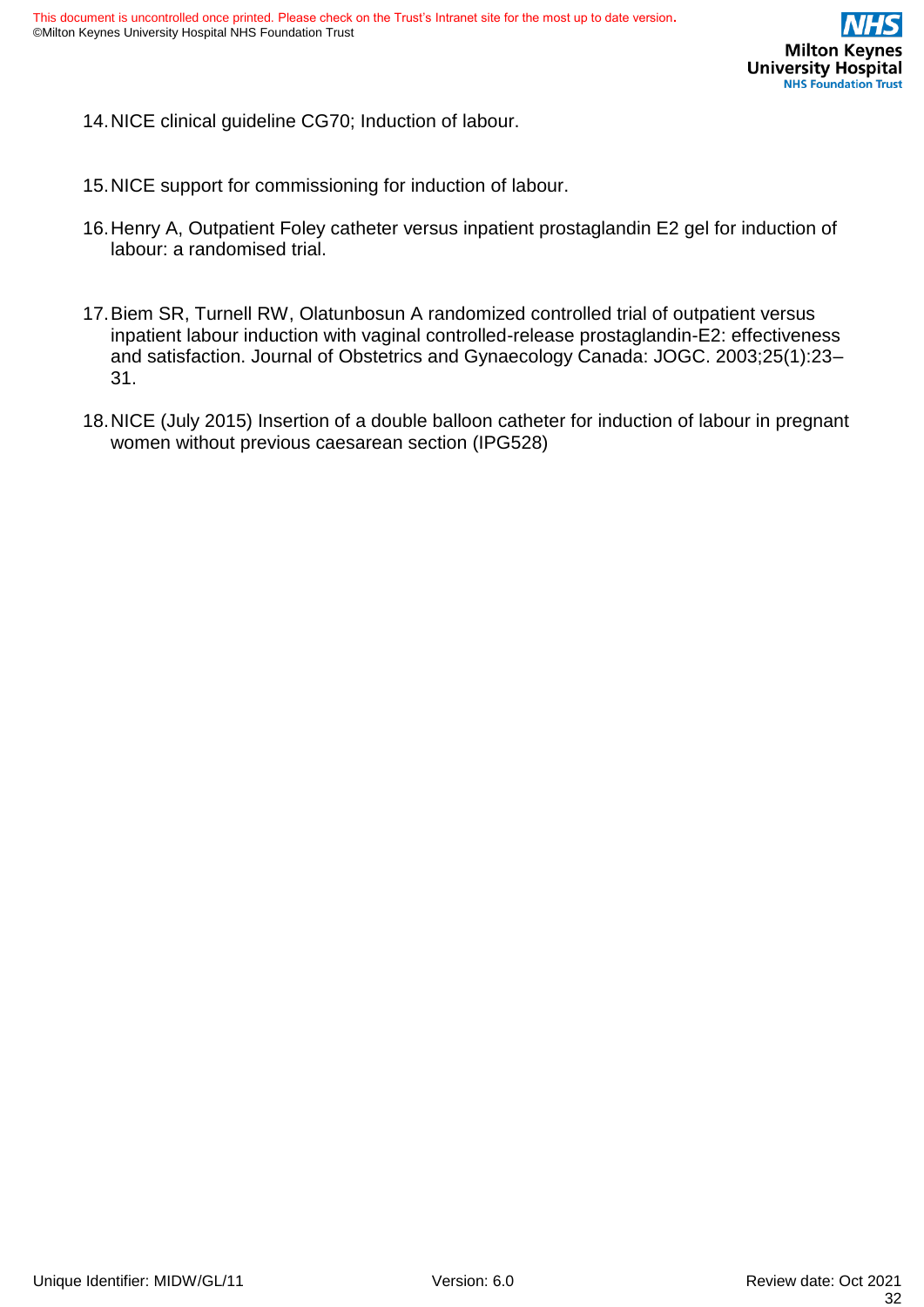# <span id="page-32-0"></span>**5.0 Governance**

#### <span id="page-32-1"></span>**5.1 Record of changes to document**

| <b>Version</b> | <b>Date</b>       | <b>Author</b>                 | Reason                                                                                                      |
|----------------|-------------------|-------------------------------|-------------------------------------------------------------------------------------------------------------|
|                | January 2003      | Mary Plummer                  | New guideline                                                                                               |
|                | <b>June 2005</b>  | Mary Plummer                  | Reviewed - no change required                                                                               |
| $\overline{2}$ | August 2008       | Merja Thomas                  | Update – with minor changes                                                                                 |
| 3              | November 2010     | Miss Thampi                   | Additional information included in the document;<br>changes made to include best practice                   |
| 3.1            | November 2011     | S Mahoney & Miss<br>Thampi    | Reviewed and minor amendments made                                                                          |
| 3.2            | June 2013         | Miss Thampi &<br>Mary Plummer | Review and addition of use of Propess                                                                       |
| 3.3            | January 2015      | Carolyn Rooth                 | Section 11 added                                                                                            |
| 4.0            | <b>April 2015</b> | Carolyn Rooth                 | Guideline review and update, to include outpatient<br>induction.                                            |
| 5.0            | December 2016     | Premila Thampi                | Guideline review and update                                                                                 |
| 6.0            | October 2018      | Erum Khan                     | Guideline review and update                                                                                 |
| 6.1            | January 2019      | Erum Khan                     | Section 3.6.2 Patient exclusions; gestational age<br>updated to below 41 weeks and greater than 42<br>weeks |

# <span id="page-32-2"></span>**5.2 Consultation History**

| <b>Stakeholders</b><br><b>Name</b> | Area if<br><b>Expertise</b>       | <b>Date Sent</b> | <b>Date</b><br><b>Received</b> | <b>Comments</b> | <b>Changes Made</b> |
|------------------------------------|-----------------------------------|------------------|--------------------------------|-----------------|---------------------|
| Miss Whitelaw                      | Consultant                        | May 2013         |                                |                 |                     |
| Mr Stock                           | Consultant                        | May 2013         |                                |                 |                     |
| Mr Hanna                           | Consultant                        | May 2013         |                                |                 |                     |
| Miss Gupta                         | Consultant                        | May 2013         |                                |                 |                     |
| Miss Thampi                        | Consultant<br>Labour Ward<br>Lead | May 2013         |                                |                 |                     |
| Miss Pezeshki                      | Consultant                        | May 2013         |                                |                 |                     |
| Mr Yeh                             | Consultant                        | May 2013         |                                |                 |                     |
| Mr Nakade                          | Consultant                        | May 2013         |                                |                 |                     |
| <b>Tracey Payne</b>                | Head of<br>Midwifery              | May 2013         |                                |                 |                     |
| Mary Plummer                       | Matron                            | May 2013         |                                |                 |                     |
| <b>Molly Brew</b>                  | Supervisor of<br>Midwives         | May 2013         |                                |                 |                     |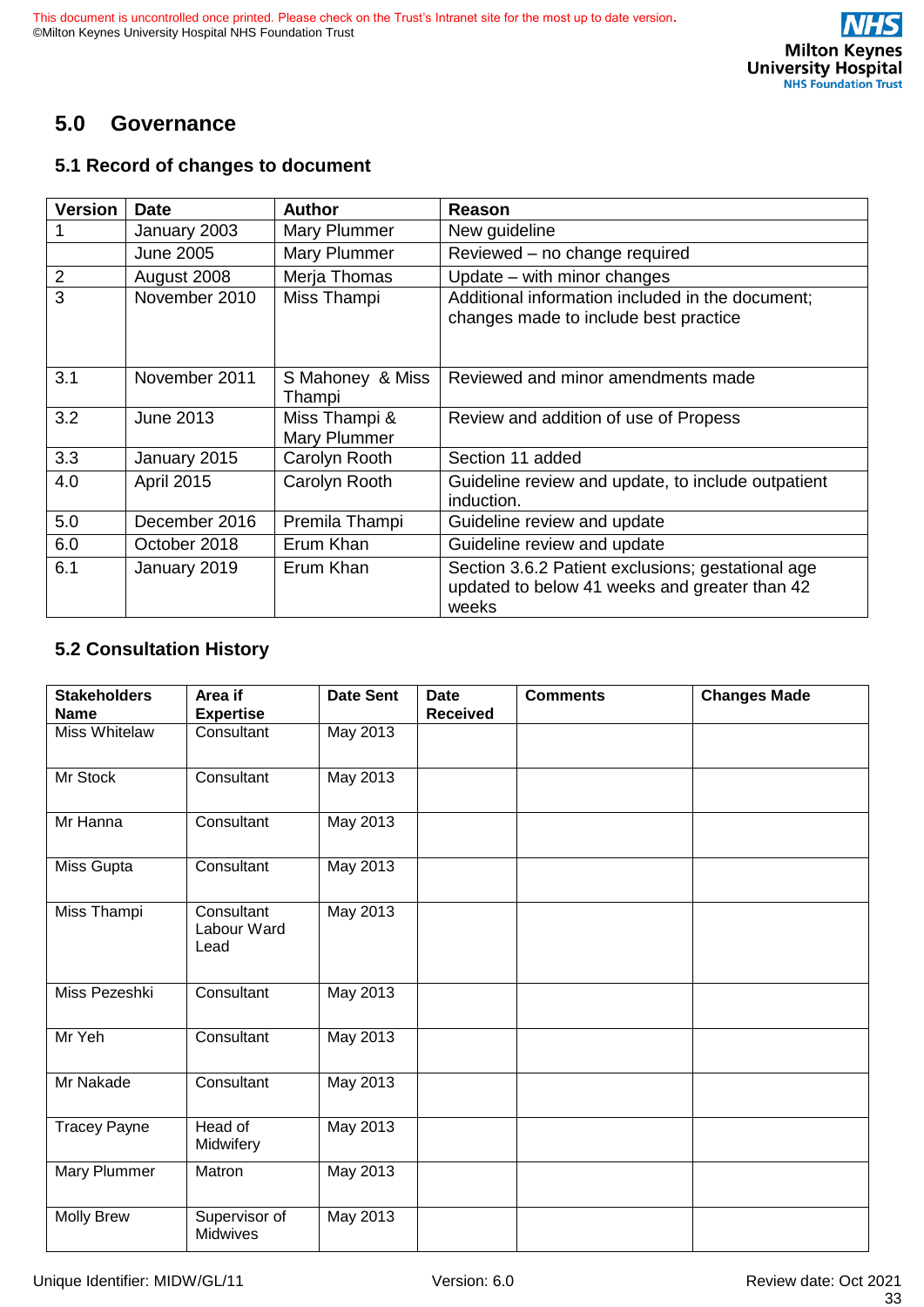| Di Summersgill           | Supervisor of<br>Midwives | May 2013         |           |                            |     |
|--------------------------|---------------------------|------------------|-----------|----------------------------|-----|
| <b>Beverley Edwards</b>  | Sister                    | May 2013         |           |                            |     |
| Pat Carter               | <b>Sister</b>             | May 2013         |           |                            |     |
| Julie Howarth            | <b>Sister</b>             | May 2013         |           |                            |     |
| Karen Tysoe              | <b>Sister</b>             | May 2013         |           |                            |     |
| Julia Richmond           | Sister                    | May 2013         |           |                            |     |
| Katrina Caen             | Sister                    | May 2013         |           |                            |     |
| Suzanne Barber           | Infant feeding<br>advisor | <b>May 2013</b>  |           |                            |     |
| Helen Robinson           | <b>Risk Midwife</b>       | May 2013         |           |                            |     |
| <b>Ed Neale</b>          | <b>Clinical Director</b>  | January<br>2014  |           |                            |     |
| <b>Tracey Payne</b>      | Head of<br>Midwifery      | February<br>2014 |           |                            |     |
| Carolyn Rooth            | Consultant<br>Midwife     | Nov 2016         |           |                            |     |
| <b>Ed Neale</b>          | Divisional<br>Director    | Sept 2018        | Sept 2018 | Comments sent to<br>author | Yes |
| Julie Cooper             | Head of<br>Midwifery      | Sept 2018        | Sept 2018 | Comments sent to<br>author | Yes |
| Stephanie Smith          | Pharmacist                | Sept 2018        | Sept 2018 | Comments sent to<br>author | Yes |
| Laura Andrews            | Midwife                   | 2.5.18           |           | Comments sent to<br>author | Yes |
| Melissa Coles            | ADAU midwife              | Sept 2018        |           | Comments sent to<br>author | Yes |
| Jasmine Branch-<br>Milne | Midwife                   |                  | 2.5.18    | Comments sent to<br>author | Yes |
| Laura Jewell             | midwife                   |                  | 4.5.18    | Comments sent to<br>author | Yes |
| <b>Alison Ruth</b>       | midwife                   |                  | 4.5.18    | Comments sent to<br>author | Yes |
| <b>Charlotte Auker</b>   | Midwife                   |                  |           | Comments sent to<br>author | Yes |
| Julie Cooper             | Head of<br>Midwifery      | Sept 2018        | Sept 2018 | Comments sent to<br>author | Yes |
| Wendy Bryant             | Midwife                   | Sept 2018        | Sept 2018 | Comments sent to<br>author | Yes |
| Kailash Nakade           | Consultant                | Sept 2018        | Sept 2018 | Approve: No<br>comments    | N/A |
| Joanne Caux              | Midwife                   | Sept 2018        | Sept 2018 | Approve: No<br>comments    | N/A |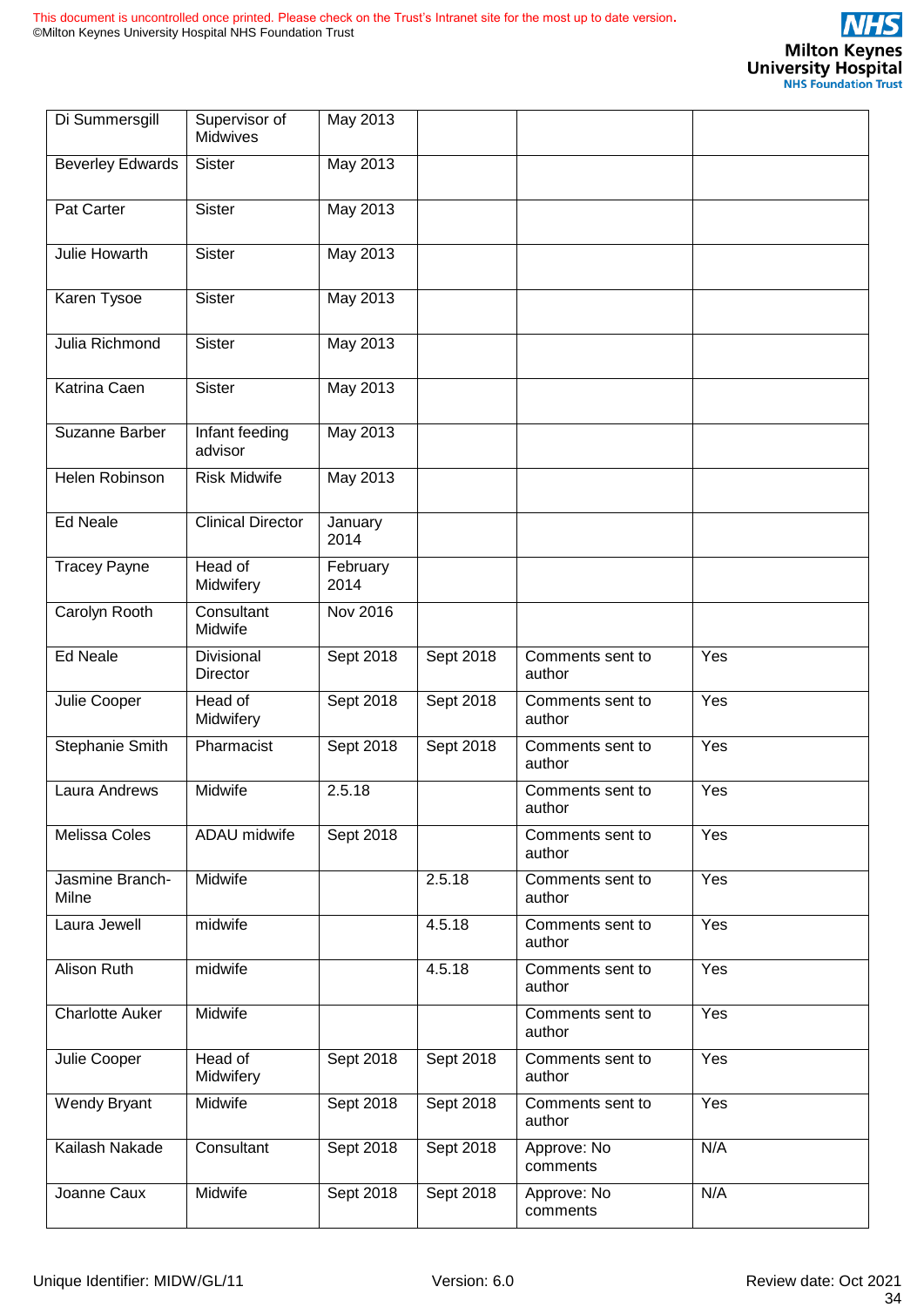

| <i>C</i> aredous<br>Masters | Midwife | 2018<br>Sept | Sept 2018 | Approve: No<br>comments | N/A |
|-----------------------------|---------|--------------|-----------|-------------------------|-----|
|-----------------------------|---------|--------------|-----------|-------------------------|-----|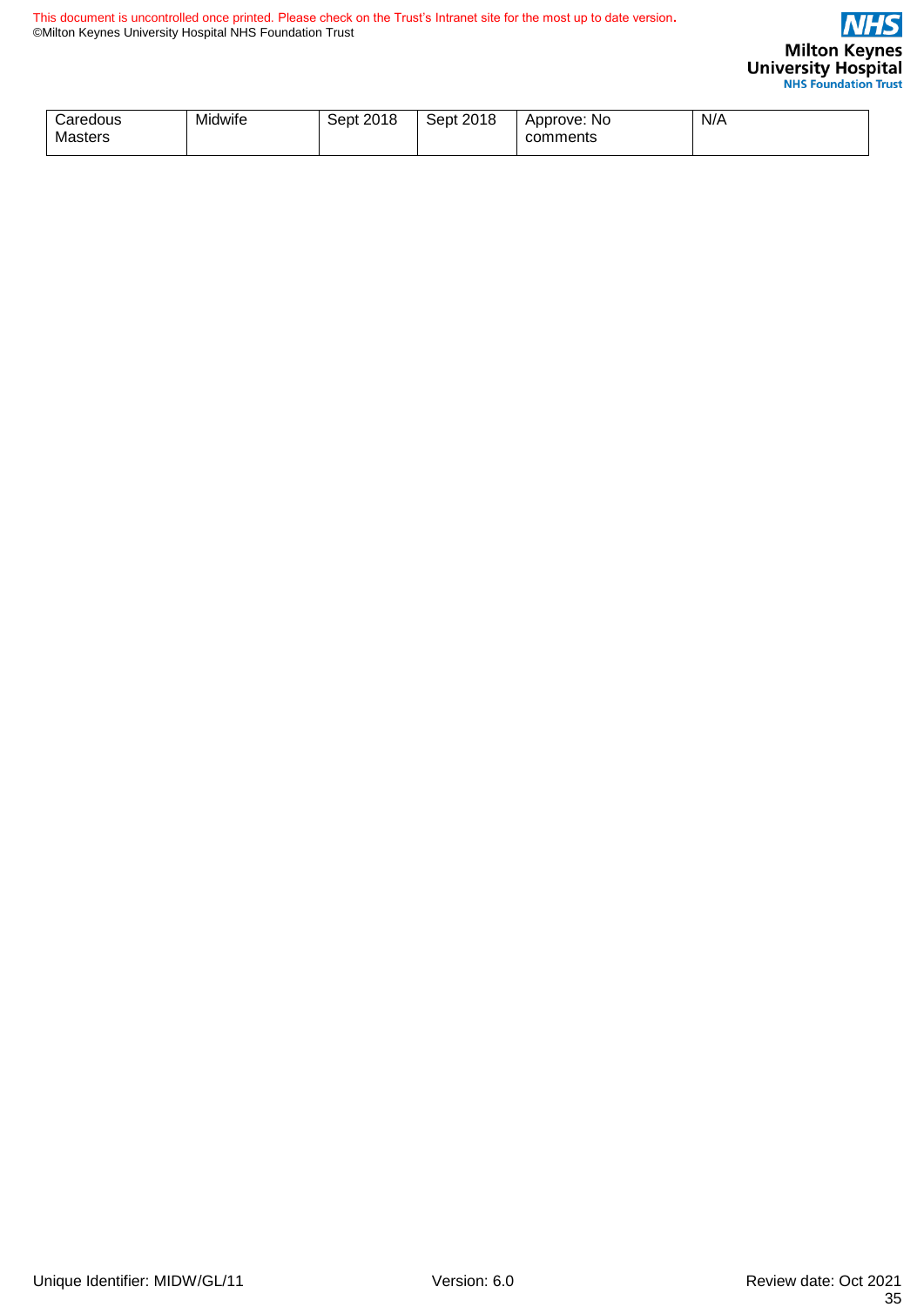# **Milton Keynes** University Hospital

# **5.3 Audit and monitoring**

This Guideline outlines the process for document development will be monitored on an ongoing basis. The centralisation of the process for development of documents will enable the Trust to audit more effectively. The centralisation in recording documents onto a Quality Management database will ensure the process is robust.

<span id="page-35-0"></span>

| <b>Audit Criteria</b>                                                                                                                                                                                                                             | <b>Tool</b> | <b>Audit Lead</b>                                                       | <b>Frequency</b><br>of Audit | <b>Responsible</b><br><b>Committee</b>                 | How changes will<br>be implemented | <b>Responsibility</b><br>for Actions                       |
|---------------------------------------------------------------------------------------------------------------------------------------------------------------------------------------------------------------------------------------------------|-------------|-------------------------------------------------------------------------|------------------------------|--------------------------------------------------------|------------------------------------|------------------------------------------------------------|
| a) Women who are being offered<br>induction of labour are given<br>personalised information about the<br>benefits and risks for them and their<br>babies, and the alternatives to<br>induction. Was IOL leaflet/information<br>given $@$ 41 weeks | Audit       | <b>Midwives</b><br>and doctors<br>as<br>designated<br>by audit<br>leads | Annually                     | Labour Ward<br>Forum, Clinical<br>Improvement<br>Group | Action plan to be<br>completed     | Midwives and<br>doctors as<br>designated by<br>audit leads |
| b) Women only have their labour<br>induced as outpatients if safety and<br>support procedures, including audit, are<br>in place.                                                                                                                  |             |                                                                         | Annually                     |                                                        |                                    |                                                            |
| c) Number of Women who have labour<br>induced by mechanical method and<br>success rate.                                                                                                                                                           |             |                                                                         | Annually                     |                                                        |                                    |                                                            |
| d) Women who have their labour<br>induced have access to pain relief that<br>is appropriate to their level of pain and<br>to the type of pain relief they request.                                                                                |             |                                                                         |                              |                                                        |                                    |                                                            |
| e) Number of patients with evidence of<br>Consultant involvement in decision<br>regarding mode of delivery.                                                                                                                                       |             |                                                                         | Annually                     |                                                        |                                    |                                                            |
| f) Rates of successful vaginal delivery.                                                                                                                                                                                                          |             |                                                                         | Annually                     |                                                        |                                    |                                                            |
| Unique Identifier: MIDW/GL/11                                                                                                                                                                                                                     |             | Version: 6.0                                                            |                              | Review date: Oct 2021                                  |                                    |                                                            |

36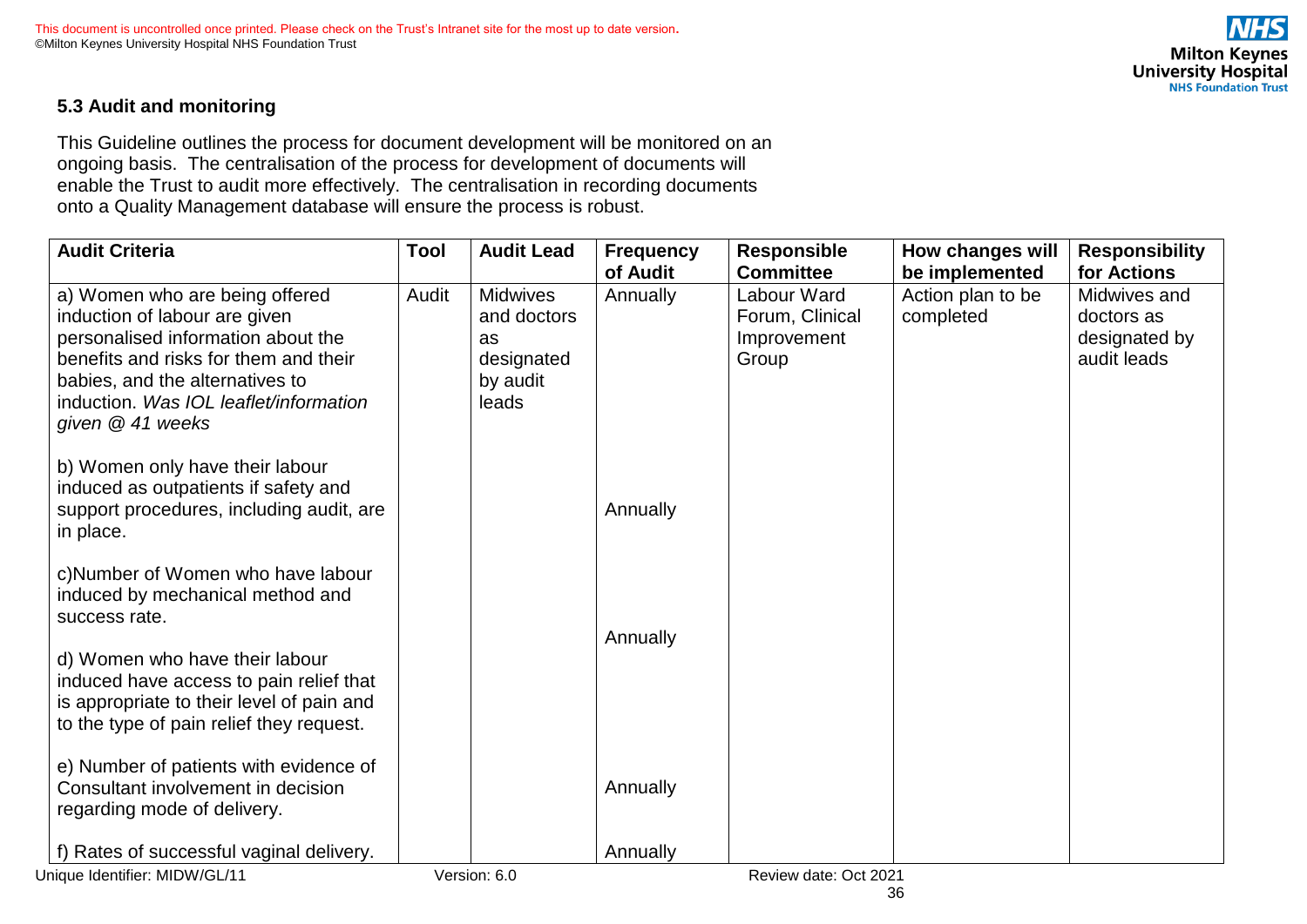| g) Use of prostaglandins and oxytocin<br>h) Maternal observations that should be<br>carried out during induction prior to the |  | Annually<br>Annually |  |  |
|-------------------------------------------------------------------------------------------------------------------------------|--|----------------------|--|--|
| establishment of labour - BP, P, T, urine<br>analysis, palpation, VE                                                          |  | Annually             |  |  |
| i) Fetal observations that should be<br>carried out during induction prior to the<br>establishment of labour                  |  |                      |  |  |
| j)Establishment of labour - Normal CTG<br>in notes prior to starting IOL                                                      |  | Annually             |  |  |
| k) Evidence of counselling re: uterine<br>hyperstimulation in notes?                                                          |  | Annually             |  |  |
| I) Vaginal examination repeated 6 hours<br>after prostin given Y/N (if not, reason for<br>delay)                              |  | Annually             |  |  |
|                                                                                                                               |  |                      |  |  |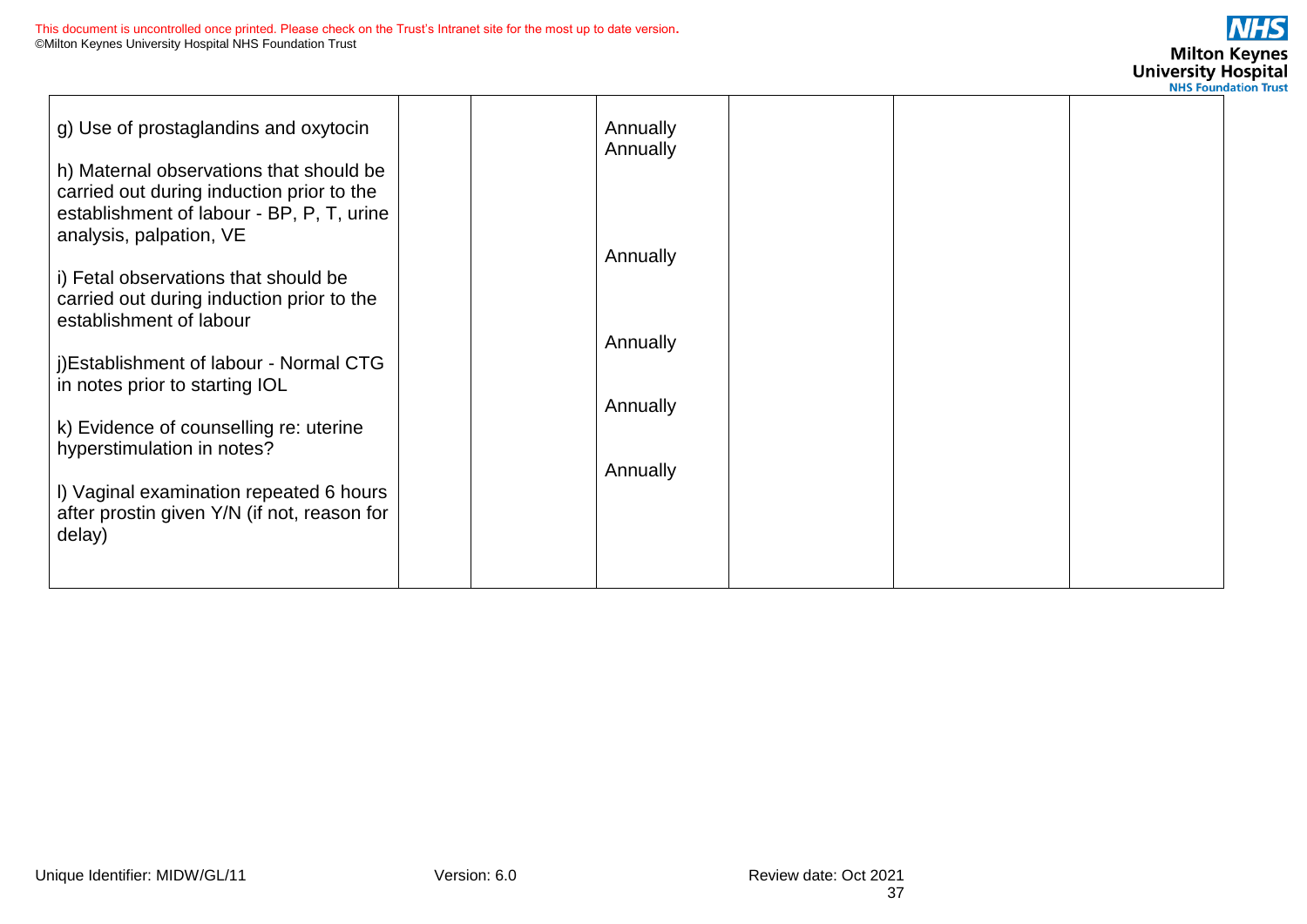# <span id="page-37-0"></span>**5.4 Equality Impact Assessment**

This document has been assessed using the Trust's Equality Impact Assessment Screening Tool. No detailed action plan is required. Any ad-hoc incident which highlights a potential problem will be addressed by the monitoring committee.

| <b>Impact</b>                                                                                                                                                                           | Age          | Disability   | Sex (gender) | Reassignment<br>Gender | Race         | ៦<br>Religion<br>Belief | orientation<br>Sexual | Marital Status | య<br>Pregnancy<br>Maternity |
|-----------------------------------------------------------------------------------------------------------------------------------------------------------------------------------------|--------------|--------------|--------------|------------------------|--------------|-------------------------|-----------------------|----------------|-----------------------------|
| Do different groups have different needs,                                                                                                                                               | $\mathsf{N}$ | $\mathsf{N}$ | N            | N                      | N            | $\mathsf{N}$            | $\mathsf{N}$          | N              | N                           |
| experiences, issues and priorities in<br>relation to the proposed policy?                                                                                                               |              |              |              |                        |              |                         |                       |                |                             |
| Is there potential for or evidence that the<br>proposed policy will not promote equality<br>of opportunity for all and promote good<br>relations between different groups?              | $\mathsf{N}$ | $\mathsf{N}$ | N            | N                      | N            | N                       | N                     | N              | N                           |
| Is there potential for or evidence that the<br>proposed policy will affect different<br>population groups differently (including<br>possibly discriminating against certain<br>groups)? | $\mathsf{N}$ | N            | N            | N                      | $\mathsf{N}$ | N                       | N                     | N              | N                           |
| Is there public concern (including media,<br>academic, voluntary or sector specific<br>interest) in potential discrimination against<br>a particular population group or groups?        | N            | N            | N            | N                      | N            | N                       | N                     | N              | N                           |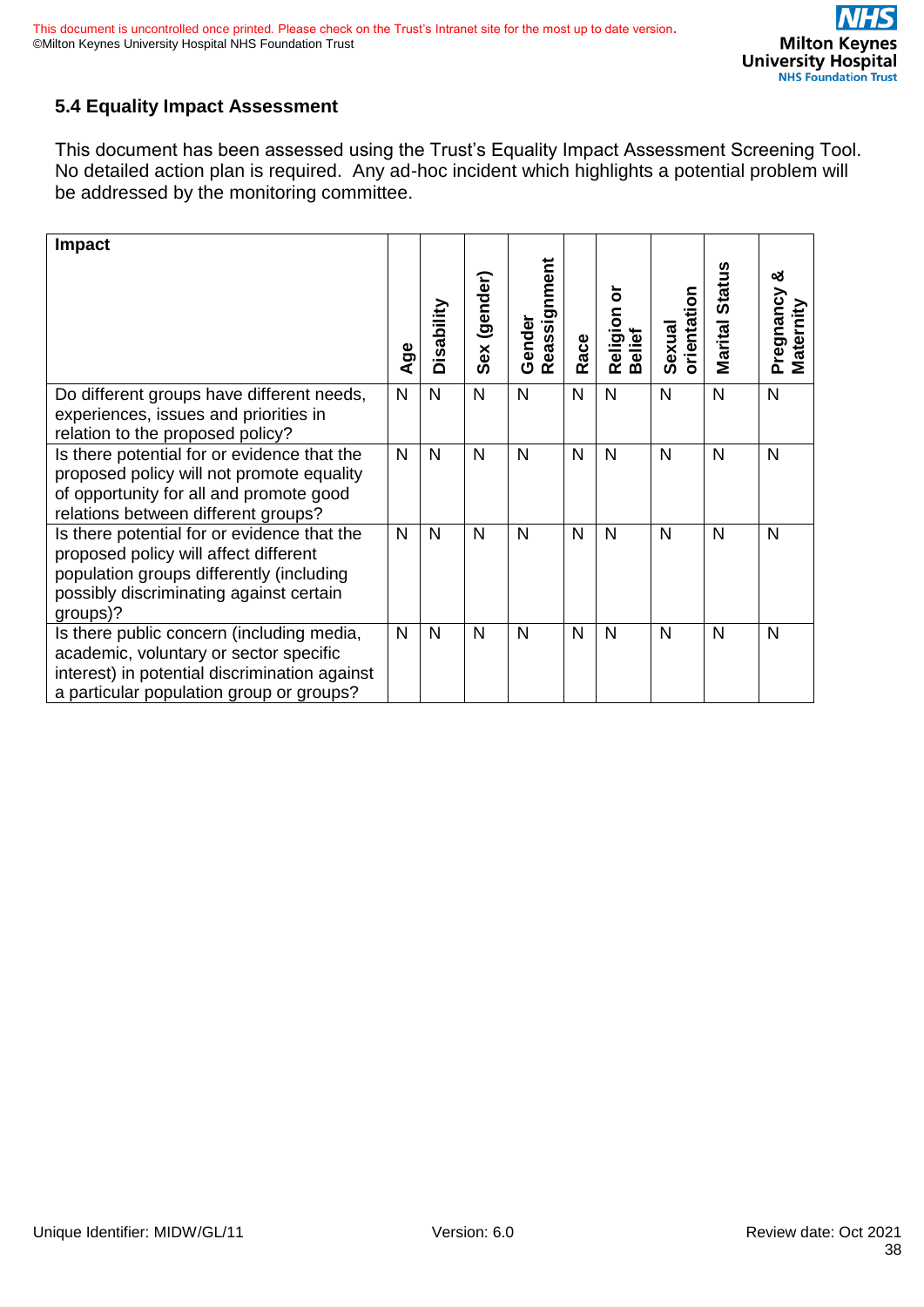# <span id="page-38-0"></span>**Appendix 1: Prostin Method of Induction Flowchart (IN Patient)**

These guidelines apply particularly to women booked for induction electively.

In particular circumstances where there is a high risk to fetus or mother (eg IUGR/urgent medical problems) other management strategies may apply

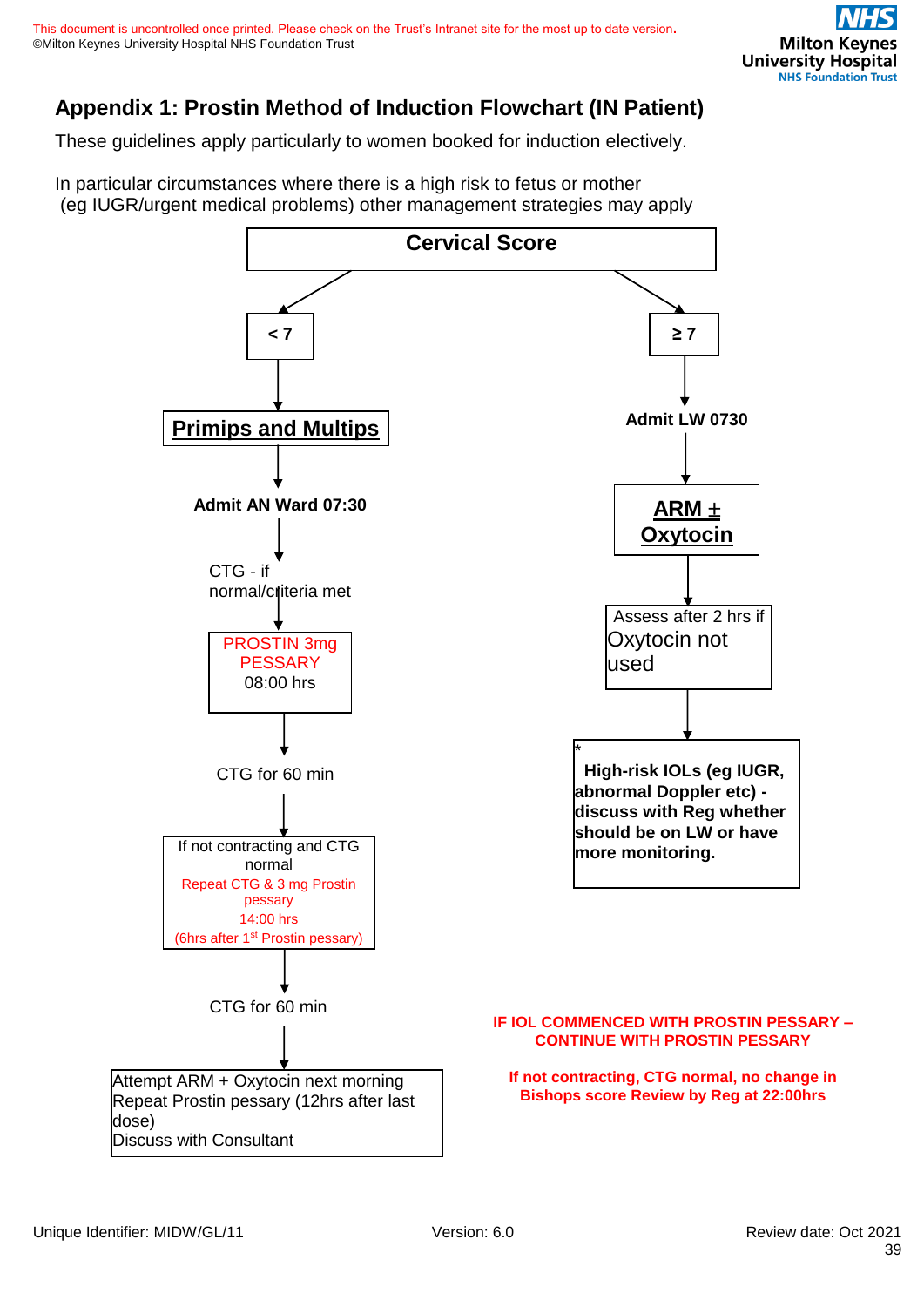# <span id="page-39-0"></span>**Appendix 2: Propess Method of Induction Flowchart (Inpatient)**

These guidelines apply particularly to women booked for induction electively.

In particular circumstances where there is a high risk to fetus or mother (e.g. IUGR / urgent medical problems) other management strategies may apply



#### **IF IOL COMMENCED WITH PROPESS – NO FURTHER PROPESS**

**If not contracting, CTG normal, no change in Bishops score Review by Reg at 22:00hrs**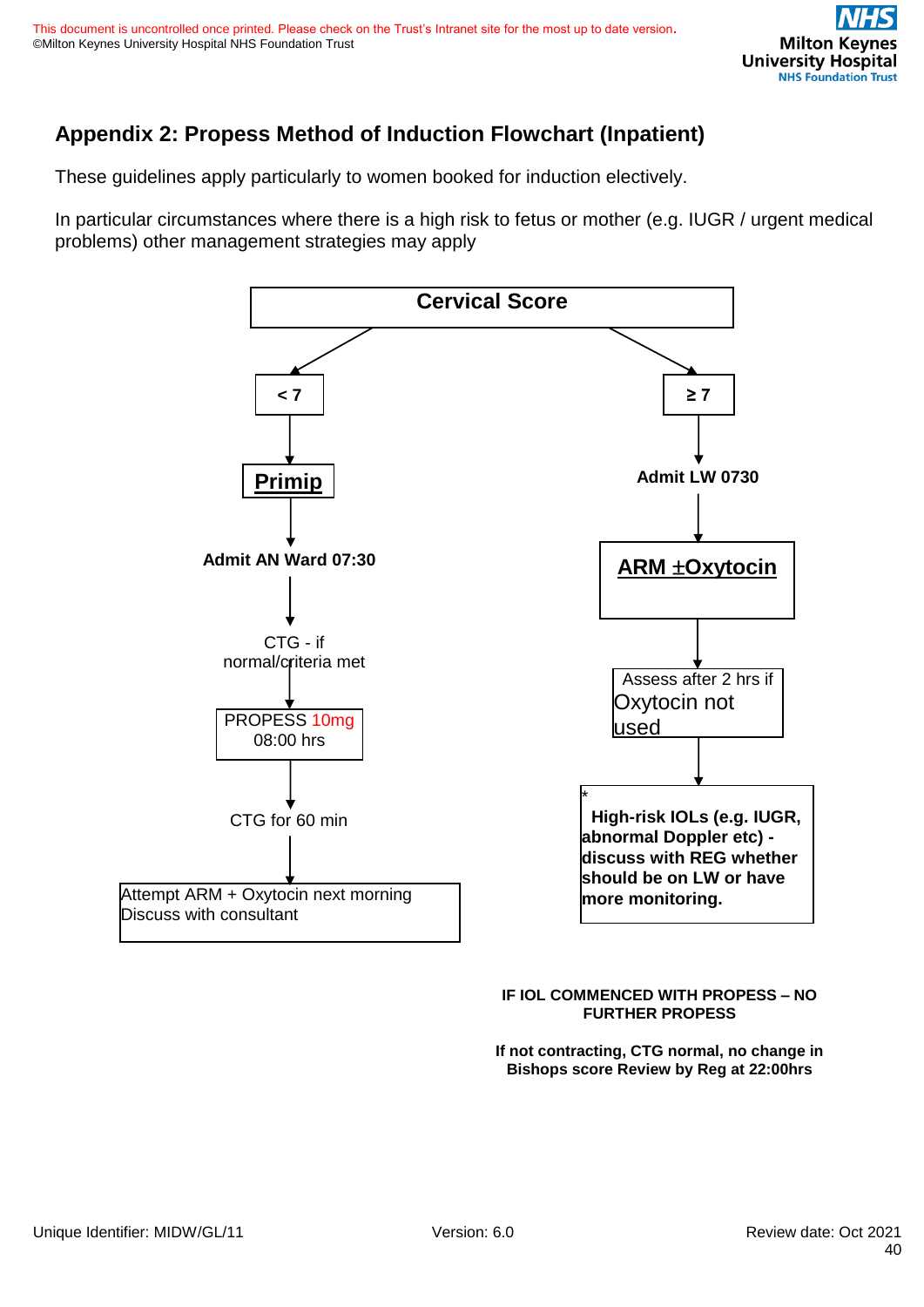# <span id="page-40-0"></span>**Appendix 3: Prostin Method of Cervical Ripening (OUTPATIENT INDUCTION) Flowchart**

# **These guidelines apply to low risk women booked for induction electively**

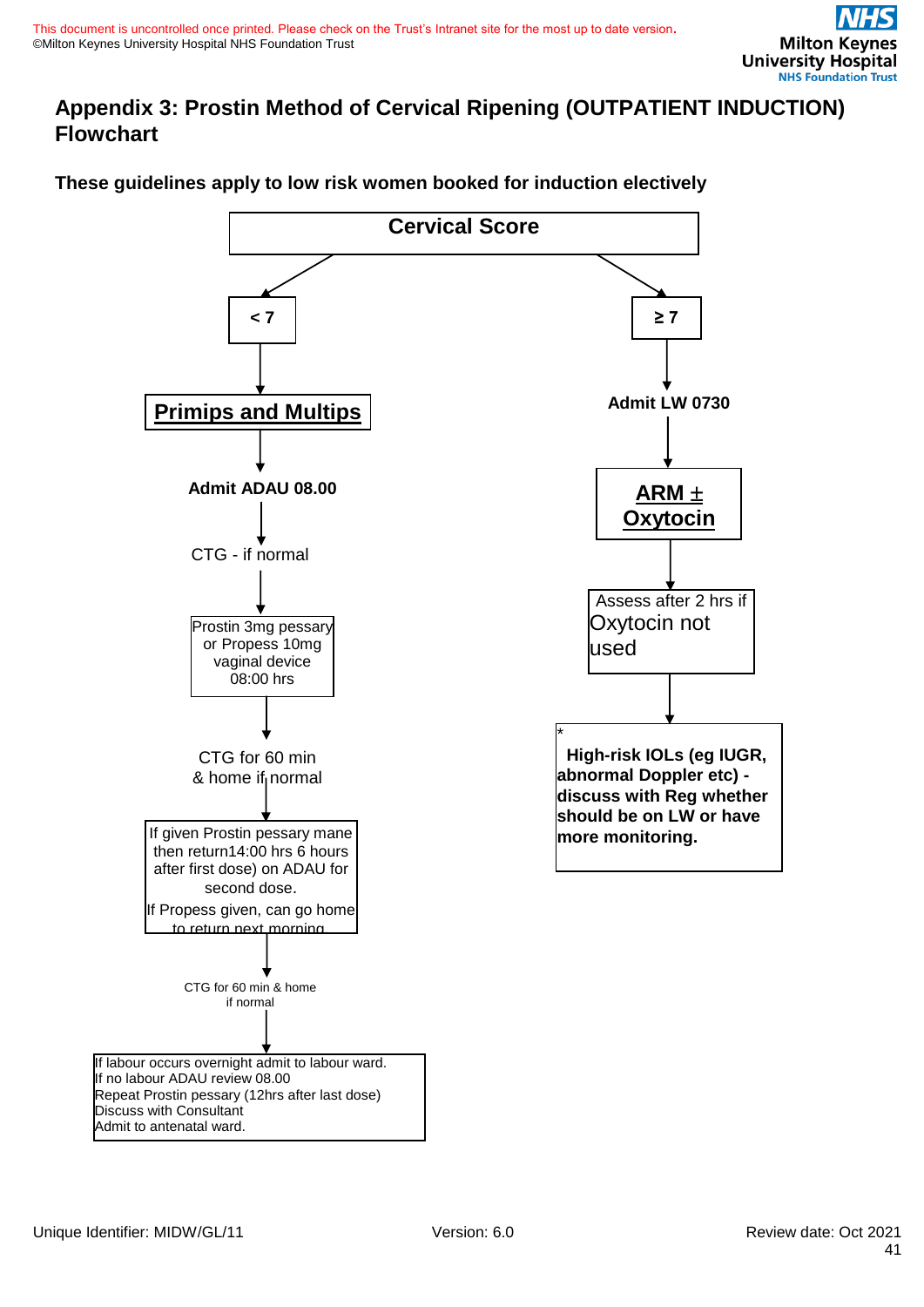# <span id="page-41-0"></span>**Appendix 4: Regimen for Oxytocin infusion**

- Oxytocin (Syntocinon) 10 IU is added to 500mls Sodium Chloride 0.9%.
- No other intravenous fluid required unless medically indicated or an epidural is required.
- Document / watch fluid intake / output in prolonged labour**.**

Contractions should not be more than **4 in 10 minutes** and should not last longer than 60 seconds. The uterus should relax adequately between contractions.

### **REGIMEN: For induction / augmentation (10 IU Oxytocin in 500 mls sodium chloride 0.9%)**

#### **Rate:**

- Start infusion at **1mU/min** *(or 3ml/hr),*
- Increase the rate every **30 minutes until 12 mU/min (***or 36mls/hr***)**
- Then increase the rate by **4mU/min** (or 12mls/hr) to a maximum of 20 mU/min (or 60mls/hr)
- If satisfactory contractions are not achieved after 1 hour at maximum rate, management must be discussed with Registrar
- If a second bag of oxytocin is required the registrar needs to see and assess the woman

|                                                              | UAT TUUN DUUL REUINE |                                 |  |  |  |
|--------------------------------------------------------------|----------------------|---------------------------------|--|--|--|
| Time after starting                                          | MU/min               | Volume infused (mls/hour)       |  |  |  |
| (minutes)                                                    |                      |                                 |  |  |  |
| 0 mins                                                       |                      | 3 mls/hour                      |  |  |  |
| 30 mins                                                      | $\overline{2}$       | 6 mls/hour                      |  |  |  |
| 60 mins                                                      | 4                    | 12 mls/hour                     |  |  |  |
| 90 mins                                                      | 8                    | 24 mls/hour                     |  |  |  |
| 120 mins                                                     | 12                   | 36 mls/hour                     |  |  |  |
| 150 mins                                                     | 16                   | 48 mls/hour                     |  |  |  |
| 180 mins                                                     | 20                   | 60 mls/hour (Max licensed dose) |  |  |  |
| <b>REGISTRAR REVIEW AND DISCUSSION WITH CONSULTANT PRIOR</b> |                      |                                 |  |  |  |
| <b>PROCEEDING TO HIGHER DOSAGE</b>                           |                      |                                 |  |  |  |
|                                                              |                      |                                 |  |  |  |

### **OXYTOCIN DOSE REGIME**

\* **The maximum dose used should not exceed 96 mls/hour (32 mU/min)**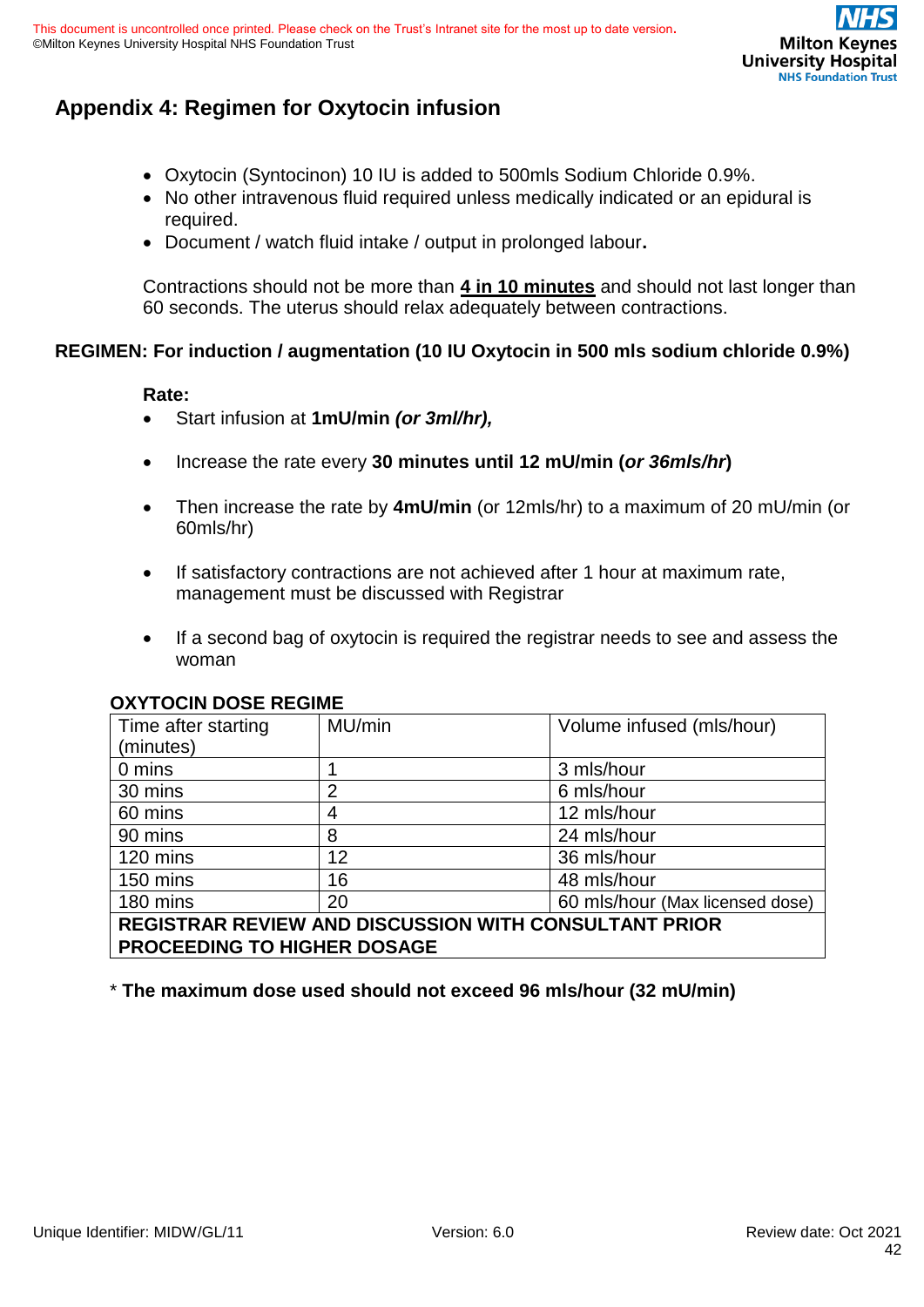# <span id="page-42-0"></span>**Appendix 5: Flowchart for non-attending IOL**

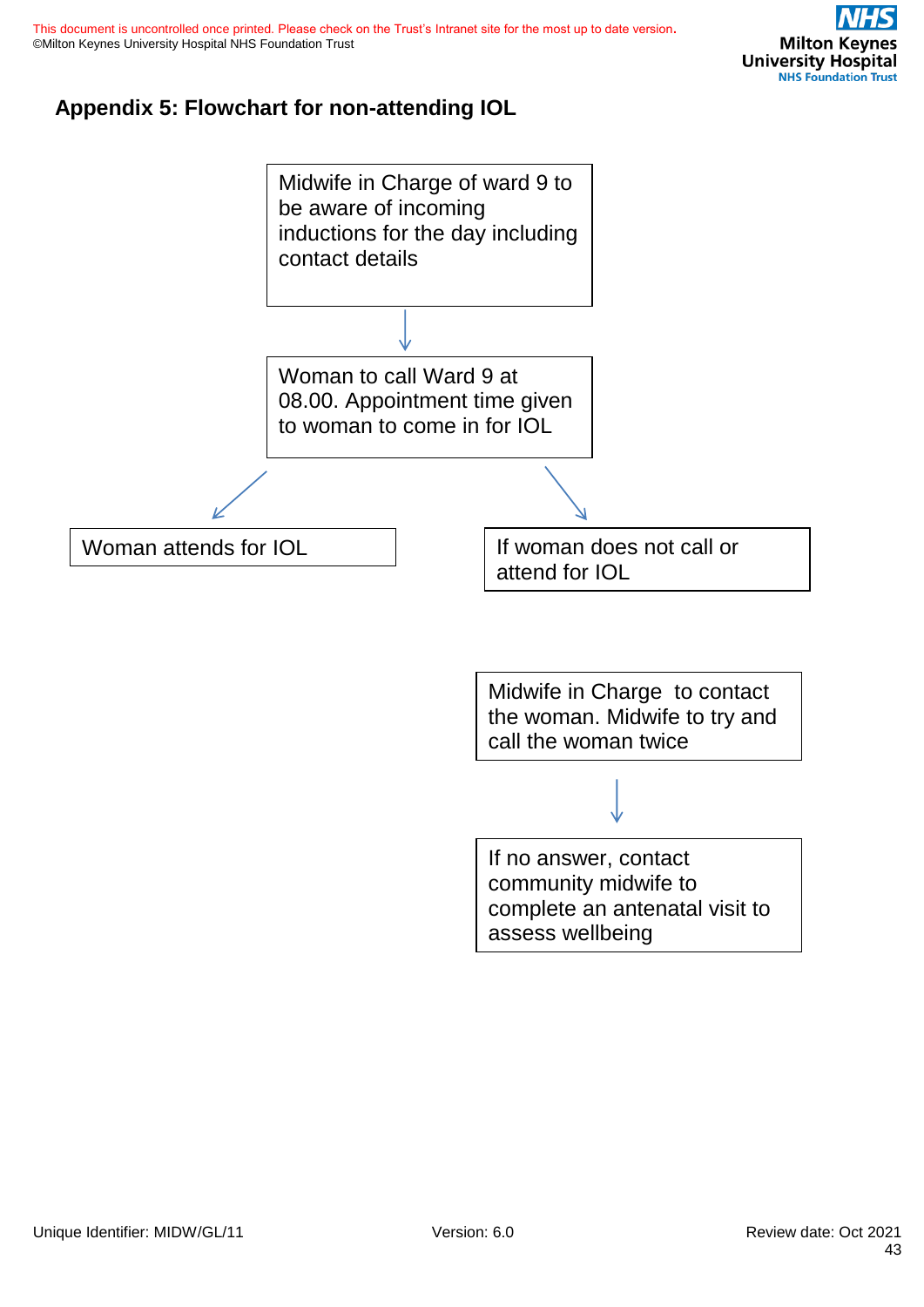# <span id="page-43-0"></span>**Appendix 6: Suggested audit tool for outpatient induction of labour**

| 1. Does this woman meet the inclusion criteria for MKUH guidelines? Yes $\square$ No $\square$<br>If not, please record why:<br>2. Place of birth |                                  |
|---------------------------------------------------------------------------------------------------------------------------------------------------|----------------------------------|
| 3. Provision of information leaflet                                                                                                               | $\sf Yes \square \sf No \square$ |
| 4. Documentation of consent                                                                                                                       | $Yes \Box No \Box$               |
| 5. Documentation of vaginal assessment prior to IOL                                                                                               | $Yes \Box No \Box$               |
| 6. Offered a membrane sweep                                                                                                                       | $Yes \Box No \Box$               |
| 7. Documentation of satisfactory maternal and fetal observations prior to discharge                                                               |                                  |
| home                                                                                                                                              |                                  |
| <b>Maternal observations</b>                                                                                                                      | $Yes \Box No \Box$               |
| Electronic fetal monitoring                                                                                                                       | $Yes \Box No \Box$               |
| 8. Documentation of discharge advice given                                                                                                        | $Yes \Box No \Box$               |
| 9. Parity                                                                                                                                         |                                  |
| 10. Prostaglandin used<br><b>Prostin</b>                                                                                                          | $\Box$ Propress $\Box$           |
| 11. Dilation of cervix when readmitted at 24 hours?<br>cm                                                                                         |                                  |
| 12. Additional prostaglandins required on re-admission                                                                                            | $Yes \Box No \Box$               |
| 13. Method of membrane rupture<br><b>ARM SROM</b>                                                                                                 |                                  |
| 14. Syntocinon required                                                                                                                           | $Yes \Box No \Box$               |
| 15. Analgesia                                                                                                                                     |                                  |
| 16. Mode of delivery                                                                                                                              |                                  |
| Spontaneous vaginal birth                                                                                                                         |                                  |
| Assisted delivery with forceps ventouse                                                                                                           |                                  |
| Caesarean section, urgent emergency                                                                                                               |                                  |
| 10 minutes □<br>1 minute $\Box$<br>5 minutes $\Box$<br>17. APGAR score                                                                            |                                  |
| 18. Time interval from induction of labour to delivery (time)                                                                                     |                                  |
| 19. Admission to neonatal unit?                                                                                                                   | $Yes \sqcap No \sqcap$           |
| 20. Risk incident                                                                                                                                 | $Yes \Box No \Box$               |
| If yes, please detail                                                                                                                             |                                  |
| 21. Patient satisfaction                                                                                                                          |                                  |
| Was a patient questionnaire completed?                                                                                                            | $Yes \Box No \Box$               |
| Would she recommend outpatient induction to friends/family?                                                                                       | $Yes \Box No \Box$               |

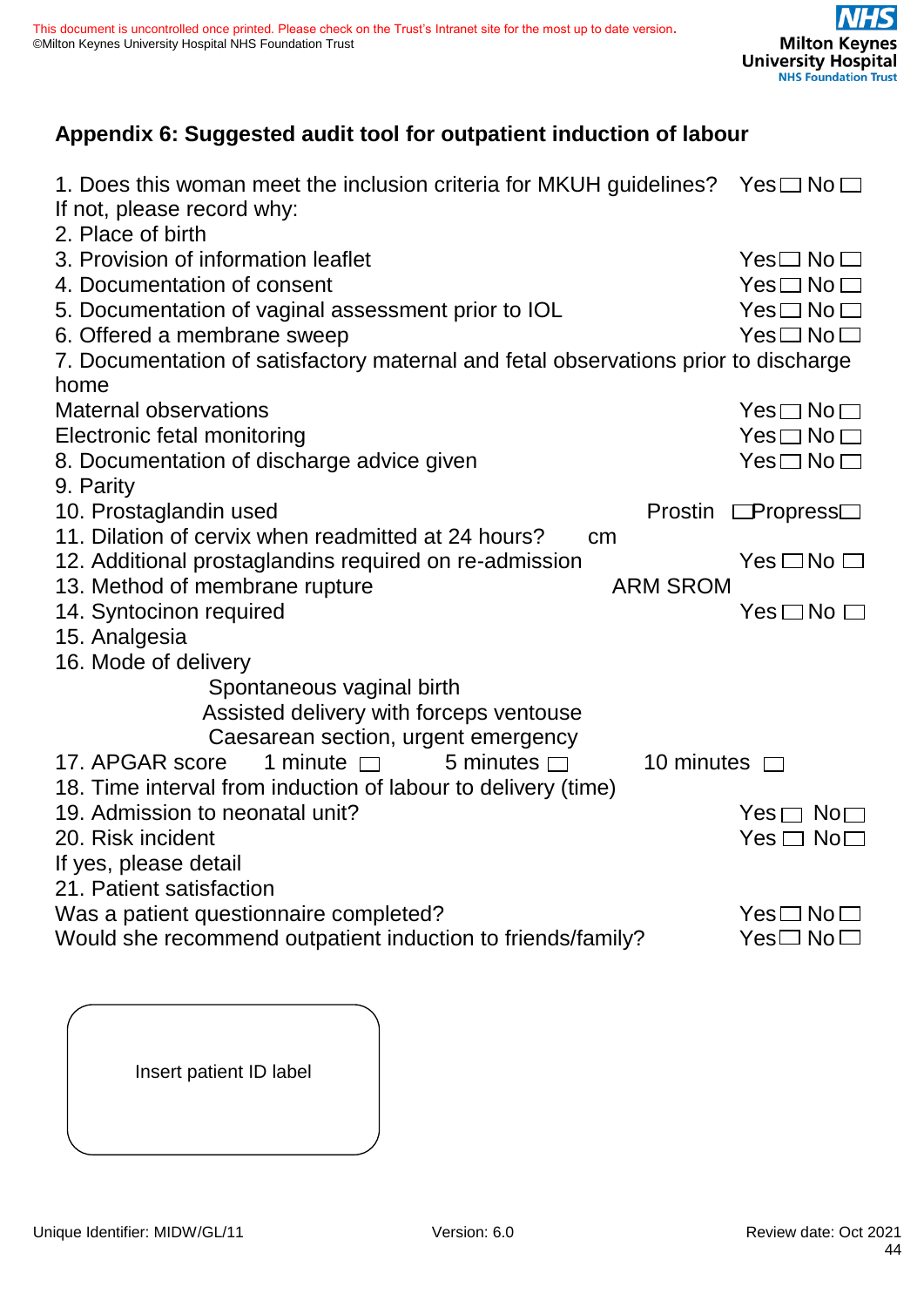# <span id="page-44-0"></span>**Appendix 7: Checklist for OP IOL restructure with yes, no, date time and sign.**

| For completion at time of Prostin/Propess insertion                     |
|-------------------------------------------------------------------------|
| Confirmation that suitable for Outpatient IOL                           |
| Verbal information given (document this in eCARE)                       |
| Written information given (document this in eCARE – read and            |
| understood)                                                             |
| Patients return location and time written on the patient information    |
| leaflet                                                                 |
| Pre-Prostin/Propess CTG and full set of observations recorded on        |
| <b>MEOWS</b> chart                                                      |
| Examination including bishops score documented                          |
| Post Prostin/Propess (60 min) full set of observations recorded on      |
| <b>MEOWS chart and FH recorded</b>                                      |
| Pass details to Labour Ward:                                            |
| Name,                                                                   |
| Hospital No,                                                            |
| Parity,                                                                 |
| Indication for IOL                                                      |
| Time of Prostin/Propess insertion,                                      |
| Patient telephone number.                                               |
| Enter into OP IOL diary                                                 |
| For completion by midwife at delivery                                   |
| Provide patient satisfaction survey to patient, explain that it relates |
| purely to the OP IOL                                                    |

# **Assessing suitability**

| ASSESSING SUITADINTY    |                                                                                                      |
|-------------------------|------------------------------------------------------------------------------------------------------|
| Gestational age         | $37 - 41 + 6$                                                                                        |
| Indication              | IOL for reasons other than fetal or<br>maternal compromise. E.g. post-<br>dates, social reasons, SPD |
|                         |                                                                                                      |
| Maternal age            | >18 years, <40 years at EDD                                                                          |
| Language                | <b>Fluent English</b>                                                                                |
| <b>Current Findings</b> | • Singleton                                                                                          |
|                         | • Cephalic 4/5 or more engaged<br>SFH measures appropriate on<br><b>GROW</b> chart                   |
|                         | • recent scan confirming EFW<br>>10th centile                                                        |
|                         | • Intact membranes                                                                                   |
|                         | • Reassuring pre-Prostin/Propess<br>CTG Bishops score $\leq 7$                                       |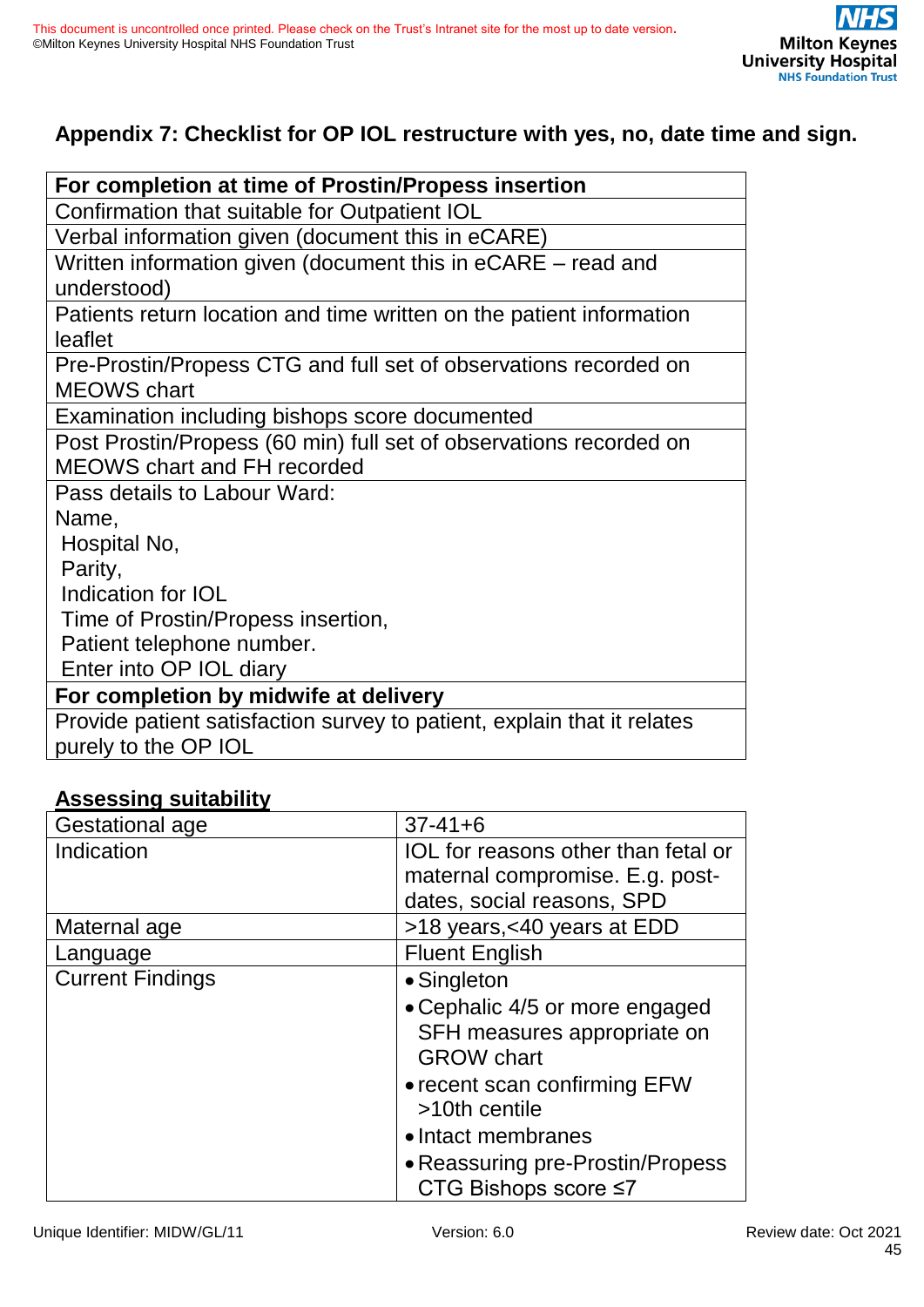| Past Obstetric/gynaecological<br>History | Para $<$ 3<br>No previous Caesarean section<br>No previous uterine surgery<br>No previous precipitate delivery<br>Uncomplicated antenatal period<br>(no APH/PET etc.)                                |
|------------------------------------------|------------------------------------------------------------------------------------------------------------------------------------------------------------------------------------------------------|
| <b>Past Medical History</b>              | Well-controlled asthma, thyroid<br>diseases are suitable. If unsure,<br>ask a Consultant.                                                                                                            |
| <b>BMI</b>                               | >18 and <35 at booking                                                                                                                                                                               |
| Social                                   | Lives within 30 mins of hospital in<br>traffic (patient can judge this), has<br>transport, a phone and a<br>responsible adult to stay with<br>them at all times and has no<br>complex social factors |
| Patient consent, provide PIL             | Verbal consent, document<br>discussion and provision of leaflet<br>with phone numbers added                                                                                                          |
| <b>Allergies</b>                         | Exclude all who are allergic to<br><b>Prostin/Propess</b>                                                                                                                                            |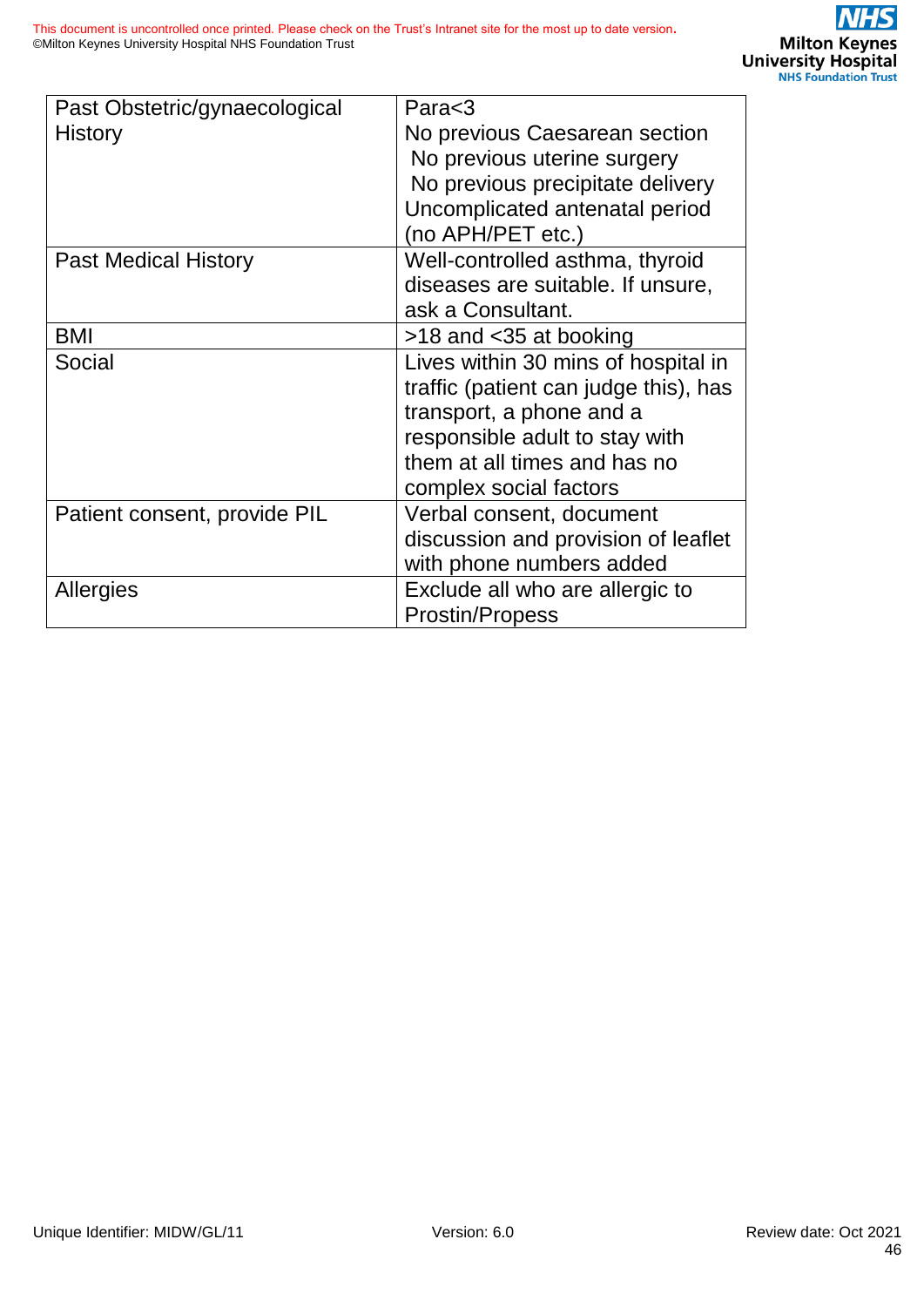# <span id="page-46-0"></span>**Appendix 8: Double cervical ripening balloon or Foley's catheter – insertion**

| <b>Operator details</b> |  |
|-------------------------|--|
|-------------------------|--|

# **Name of operator:**

# **Grade of operator:**

**No. of previous successful insertions (please circle):**  0 1-5 6-10 10+

| <b>Current patient</b>                                                                                                          |                                             |              |               |  |
|---------------------------------------------------------------------------------------------------------------------------------|---------------------------------------------|--------------|---------------|--|
| <b>Hospital number:</b>                                                                                                         | <b>Failed prostaglandin induction?</b><br>N |              |               |  |
| Date of birth (dd/mm/yy):                                                                                                       | Maternal age (years):                       |              | Parity:       |  |
| <b>Previous vaginal delivery?</b><br>N                                                                                          | <b>Previous CS?</b>                         |              |               |  |
| If this woman had a previous CS and<br>vaginal delivery, was the vaginal delivery<br>before or after the CS?<br>(please circle) |                                             | N/A<br>After | <b>Before</b> |  |
| Indication for induction:                                                                                                       |                                             |              |               |  |

| <b>Insertion of catheter</b>                     |         |                                           |   |   |   |
|--------------------------------------------------|---------|-------------------------------------------|---|---|---|
| Date of insertion:<br>(dd/mm/yy)                 | (hh:mm) | Time of insertion:                        |   |   |   |
| Grade of operator:                               |         | <b>Bishop score at time of insertion:</b> |   |   |   |
| Gestational age at time of insertion (ww+dd):    |         |                                           |   |   |   |
| Length of cervix at insertion<br>(cm):           | (cm):   | <b>Dilatation of cervix at insertion</b>  |   |   |   |
| <b>SROM at time of insertion?</b><br>N           |         |                                           |   |   |   |
| Ease of insertion (1 = easy, $5 =$<br>difficult) | 1       | 2                                         | 3 | 4 | 5 |
| <b>Comments regarding insertion</b>              |         |                                           |   |   |   |
|                                                  |         |                                           |   |   |   |
|                                                  |         |                                           |   |   |   |
|                                                  |         |                                           |   |   |   |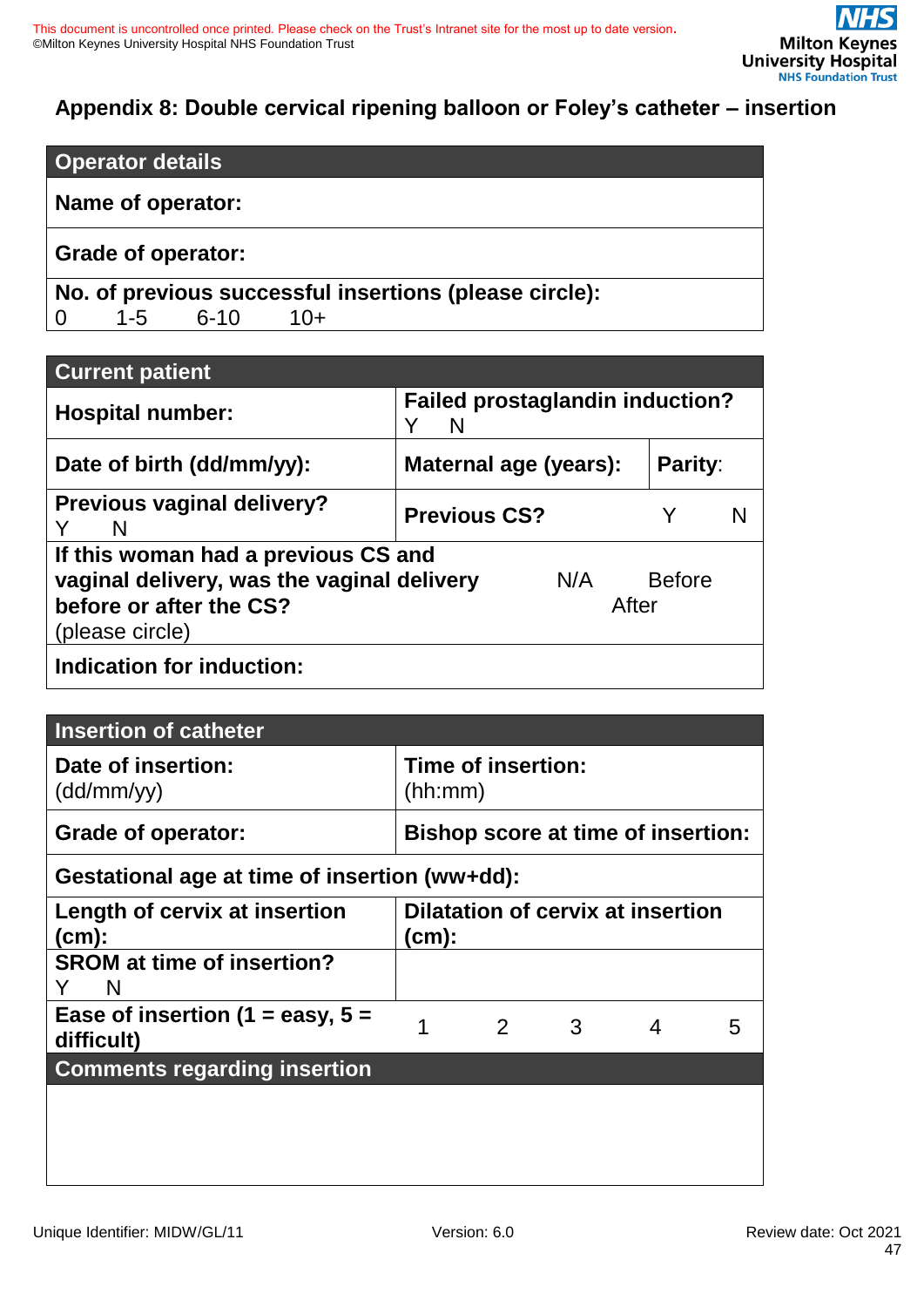# <span id="page-47-0"></span>**Appendix 9: Double cervical ripening balloon or Foley's catheter – removal**

|                | <b>Operator details</b>   |          |       |                                                      |  |  |
|----------------|---------------------------|----------|-------|------------------------------------------------------|--|--|
|                | Name of operator:         |          |       |                                                      |  |  |
|                | <b>Grade of operator:</b> |          |       |                                                      |  |  |
|                |                           |          |       | No. of previous successful removals (please circle): |  |  |
| $\overline{0}$ | $1-5$                     | 6-10     | $10+$ |                                                      |  |  |
|                |                           |          |       | No. of previous attempts at removal (please circle): |  |  |
| $\overline{0}$ | $1 - 5$                   | $6 - 10$ | $10+$ |                                                      |  |  |

| <b>Current patient</b> |                           |
|------------------------|---------------------------|
| Hospital number:       | Date of birth (dd/mm/yy): |

| <b>Insertion of catheter</b>                   |                                          |                  |   |   |   |
|------------------------------------------------|------------------------------------------|------------------|---|---|---|
| Date of removal:<br>(dd/mm/yy)                 | (hh:mm)                                  | Time of removal: |   |   |   |
| Gestational age at time of removal (ww+dd):    |                                          |                  |   |   |   |
| Length of cervix at removal<br>(cm):           | Dilatation of cervix at removal<br>(cm): |                  |   |   |   |
| <b>SROM at time of removal?</b><br>Y<br>N      | <b>Bishop score at time of removal:</b>  |                  |   |   |   |
| Ease of removal (1 = easy, $5 =$<br>difficult) | 1                                        | $\overline{2}$   | 3 | 4 | 5 |
| <b>Comments regarding removal</b>              |                                          |                  |   |   |   |
|                                                |                                          |                  |   |   |   |
|                                                |                                          |                  |   |   |   |